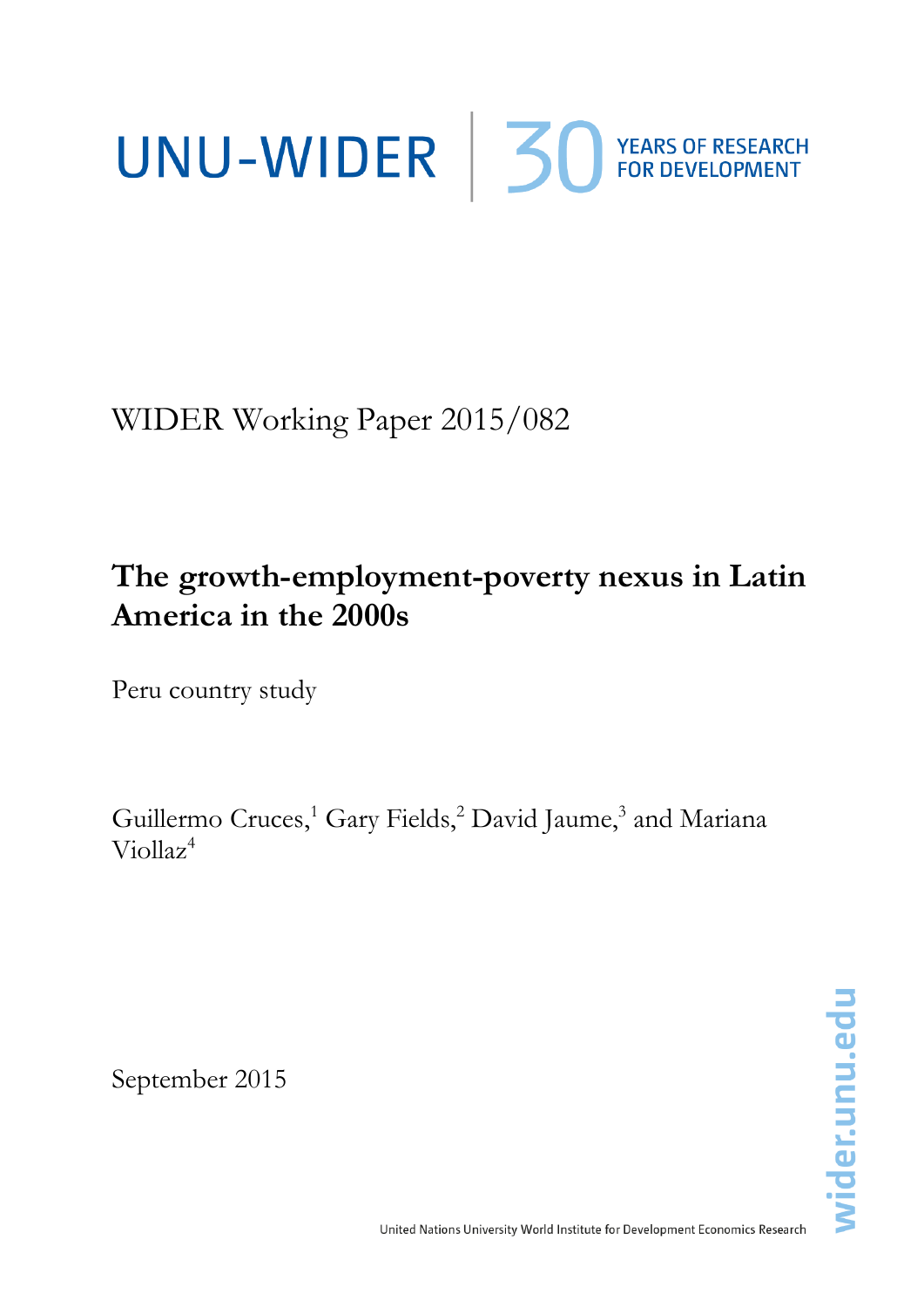**Abstract:** The Peruvian economy performed exceptionally well between 2000 and 2012, with a growth performance that placed the country well above the regional average and an improvement in all labour market indicators. The economy suffered a slowdown as a consequence of the international crisis of 2008, but Peru sustained positive GDP growth rates during that episode and had only a small reduction in GDP per capita. The only labour market indicators impacted by the international crisis were the employment structure by educational level and the percentage of registered workers which suffered a slowdown in their improving trends.

**Keywords:** Peru, Latin America, inclusive growth, labour market, poverty **JEL classification:** O15, J01, J30

**Figures and tables**: Provided at the end of the paper.

**Acknowledgments:** The authors wish to thank José Rodríguez for very useful comments on previous versions of this paper.

This study has been prepared within the UNU-WIDER project '[The Growth-Employment-Poverty Nexus in Latin America in](http://www.wider.unu.edu/research/TIS-programme/inclusion/en_GB/growth-employment-poverty-nexus-latin-america-2000s/)  [the 2000s](http://www.wider.unu.edu/research/TIS-programme/inclusion/en_GB/growth-employment-poverty-nexus-latin-america-2000s/)', directed by Finn Tarp and Gary Fields.

Copyright © UNU-WIDER 2015

ISSN 1798-7237 ISBN 978-92-9230-971-8

Typescript prepared by Lesley Ellen for UNU-WIDER.

UNU-WIDER gratefully acknowledges the financial contributions to the research programme from the governments of Denmark, Finland, Sweden, and the United Kingdom.

The World Institute for Development Economics Research (WIDER) was established by the United Nations University (UNU) as its first research and training centre and started work in Helsinki, Finland in 1985. The Institute undertakes applied research and policy analysis on structural changes affecting the developing and transitional economies, provides a forum for the advocacy of policies leading to robust, equitable and environmentally sustainable growth, and promotes capacity strengthening and training in the field of economic and social policy-making. Work is carried out by staff researchers and visiting scholars in Helsinki and through networks of collaborating scholars and institutions around the world.

UNU-WIDER, Katajanokanlaituri 6 B, 00160 Helsinki, Finland, wider.unu.edu

The views expressed in this publication are those of the author(s). Publication does not imply endorsement by the Institute or the United Nations University, nor by the programme/project sponsors, of any of the views expressed.

<sup>1</sup>CEDLAS, Universidad Nacional de La Plata, CONICET, and IZA; 2Cornell University, IZA; corresponding author: [gsf2@cornell.edu;](mailto:gsf2@cornell.edu) 3Cornell University, CEDLAS, Universidad Nacional de La Plata; 4CEDLAS, Universidad Nacional de La Plata.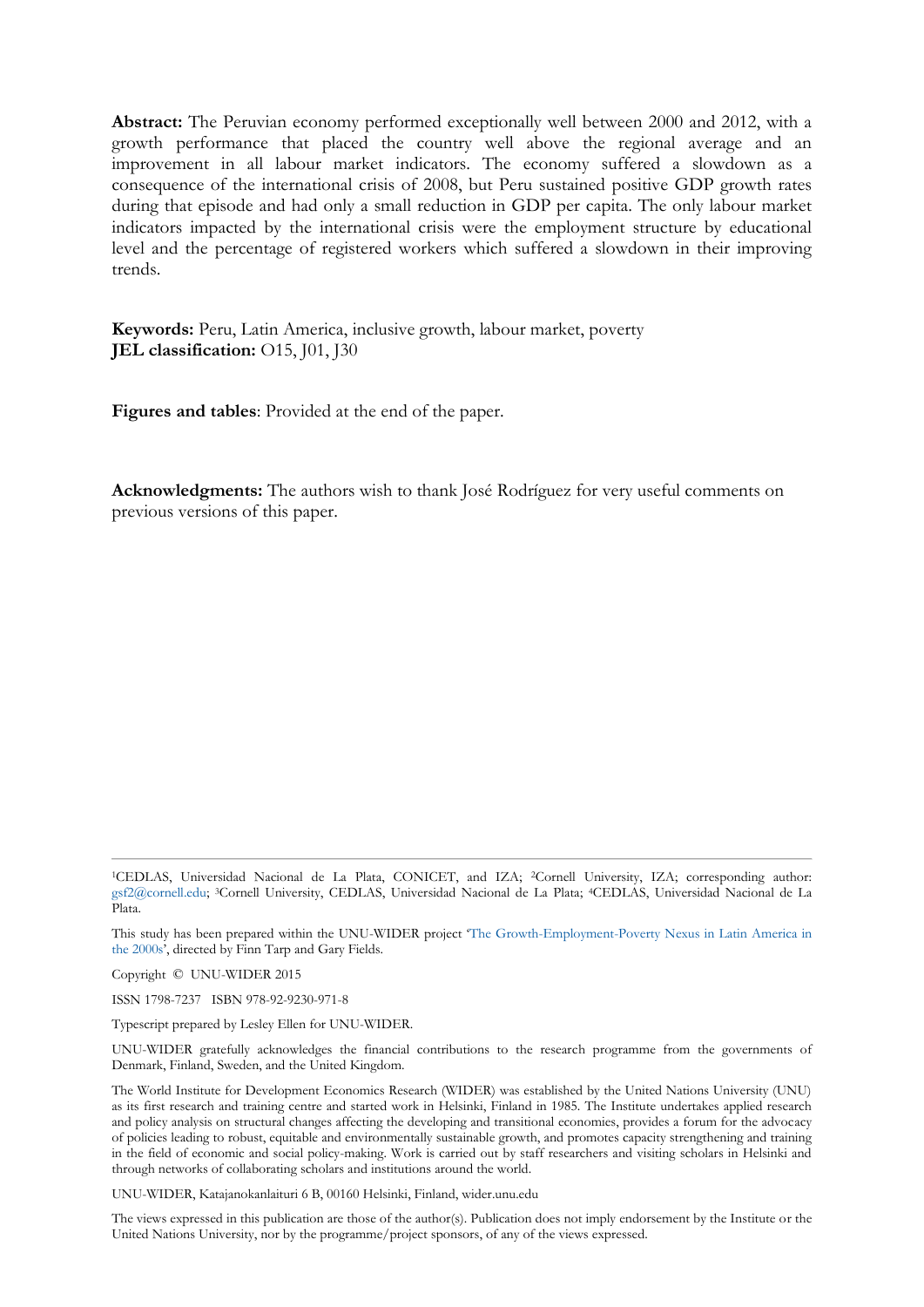#### **1 Introduction**

Latin America in the 2000s witnessed an unprecedented period of growth with poverty and inequality reduction. The region also suffered from the economic crises in Europe and the United States from 2007/08 onwards.

Economic development has been defined as a widespread improvement in the material standards of living of a country's individuals. Economic growth is defined as an increase in the total amount of goods and services produced in an economy.

This paper on labour markets and growth in Peru since 2000 is one of sixteen studies of Latin American countries, each of which aims to answer the following broad questions: Has economic growth resulted in economic development via improved labour market conditions in Latin America in the 2000s, and have these improvements halted or been reversed since the Great Recession? How do the rate and character of economic growth, changes in the various labour market indicators, and changes in poverty relate to each other?

More specifically:

- What was the country's economic growth experience?
	- Characteristics of economic growth: breakdown by sector (agriculture, industry, services).
- How have the following indicators of labour market conditions changed in the course of each country's economic growth?
	- 1. Employment and unemployment:
		- a. Unemployment rate, using International Labour Organization definition.
		- b. Employment-to-population ratio.
		- c. Labour force participation rate.
	- 2. Employment composition:
		- a. Occupational group—professional, managerial, and clerical, etc.
		- b. Occupational position—wage/salaried employee, self-employed, unpaid family worker, etc.
		- c. Sector of employment—agriculture, manufacturing, services, etc.
		- d. Education level—low, medium, high.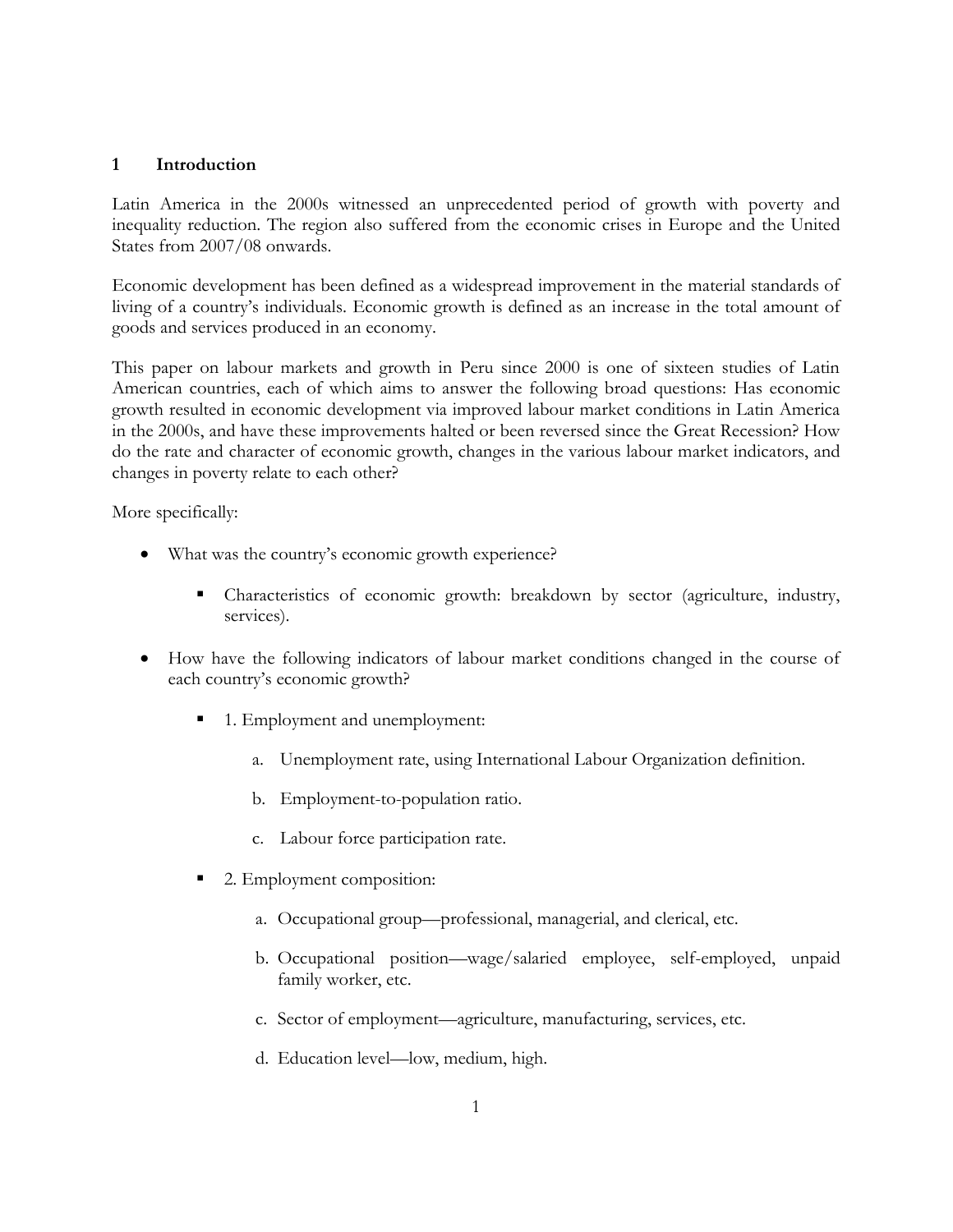- e. Registered/unregistered with the nation's social security system.
- 3. Labour market earnings, real:
	- a. Overall.
	- b. Disaggregated by gender.
	- c. Disaggregated by age (youth/non-youth).
	- d. Disaggregated by occupational group.
	- e. Disaggregated by occupational position.
	- f. Disaggregated by sector (agriculture etc.).
	- g. Disaggregated by education level (low, middle, high).

The answers to the preceding questions are by no means obvious. Claims have been made that economic growth in Latin America has been jobless, that productivity has grown at the expense of employment, and that Latin America, having even greater economic inequality than the United States, may have been following the US's course of rising incomes for those at the very top of the income distribution and stagnating or even falling incomes for the great majority, especially the poor. It has also been claimed that Latin America is caught in a middle-income bind, squeezed between the advanced economies on the one hand and emerging economies, especially China, on the other.

Recent evidence has shown that economic growth generally leads to an improvement in labour market conditions and reductions in poverty within developing countries (Fields 2012). The relatively scarce evidence for Latin America, however, indicates some heterogeneity at the country level. In the case of Argentina, the strong growth that followed the economic meltdown of 2001–02 was accompanied by large employment gains and increases in labour earnings, with higher gains (in relative terms) for less skilled workers. This process led to a large reduction in poverty in the 2003– 06 period (Gasparini and Cruces 2010). In Brazil, economic growth during the period 1996–2004 was relatively low. In this context, unemployment remained high and labour earnings low, while poverty increased (Fields and Raju 2007). Nicaragua also experienced economic growth during the period 2001–06, and although there were increases in employment levels, overall poverty did not fall significantly (Gutierrez et al. 2008). The 2000–06 period of economic growth in Mexico was accompanied by improvements in employment composition, rising real labour earnings, and falling poverty, although the country also experienced rising unemployment levels in those years (Rangel 2009). The relatively long period of economic growth in Costa Rica (1976–2000) took place with increases in labour income, a reduction of employment in agriculture, and improvements in education, with a reduction in poverty levels (Fields and Bagg 2003). Finally, the period of economic growth in Colombia between 2002 and 2011 led to a reduction in unemployment and poverty levels (Ham 2013). This mixed evidence indicates that the growth-employment-poverty nexus is fairly complex and the experiences of Latin American countries are far from homogeneous.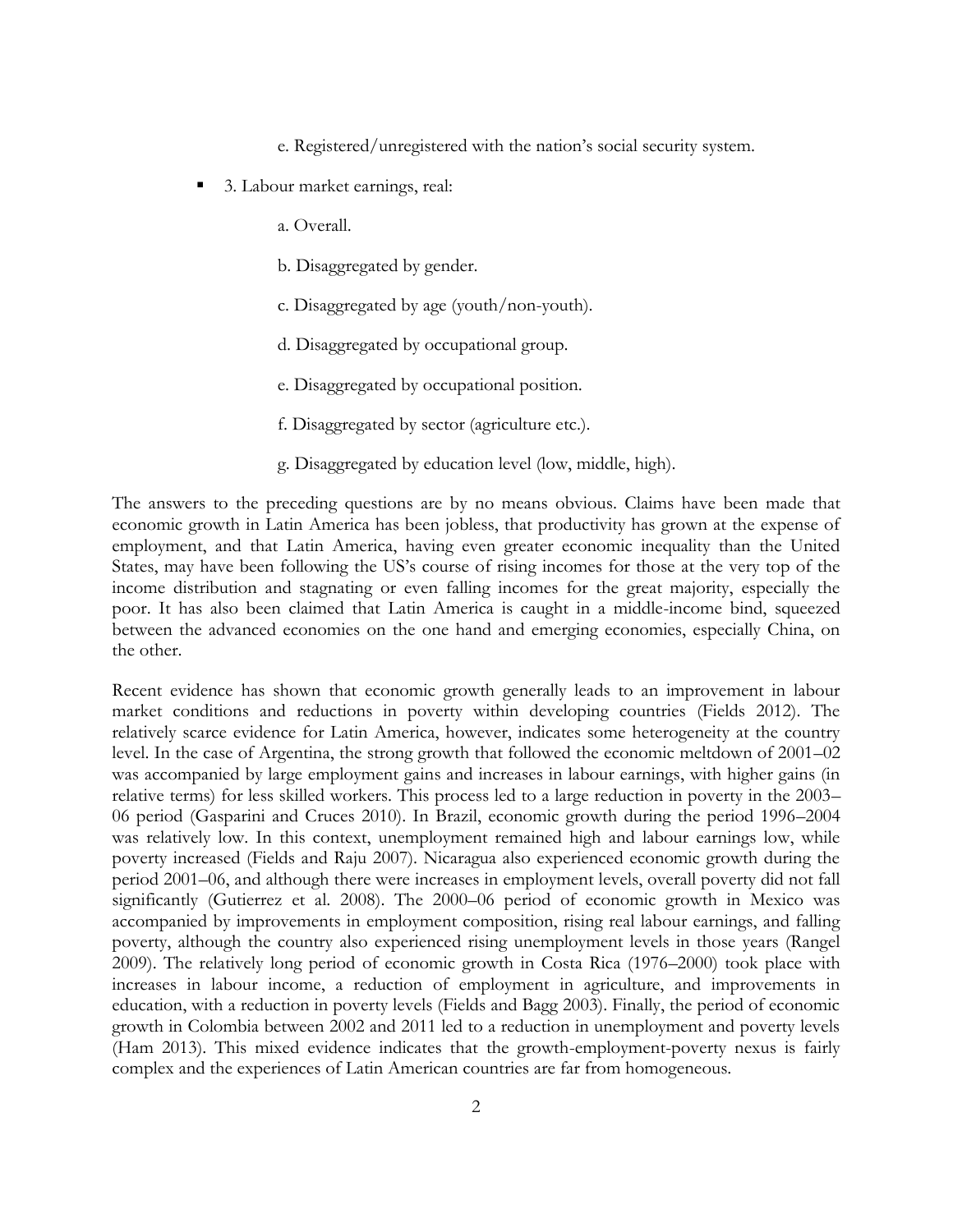Limited evidence is available on the mechanisms underlying the growth-labour markets-poverty nexus in Latin America. For instance, a World Bank (2011) study finds that the increase in men's labour income was higher than that of women's in the 2000s, and that this was the most important factor in lifting households out of poverty, even though World Bank (2013) shows that the increase in the labour force over this period was mainly led by women. Inchauste (2012) reports that jobrelated events were the main escape route from poverty for Latin American households over the same period, and these events included household heads getting a new job, other family members starting to work, and those employed achieving higher labour earnings than before.

Overall, previous studies generally show a positive association between economic growth, improvement in labour market indicators, and reduction in poverty in Latin American countries. However, the tightness of these relationships is not always clear from these studies. Moreover, these regional aggregates mask the heterogeneity at the country level, which implies that little can be said about the underlying mechanisms at play. This paper on Peru is one of sixteen case studies which, taken together, will allow us to separate and identify country-specific from region-wide factors in the relationship between the economy's overall performance and labour market outcomes in the decade of 2000s.

#### **2 Data and methodology**

All the statistics in this paper are obtained using microdata from the Encuesta Nacional de Hogares (ENAHO), from 2003 to 2012. The nationwide surveys were incorporated into the SEDLAC— Socio Economic Database for Latin American and the Caribbean (CEDLAS and the World Bank 2014); three of the authors of this paper were involved in this project at CEDLAS (Center for Distributive, Labor, and Social Studies), Universidad Nacional de La Plata in Argentina. The ENAHO has national coverage. The survey's sample size has increased over time; it went from 12,580 households and 56,944 persons in 2003 to 25,091 households and 101,548 persons in 2012 (Table 1). Despite changes in the sample size, the ENAHO have always been representative of the total population of the country. Two important changes were implemented in the Peru household surveys in 2003. First, the weighting scheme was changed. Second, an imputation procedure was implemented for income variables with missing values. These changes prevent us from making comparisons with years previous to 2003. As a consequence, we restrict our analysis to the period 2003–12.

For this study, we processed the microdata from Peru to construct time series of comparable data for a wide range of labour market and income distribution indicators. The resulting indicators are compiled into a large number of tables and figures, provided at the end of this paper, which form the basis for the text that follows.

Several definitions and classifications are used in order to assess whether the labour market has improved or deteriorated. Unemployment is defined as usual, i.e. the share of unemployed persons over the economically active population. A person is unemployed if s/he is 15 years old or more and during the reference period (one week in the Peruvian survey), s/he was without work, available for work and seeking work. Youths are those between 15 and 24 years old, while adults are those between 25 and 65 years old.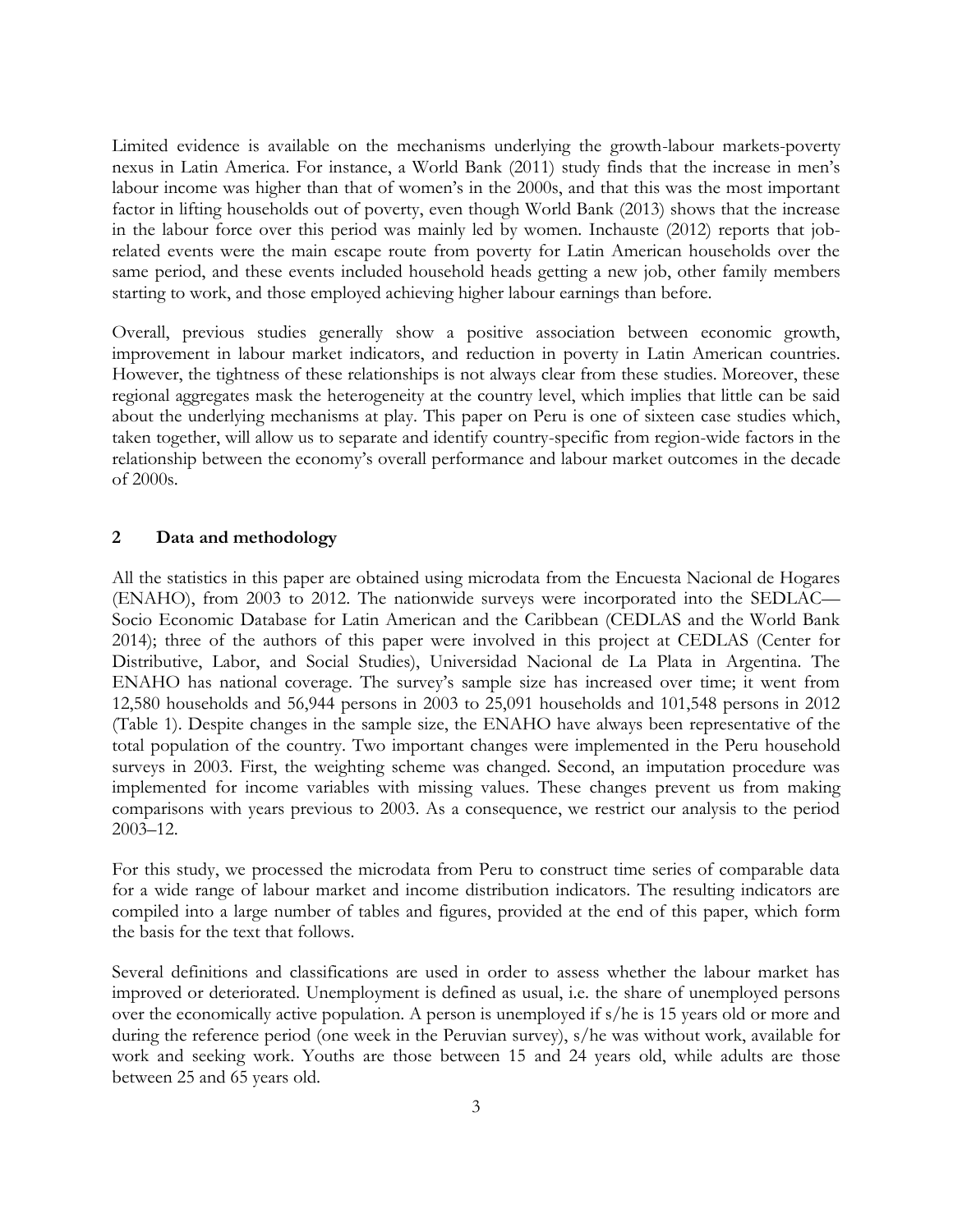Occupational groups are defined according to the following classification: $<sup>1</sup>$  management;</sup> professionals; technicians and associate professionals; clerical; service and sales workers; agricultural, forestry and fishery workers; craft and related trades workers; plant and machine operators and assemblers; elementary and armed forces. Peru has made use of its own classification to define occupations. Some adjustments were made to the classification system used in Peru's household surveys to construct the categories listed above. An improvement in the labour market would be implied by a decrease in the share of low-earning occupations and an increase in the share of highearning occupations.

The occupational position is classified into four categories: employer, wage/salaried employee, selfemployed, and unpaid worker. Given the nature of labour markets in Latin America, the analysis of the employment structure according to occupational position will identify a decrease of selfemployment and an increase in wage/salaried employees as an improvement in the labour market.

The sector of employment was divided into: primary activities; low-tech industry; high-tech industry; construction; commerce; utilities and transportation; skilled services; public administration; education and health; and domestic workers. When looking at the sectoral distribution of employment, an improvement in the labour market is implied by an increase in the share of the sectors with higher earnings.

Turning now to the educational level of employed workers, we define three categories for the analysis: low (eight years of schooling or less); medium (from nine to thirteen years of schooling); and high (more than thirteen years of schooling). An increase in the education level of the employed population is considered as an improvement in the labour market as the share of workers that are expected to receive high levels of earnings increases and the share of workers with low earnings' levels decreases.

We also classify employed workers according to whether they are registered with the social security system or not. We assume that it is better for employed workers to be registered, so an increase in this indicator will be interpreted as an improvement in the labour market.

Labour earnings are expressed on a monthly basis in 2005 purchasing power parity (PPP) dollars, and higher earnings represent an improvement in the labour market. We use the per capita household income to compute poverty and inequality statistics. Household income is the sum of labour income plus non-labour income; included in non-labour incomes are capital income, pensions, public and private transfers, and the imputed rent from own-housing.

Poverty rates are estimated considering the national lines for moderate and extreme poverty. We compute the poverty headcount ratio for each. We also calculate the share of working poor households (those with at least one member employed and a per capita family income below the moderate poverty line), and the poverty rate according to the international poverty lines of 4 dollarsa-day and 2.5 dollars-a-day. Income inequality is calculated using the Gini coefficient of per capita household income and labour earnings.

 $\overline{a}$ 

<sup>&</sup>lt;sup>1</sup> This is the International Standard Classification of Occupations of 2008 (ISCO-08) at one digit level.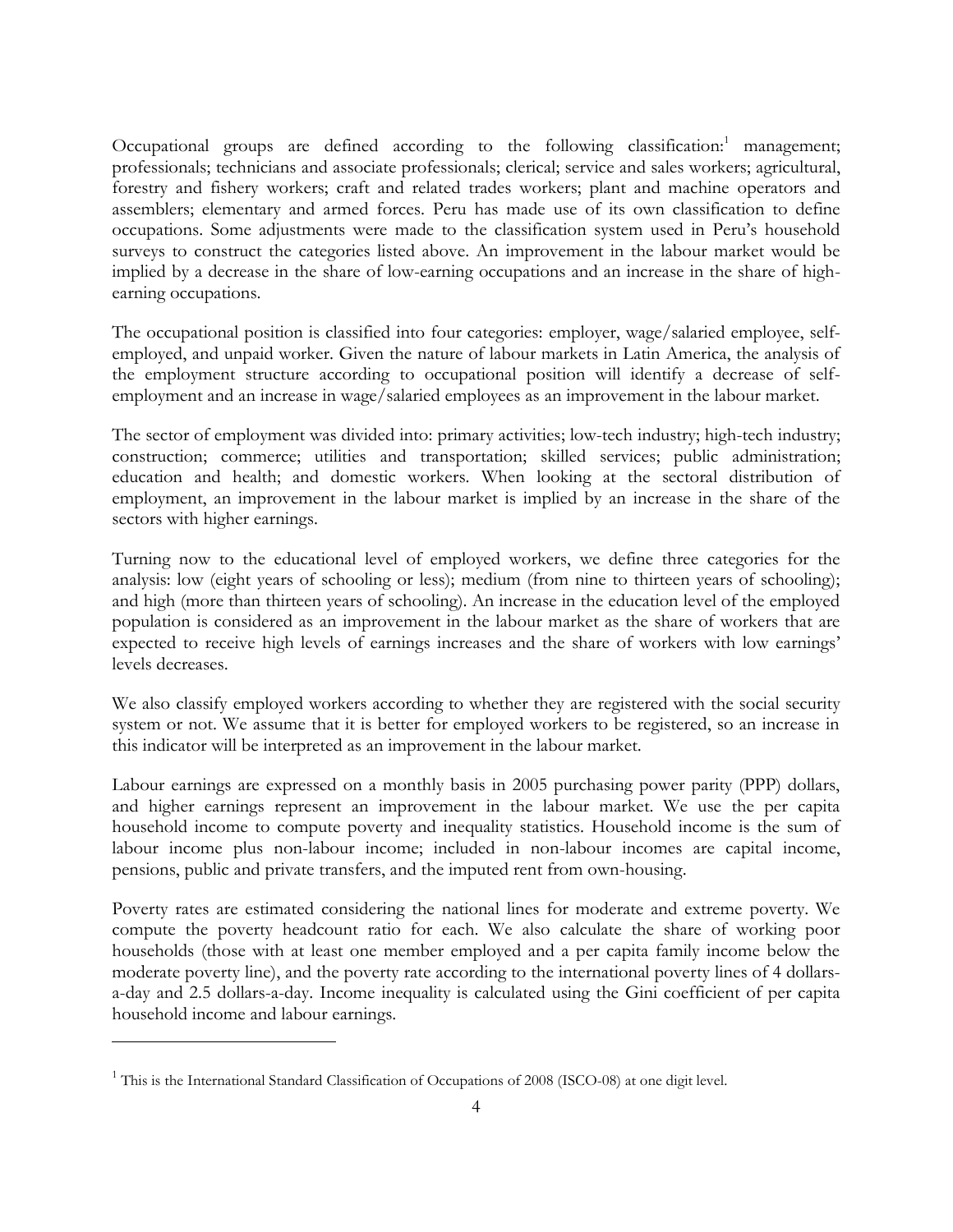#### **3 Empirical results**

*The Peruvian economy performed exceptionally well between 2000 and 2012 with a growth performance that placed the country well above the regional average. The economy proved highly resilient in response to the global economic crisis of 2008. The country suffered a slowdown in 2009 and recovered quickly in 2010 (Figures 1 and 2).* 

During the period 2000 to 2012, the Peruvian economy had one of the highest growth rates in Latin America and experienced rapid economic growth by the region's standards. GDP per capita increased by 71.1 per cent, placing Peru's growth performance at twice the average of 32.6 per cent for the eighteen Latin American countries during the same period. GDP (measured at PPP dollars of 2005) grew by 97.3 per cent, and GDP per employed person rose by 45.5 per cent. The annual growth rate of GDP per capita was 4.4 per cent, and it varied from a minimum of -1.2 per cent in 2001 to a maximum of 8.6 per cent in 2008 (Table 2). Peru suffered an episode of slow growth at the beginning of the period analysed, between 2000 and 2001, as a consequence of the Russian crisis, which led to a strong reduction in capital inflows to the country, and declining terms of trade (Mendoza Bellido 2013). Two factors form the basis for Peru's economic expansion from 2002 to 2012. First, growing investment, a higher rate of private consumption, and returning capital inflows fuelled the economy. Second, a favourable international environment, characterized by growing foreign demand for Peruvian products and a prolonged period of improvements in its terms of trade, lay the grounds for considerable export growth. Between 2002 and 2009, Peruvian exports grew at an average annual rate of 18.3 per cent. This was driven by an increase in both traditional and non-traditional exports (Guerra 2012). But, while the volume of Peru's traditional exports minerals, hydrocarbon, and raw materials—increased mostly due to a price boom, exports of a few non-traditional agro-industrial products more than tripled between 2002 and 2008. According to Guerra (2012), Peru did not take advantage of the favourable international climate to further diversify its export base. Consequently, with an economic structure characterized by undiversified exports, and imports that comprised mainly of complementary goods, the country was highly vulnerable to movements in its terms of trade (Mendoza Bellido 2013). The increasing prices for Peru's products also had a pronounced effect on tax revenues through the income tax paid by the export sector. The increased revenues enabled the Peruvian government to improve public finances. Indeed, following the establishment of the Fiscal Responsibility and Transparency Law in 2001, the government achieved a significant reduction in the fiscal deficit and in the debt-to-GDP ratio (IMF 2013). The Peruvian economy proved highly resilient in response to the global economic crisis. A deceleration was observed in 2009 when the GDP growth rate was only 0.9 per cent and GDP per capita growth -0.15 per cent. This slowdown was due to a fall in foreign demand for Peruvian products, a dramatic drop in the international prices of Peruvian exports, a reduction in remittances from abroad, and falling investment and external credit (Moron et al. 2009; Rozenberg 2009). However, the economy bounced back the following year, surpassing pre-crisis GDP and GDP per capita levels. Peru's resilience in the face of the global crisis can be explained by earlier prudent policies like the creation of fiscal and international reserve buffers and the implementation of a timely countercyclical policy response (IMF 2010; Mendoza Bellido 2013). These policies included the injection of liquidity into the system, the reduction in the interest rate by means of central bank policies, and a fiscal stimulus plan.

The share of the industry sector in the economy increased, while the shares of the service sector and agriculture diminished between 2000 and 2012. The share of the industry sector increased from 29.9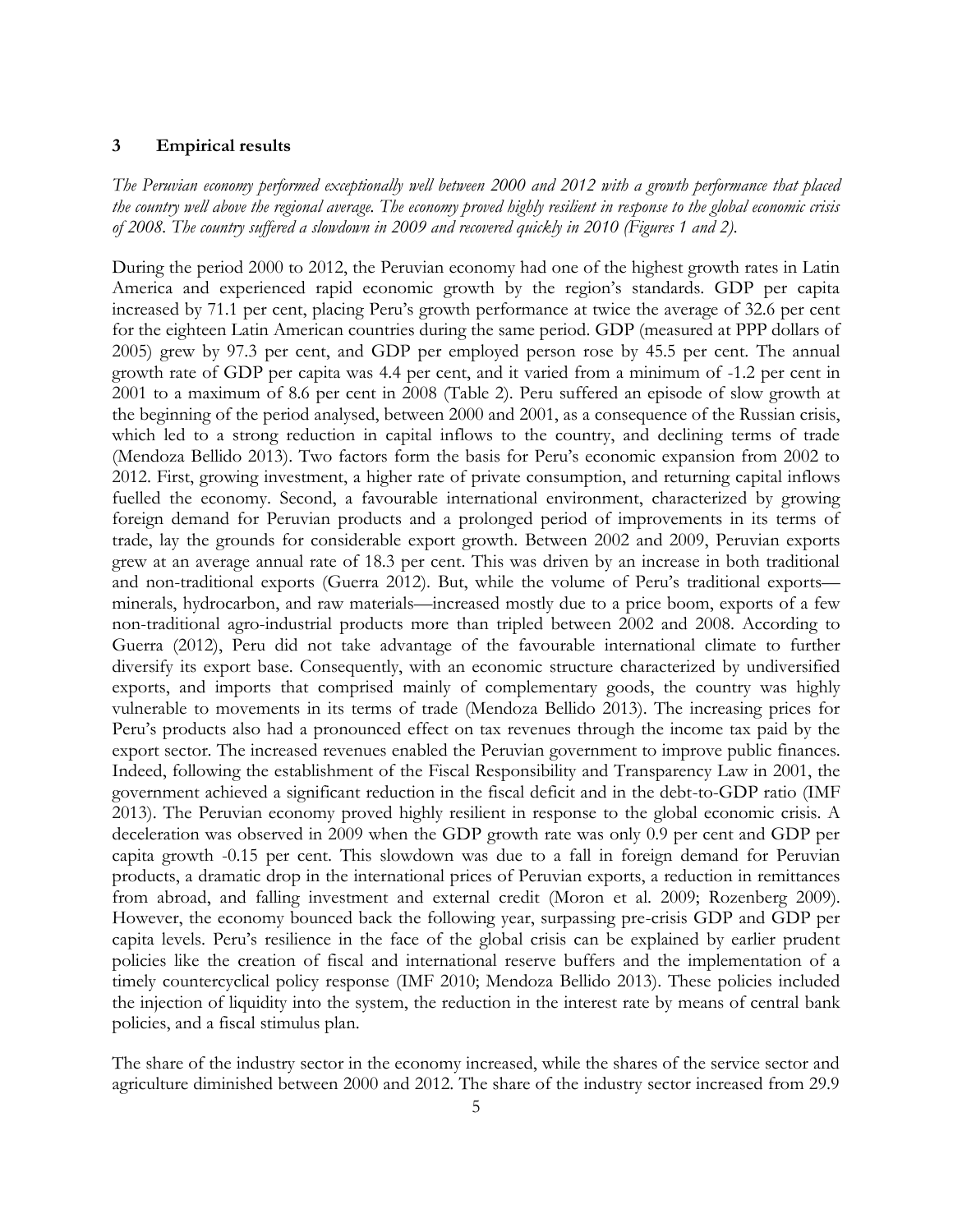per cent in 2000 to 34.6 per cent in 2012 led by the increase in the international price of traditional Peruvian exports, such as minerals and hydrocarbons (Table 2). The share of the service sector—the largest in the Peruvian economy—diminished during the period from 61.6 per cent in 2000 to 51.4 per cent in 2012, while the agricultural sector's share fell from 8.5 per cent in 2000 to 7.0 per cent in 2012. Both the agricultural and industrial sectors—the ones most closely tied to foreign demand were affected adversely by the international crisis of 2008. They lost 3.1 and 2.2 per cent of their value added respectively, though they returned to pre-crisis value added levels quickly. The growth of the service sector slowed down in 2009, though it quickly resumed the previous trend.

*The 2003–12 period witnessed a drop in the unemployment rate in the aggregate and for all population groups. The international crisis of 2008 did not affect the downward trend in the unemployment rate in the aggregate and for women, but led to a slight increase in the unemployment rate of men and young workers, while the adult unemployment rate remained unchanged (Figure 3).* 

The unemployment rate (measured as the ratio of the unemployed to the labour force) fell over the period, from 5.1 per cent in 2003 (656,181 unemployed people) to 3.5 per cent in 2012 (573,560 unemployed people). The evolution of the unemployment rate can be divided into two stages. It initially kept stable at around 5.1 per cent from 2003 to 2005. The unemployment rate then dropped significantly from 2005 to 2012, falling from 5.2 to 3.5 per cent while GDP was growing. The downward trend of the unemployment rate continued even during the Great Recession.

Despite the growth performance over the period, the unemployment rate did not experience a major decline in Peru. Osorio Amezaga (2014) finds a negative and modest association between GDP growth and the unemployment rate (which was -0.12) through the estimation of Okun's coefficient from 2001 to 2012. This fact cannot be explained by standard arguments that revolve around workers leaving the labour market as soon as they are faced with limited prospects for employment since the participation rate increased over the period analysed. On the other hand, the widespread failure to comply with laws mandating employment benefits and labour protection should encourage employers to hire more workers during periods of expansion. The author concludes that the low output elasticity of unemployment can be attributed to particularities of the Peruvian labour market.

The unemployment rate fell for young and adult workers, men, and women between 2003 and 2012. The youth unemployment rate decreased from 10.2 per cent in 2003 to 9.0 per cent in 2012. The adult unemployment rate fell over the period, from 3.6 per cent in 2003 to 2.2 per cent in 2012. The unemployment rates of men dropped from 5.1 per cent to 3.0 per cent between 2003 and 2012, while the unemployment rate for women fell from 5.1 per cent to 4.0 per cent. The unemployment rates of all population groups were essentially unchanged from 2003 to 2005, and began a downward trend from 2005 to 2012. The declining pattern was not interrupted by the international crisis for women, but the unemployment rate of young workers and men suffered a slight increase. By 2010, men had recovered the pre-crisis level of unemployment. Young workers returned to their prerecession unemployment rate in 2012. The unemployment rate of adult workers stopped decreasing during the international crisis but recovered the downward trend immediately. The World Bank (2010) claims that the small effect of the international crisis on the unemployment rate in Peru could be explained by an increase in the share of unregistered or informal labour relationships in total employment, which eased the adjustment process in the presence of wage rigidities and employment protection legislation.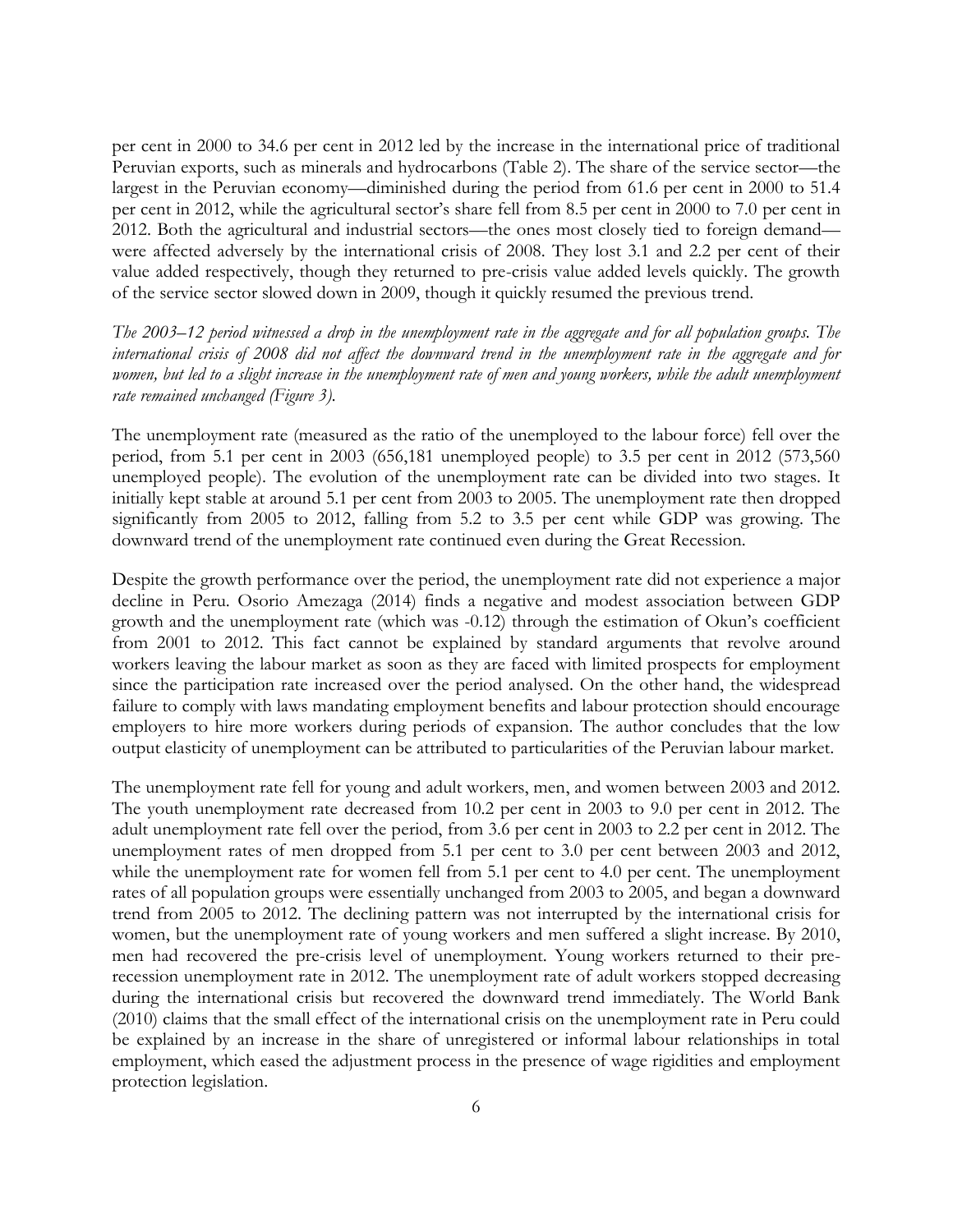*The composition of employment by occupational group improved between 2003 and 2012 as workers moved from agricultural, forestry and fishery occupations, and elementary jobs to better paying occupations like professional and technical jobs. All demographic groups—young and adult workers, men, and women—benefited from the improvement in the occupational composition of employment over the period. The international crisis of 2008 did not affect the improving trend in the composition of employment by occupational group (Figure 4).* 

The share of the following occupations shrank between 2003 and 2012: elementary occupations (drop of 7.8 percentage points); and agricultural, forestry and fishery jobs (drop of 2.5 percentage points). The share of the following occupations grew: clerical (increase of 2.5 percentage points); services and sales workers (increase of 2.7 percentage points); plant and machine operators (increase of 1.9 percentage points); and technicians and associate professionals (increase of 1.2 percentage points). The share of the other occupational groups remained largely unchanged. These changes in the occupational composition of employment can be interpreted as an improvement since lowearning occupations (agricultural, elementary, and crafts and trades occupations) reduced their share in total employment by 9.2 percentage points between 2003 and 2012, while high-earning occupations (management, professionals, and technicians and associate professionals) gained share in total employment (increase of 2.0 percentage points) (Tables 3 and 6). These changes resulted in an increase in the share of mid-earning occupations (services and sales occupations, plant and machine operators, clerical jobs, and armed forces) in total employment over the period (increase of 7.1 percentage points).

The improvements in the occupational composition of employment between 2003 and 2012 were observed for young and adult workers and for men and women. The decrease in the rate of working in low-earning occupations in total employment was larger among youth compared to adult workers (drop of 11.9 percentage points for youth versus 8.7 for adults) as was the increase in the rate of working in high-earning occupations (2.7 and 1.9 percentage points respectively for youth and adults). When the analysis is broken down by gender, women experienced a larger reduction in the share of employment in low-earning occupations compared to men (9.6 and 8.8 percentage points respectively). The increase in share of high-earning occupations in total employment was also larger for men in comparison to women (2.4 and 1.7 percentage points respectively).

The international crisis of 2008 did not affect adversely the improvement in the composition of employment by occupational group. Between 2008 and 2009 the share of low-earning occupations continued to fall in the aggregate and for all population groups, while the share of high-earning occupations increased overall and for adult workers, men, and women. For young workers, though, a slight reduction in the share of high-earning occupations resulted in an increase in the share of mid-earning occupations. The share of high-earning occupations in total employment reached and surpassed the pre-crisis level by 2010 for young workers.

*The employment structure by occupational position improved from 2003 to 2012 as the share of paid employees and employers in total employment increased and the share of self-employed and unpaid workers decreased. The improving trend in the composition of employment by occupational position was experienced by young and adult workers, men,* and women. The international crisis of 2008 did not affect adversely the improvement in the structure of employment *by occupational position for the employed population overall, for young workers, adults, and men, but led to a standstill for women (Figure 5).*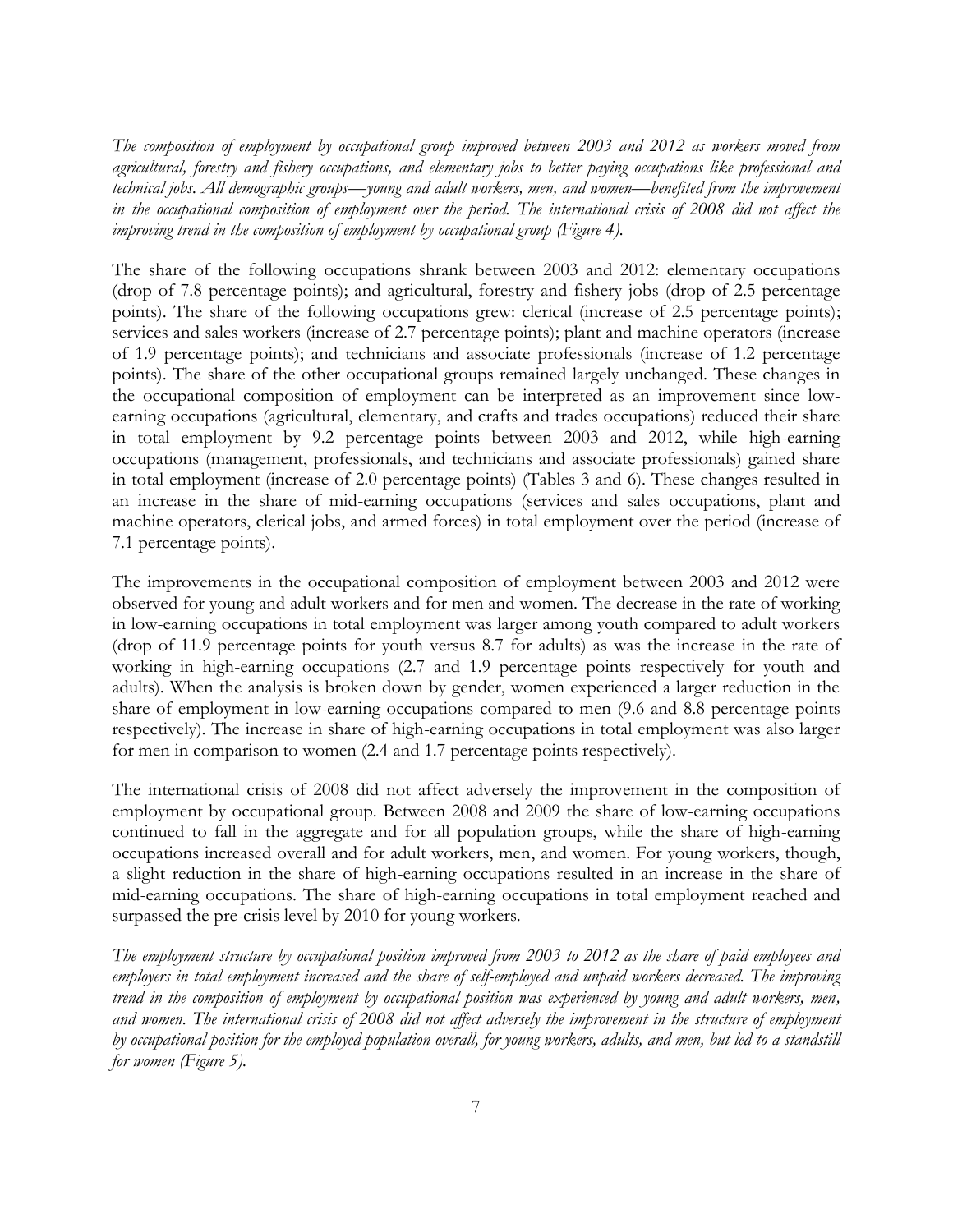Between 2003 and 2012, the share of paid employees in total employment—the largest category grew from 39.8 to 46.6 per cent. The share of employers also increased, but slightly, from 5.3 to 5.6 per cent. The shares of the self-employed and unpaid workers decreased over the period. The reduction was from 37.3 per cent in 2003 to 36.4 per cent in 2012 for the self-employed, and from 17.6 to 11.4 per cent for unpaid workers. These changes can be characterized as an improvement of the employment structure by occupational position, as the share of low-earning categories (selfemployment and unpaid employment) dropped by a total of 7.2 percentage points and the share of high-earning categories (paid employees and employers) increased (Table 4).

The employment structure by occupational position improved between 2003 and 2012 for all population groups (young and adult workers, men, and women). From 2003 to 2012, low-earning categories (unpaid workers and the self-employed) shrank in percentage terms for young and adult workers (12.5 and 7.3 percentage points respectively) while the percentages of youth and adults in high-earning categories (employer and paid employees) increased, indicating an improvement in the employment structure by occupational position over time. For both men and women, the employment composition over the period also improved: the change in the share of low-earning categories (unpaid workers and the self-employed) was negative for both men and women (6.8 percentage points for men and 7.9 for women).

The international crisis of 2008 did not reverse the improvements that had been taking place for the employed population overall and for young workers, adults, and men, while there was a worsening for women. The share of paid employees and employers increased between 2008 and 2009 while the share of the self-employed fell. Only one occupational position indicator—the share of unpaid workers in total employment—moved in the worsening direction in 2009, but it immediately began to fall again. When we disaggregate, we find that the improving trend in the structure of employment by occupational position continued without pause in 2009 for young workers, adults, and men. For women, though, the improving trend stalled between 2008 and 2009, but the share of low-earning positions recovered the previous downward trend in 2010.

*The employment composition by economic sector improved over the course of the period studied overall and for all population groups. The international crisis of 2008 did not interrupt the improving trend in the structure of employment by economic sector (Figure 6).*

The period from 2003 to 2012 witnessed a reduction (from 44.4 per cent to 35.8 per cent) in the share of workers in low-earning sectors (primary activities, domestic workers, and low-tech industry). There was, during the same period, an increase (from 10.9 per cent to 13.8 per cent) in the share of high-earning sectors (skilled services, public administration, and high-tech industry) in the total (Tables 5 and 6). These changes resulted in an increase in the share of mid-earning sectors in total employment over the period. Despite the improvement in the employment structure by economic sector, a large portion of workers remained employed in sectors like primary activities (26.8 per cent in 2012) and commerce (26.2 per cent in 2012); these sectors tend to have a low degree of formalization and pay low wages (Guerra 2012).

The employment composition by economic sector improved between 2003 and 2012 for young and adult workers, men, and women, as they moved from low-earning sectors to high-earnings sectors. For young workers, the share in low-earning sectors dropped from 47.9 per cent in 2003 to 35.3 per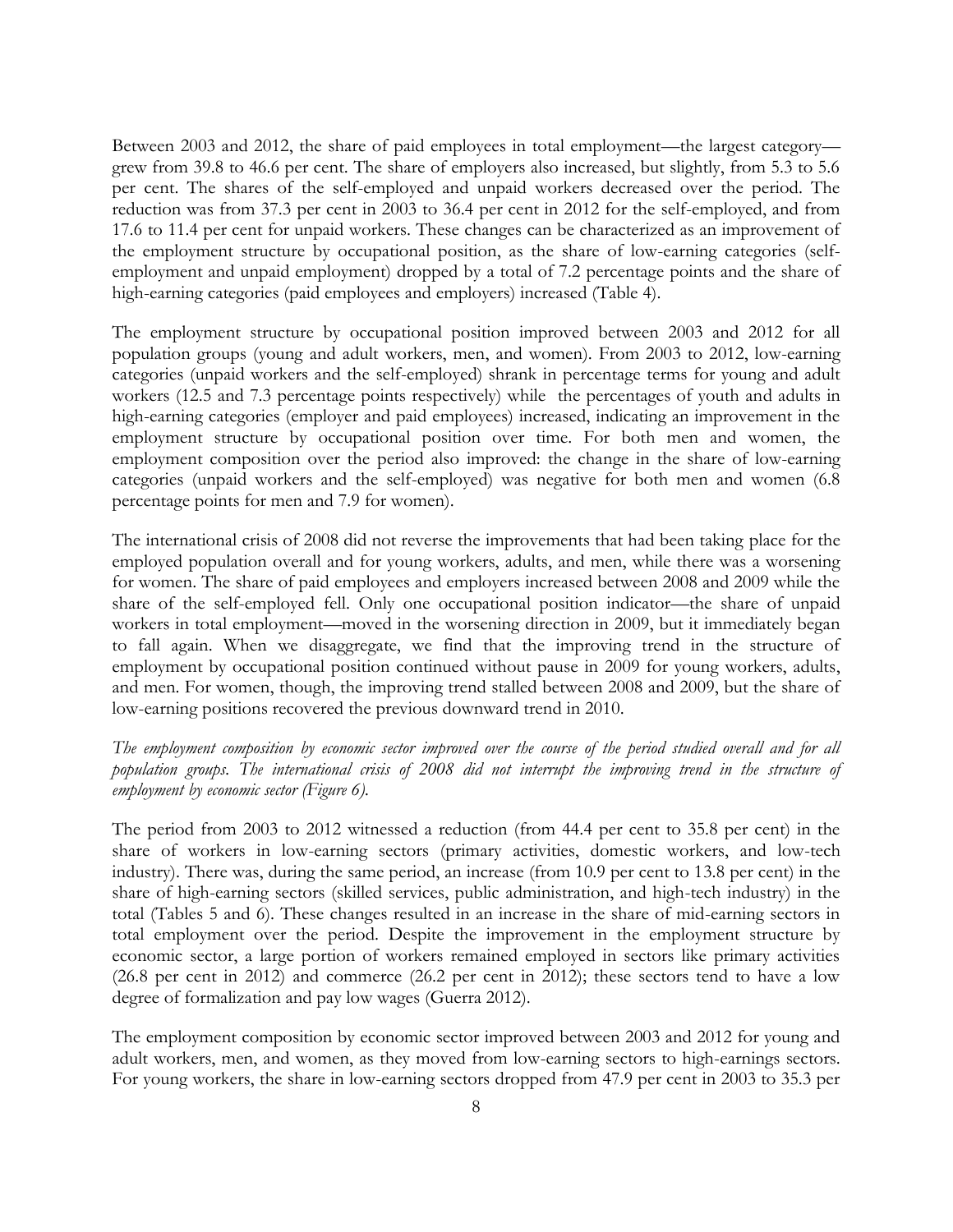cent in 2012. For adult workers, the share in low-earnings sectors fell from 41.2 per cent in 2003 to 33.4 per cent in 2012. At the other end of the scale, the share of young and adult workers in highearning sectors increased from 8.6 per cent in 2003 to 13.5 per cent in 2012 and from 12.2 per cent to 14.8 per cent respectively. For both genders, the share working in low-earning sectors fell: from 44.0 per cent in 2003 to 35.7 per cent in 2012 for men, and from 45.0 per cent to 36.0 per cent for women. The share of high-earning sectors in total employment grew from 14.4 per cent to 17.5 per cent for men and from 6.5 per cent to 9.3 per cent for women.

The international crisis of 2008 did not halt the improving trend in the employment composition by economic sector overall and for all population groups. Between 2008 and 2009 the share of lowearning sectors continued to decrease, while the share of high-earning sectors in total employment kept on increasing in the aggregate and for young, adult workers, men, and women. The continued improvement in the structure of employment by economic sector, despite the international crisis in the aggregate and for all population groups, can be explained by the reduction in the share of workers in the primary activities sector, which includes the mining sub-sector in our classification, and by the reduction in the share of workers in the low-tech industry sector in total employment between 2008 and 2009. That occurred as a consequence of the drop in the exports of minerals, hydrocarbons, and agro-industrial products. As the primary activities and low-tech industry sectors are low-earning sectors in Peru, the reduction in their share in total employment implied an improvement in the labour market.

*The educational level of the Peruvian employed population improved steadily over the period for all population groups, and especially among young workers. The international crisis of 2008 led to a slowdown in the falling trend of the share of employed workers with low educational levels in the aggregate and for all population groups (Figure 7).* 

The share of employed workers with low educational levels (eight years of schooling or less) dropped from 45.3 per cent in 2003 to 36.1 per cent in 2012, while the share of workers with medium and high educational levels (nine to thirteen years of schooling and over thirteen years of schooling) grew from 37.0 per cent in 2003 to 40.9 per cent in 2012 and from 17.7 per cent to 23.0 per cent respectively.<sup>2</sup> We interpret this result as an improvement for the employed population as the level of education is an important predictor of labour earnings. Consequently, the changes in the employment structure by educational level implied an increase in the share of workers that tend to have high levels of earnings and a decline in the share of workers with low earnings' levels.<sup>3</sup>

The educational level of the employed population improved between 2003 and 2012 for all groups and especially for young workers. For the youth population, the share of employed persons with low educational levels dropped from 35.4 per cent in 2003 to 21.0 per cent in 2012 (a drop of 14.4 percentage points). The share of employed youth with medium and high educational levels grew by

 $\overline{a}$ 

<sup>&</sup>lt;sup>2</sup> The most frequent value of years of education for employed workers in Peru was 11 during the entire period (around 24.6 per cent of employed workers had eleven years of education).

 $3$  The improvement in the employment structure by educational level is related to changes in the relative demand and supply of workers with high educational levels with corresponding implications for the wage gap by educational groups and the unemployment rate of each educational level. We introduce a discussion about the role of these factors in Peru in the paragraph on labour earnings.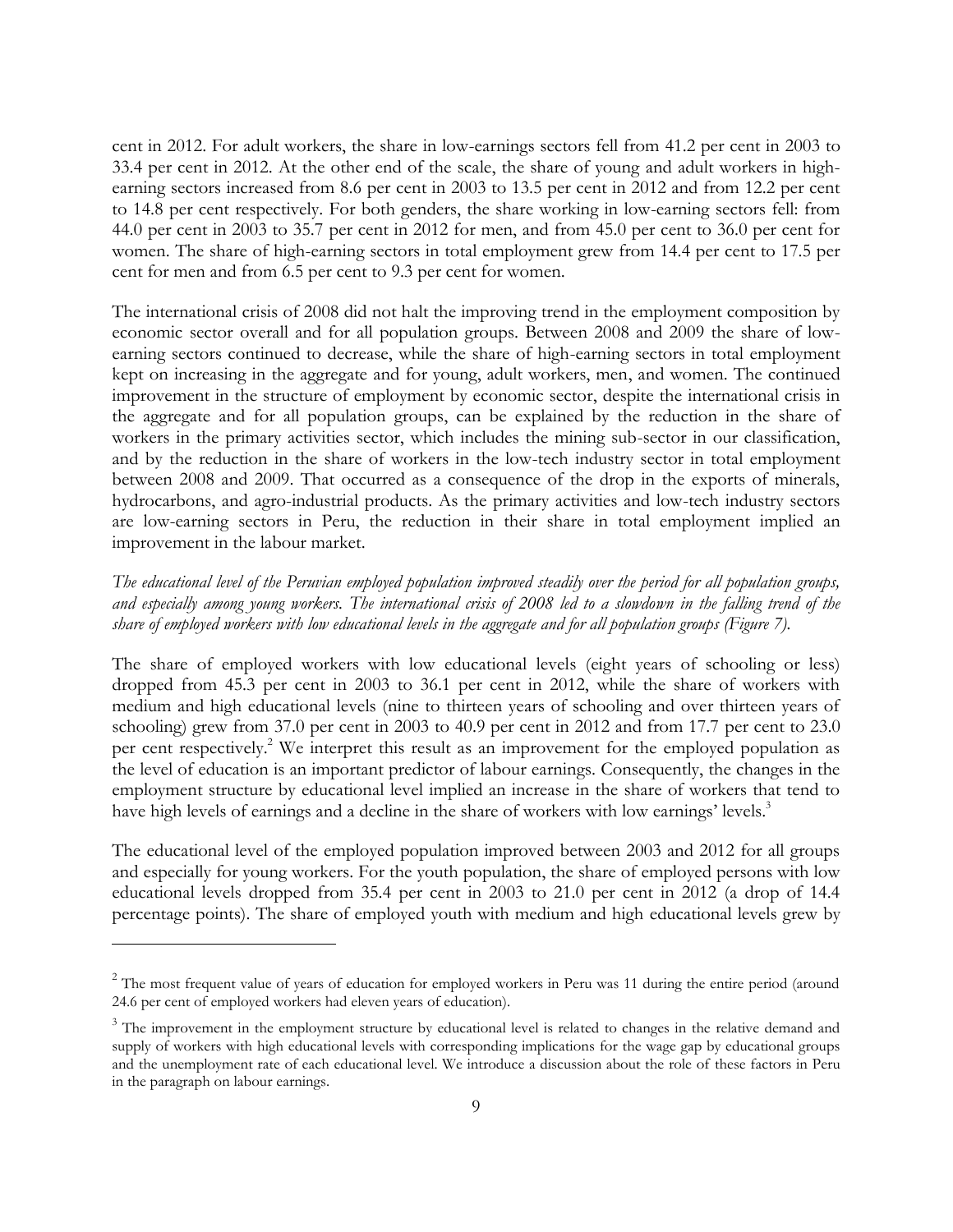8.7 and 5.7 percentage points respectively. The reduction in the share of adult employed workers with low educational levels was smaller compared to young workers, only 9.8 percentage points over the period. There was, over the period, an increase in the share of adult employed persons with medium and high educational levels of 4.4 percentage points and 5.4 percentage points respectively. The improvement in the educational level of the employed population was larger for women compared to men. The reduction in the share of employed workers with low educational levels was 8.9 percentage points for men and 10.1 for women, while the share of workers with medium and high levels of education climbed by 4.0 and 4.7 percentage points respectively for men and by 3.9 and 6.2 percentage points for women.

The international crisis of 2008 led to a slowdown in the improving trend in the structure of employment by educational level overall and for all population groups. Between 2008 and 2009, the share of employed workers with low levels of education continued to fall, but at a slower pace. From 2003 to 2008, the share of employed workers with low educational levels fell by 1.3 percentage points annually, while the decrease was of 0.8 percentage points a year from 2009 to 2012. Along similar lines, the share of workers with medium levels of education grew by 0.6 percentage points a year from 2003 to 2008, and by 0.2 percentage points annually from 2009 to 2012. The pattern of slowdown in the improving trend in the structure of employment by educational level took place for young and adult workers, men, and women.

#### *The overall share of workers registered with the social security system increased over the period analysed. Nonetheless, the share of unregistered workers in Peru is still very high, despite sustained economic growth. The international crisis of 2008 led to a slowdown in the upward trend of the registration rate (Figure 8).*

The Peruvian social security system comprises contributory schemes and non-contributory schemes (Lavigne 2013). The contributory scheme of the pension system is composed of four regimes: 1) the *Sistema Nacional de Pensiones*, which covers both private and public sector employees; 2) the *Cédula Viva,* which is a special regime that covers teachers that started working before 1980, workers at state companies and magistrates; 3) the *Sistema Privado de Pensiones*, which is an individual capitalization system; and 4) the *Fondo de Pensiones Sociales*, which is a voluntary pension system for workers who are not covered by any of the other regimes. The public contributory regimes are funded by employers, employees, and the government, while the private regime is funded by worker contributions. The Peruvian social security system also offers two non-contributory pensions for the vulnerable elderly who did not contribute to a pension fund or whose contributions do not allow them to receive a decent pension: the *Pensión Mínima de Vejez* and the *Pensión Nacional de Asistencia Solidaria.* The contributory scheme of the health insurance system is composed of two regimes, *EsSalud* and the *Sanidades de las Fuerzas Armadas y de la Policía Nacional*, which are compulsory for wage earners and members of cooperatives from both the private and public sectors and for independent workers that decide to affiliate, and for the personnel from the army and police forces respectively. Finally, the *Seguro Integral de Salud* is the non-contributory scheme of the health insurance system and covers the non-insured population, with a specific focus on undernourished children and elderly living in poverty and extreme poverty.

The share of workers registered with the contributory schemes of the social security system (public and private) increased by 17.5 percentage points during the 2000s, climbing from 14.9 per cent in 2003 to 32.4 per cent in 2012. The government of Peru instituted a set of policies designed to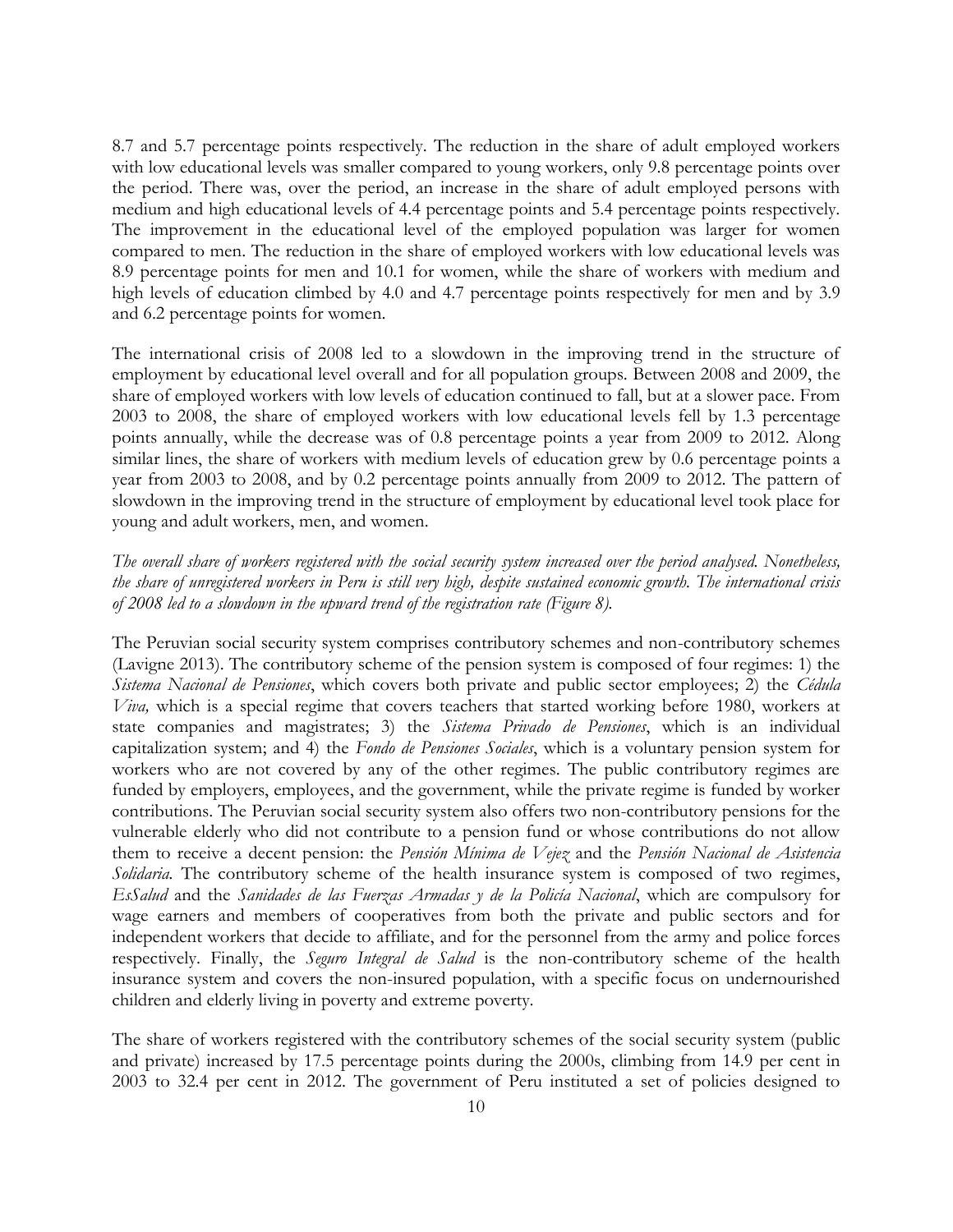improve working conditions over the period. Those measures included a special regime for small enterprises which provides tax incentives and reduces labour obligations, such as payment for unjustified dismissal. In addition, the *Fondo de Pensiones Sociales* (FPS) was created. Small enterprises were not obliged to contribute to any social protection system before the creation of the FPS. Since its creation in 2008, small enterprise workers can voluntarily access the FPS which includes a government co-payment. In terms of health insurance, the obligation to contribute to *Essalud* for small enterprises workers was eliminated and government-worker co-financing was established for affiliating workers to the *Seguro Integral de Salud* (ILO 2014). Available evidence indicates that these policies did not have an important effect on the formalization of workers (Diaz 2014). On the contrary, they may have contributed to the deterioration in working conditions. Vidal Bermúdez et al. (2012) point out that the increase in the registration of workers with the social security system during the 2000s occurred through the setup of the *Seguro Integral de Salud*, which offers a minimum coverage with standards that are below those of the contributory health insurance scheme, and through temporary contracts. A further institutional change was the implementation of an electronic system through which employers with three or more workers must send monthly reports to the National Tax Authority indicating the number of workers, service providers, personnel in training, and outsourced workers. This administrative change increased the Ministry of Labour's capacity to supervise and monitor compliance with labour obligations. It is estimated that the introduction of the electronic system contributed to the registration of jobs (ILO 2014).

The tendency towards formalization was slightly affected by the economic crisis of 2008. The growth in the share of registered workers slowed down after the Great Recession, though not immediately. In 2009 alone, the share of registered workers rose by 2.4 percentage points, whereas the increases in 2010 and 2011 were only 0.9 and 0.8 percentage points respectively. The World Bank (2010) claims that unregistered employment in Peru may have eased the adjustment process during the Great Recession in a labour market characterized by wage rigidities and rigid labour market regulations. Despite sustained economic growth in Peru, the share of registered workers continues to be very low (32.4 per cent in 2012). Questions remain, then, about the ability of the country to turn growth in employment into an increase in employed workforce formalization (Guerra 2012). Chacaltana and Yamada (2009) also point out that the pronounced growth in employment has meant an increase in both formal and informal employment. Indeed, between 2003 and 2012, the number of registered workers increased from 2,371,403 to 6,531,140 (4,159,737 new registered workers), while the number of unregistered workers also rose from 15,612,469 to 16,231,855 (619,386 new unregistered workers).

Failure to register with the social security system is a long-standing problem in Peru. First, a demographic change at the beginning of the twenty-first century meant an increase in the economically active working age population that could not be absorbed into the wage/salaried employment sector. As a result, there was an increase in low-productivity self-employment (Garavito 2010). Self-employed workers account for the majority of unregistered workers in the country. For this occupational position, the rate of unregistered workers fell from 96.1 per cent in 2003 to 84.1 per cent in 2012. For wage/salaried employees the rate of unregistered workers dropped from 68.7 per cent in 2003 to 47.7 per cent in 2012. Second, the Peruvian labour market has restrictive labour market regulations, which have contributed to the increase in unregistered employment (Toyama et al. 2009; World Bank 2010).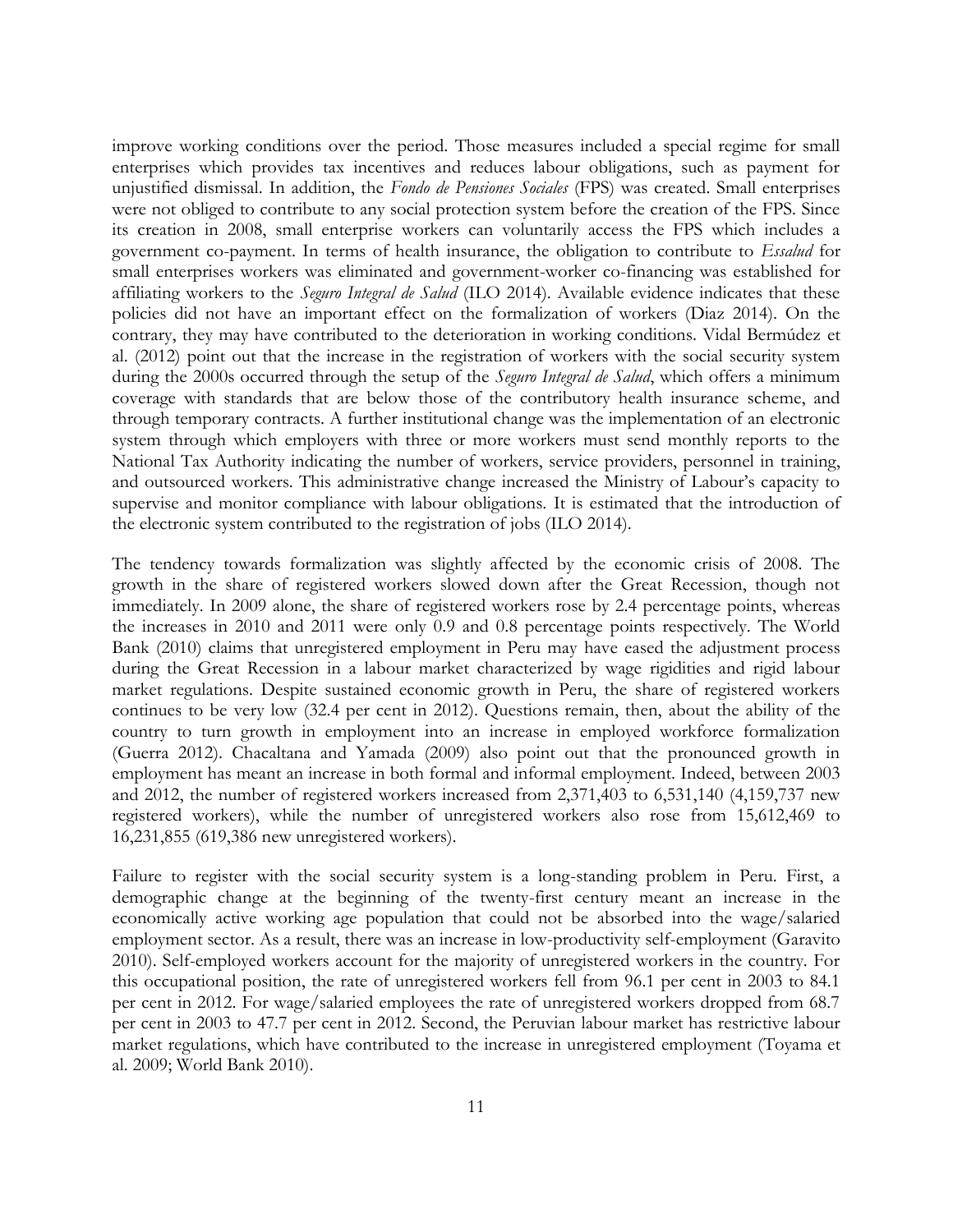The rate of registration with the social security system increased for all population groups (young and adult workers, men, and women). Young workers are the least likely to be registered with the social security system and, while the share of young workers enrolled increased over the period, adult workers were at the forefront of the trend towards registration: 5.4 per cent of young workers were registered in 2003 and 16.3 per cent in 2012 (increase of 10.9 percentage points), whereas 18.2 per cent of adult workers were registered in 2003 and 37.4 per cent in 2012 (increase of 19.2 percentage points). Men were more likely to be registered in the system than women, and the rate of registration increased more dramatically for them compared to women. The rate of registered employment for men increased from 18.1 per cent in 2003 to 38.9 per cent in 2012 (increase of 20.8 percentage points), while for women that rate increased from 10.8 per cent to 24.6 per cent during the same period (increase of 13.7 percentage points).

The overall percentage of workers registered with social security continued to grow during the international crisis of 2008, although a slowdown of the growth in the share of registered workers took place in 2010 and 2011. Disaggregating, the rate of registration with the social security system also continued to increase for young workers, adults, men, and women.

*Labour earnings increased between 2003 and 2012. Within the period, there was a reduction between 2003 and 2005 and a steady increase in the following years. Labour earnings increased overall, for young and adult workers, men, and women. The evidence of earning changes by employment category over the period indicates that low-earning categories increased their earnings, while high-earning categories tended to suffer earnings reductions. Workers were not affected negatively by the 2008 crisis in the aggregate, but some employment categories suffered earnings losses (Figure 9).* 

Average monthly earnings, expressed in dollars at 2005 purchasing power parity (PPP), increased by 19.1 per cent, from US\$408 in 2003 to US\$486 in 2012 (Table 6). Labour earnings decreased at the beginning of the period—between 2003 and 2005—and grew steadily in the following years. From 2003 to 2008, GDP per capita grew by 5.8 per cent a year, but the annual increase in real labour earnings and hourly wages was just 0.7 and 0.9 per cent respectively. Two reasons have been presented to explain the real wages stagnation in Peru despite rapid economic growth. First, the increase in labour supply may have compensated for the increase in labour demand; or a highly elastic labour supply may have allowed for an increase in the employment level without increases in hourly wages (World Bank 2010). Second, the predominant type of contract in Peru is the temporal contract which limits the access of workers to trade unions, which are the main tool they have to increase their wages (Vidal et al. 2012). Real labour earnings were not affected negatively by the Great Recession. In fact, in 2009 real earnings exhibited the largest annual growth rate of the period. The increase in real labour earnings during the international crisis can be explained by the reduction in the inflation rate (World Bank 2010).

Men, women, and young and adult workers all increased their labour earnings between 2003 and 2012. Labour earnings grew for men and women between 2003 and 2012 by 20.9 per cent and 19.3 per cent respectively. The trend in their labour earnings reflected the overall time path, with reductions from 2003 to 2005 for men and from 2003 to 2004 for women, and increases for both groups thereafter. Labour earnings growth over the period 2003–12 was larger for young workers compared to adult workers. The gain was 36.1 per cent for youth and 18.2 per cent for adults. Both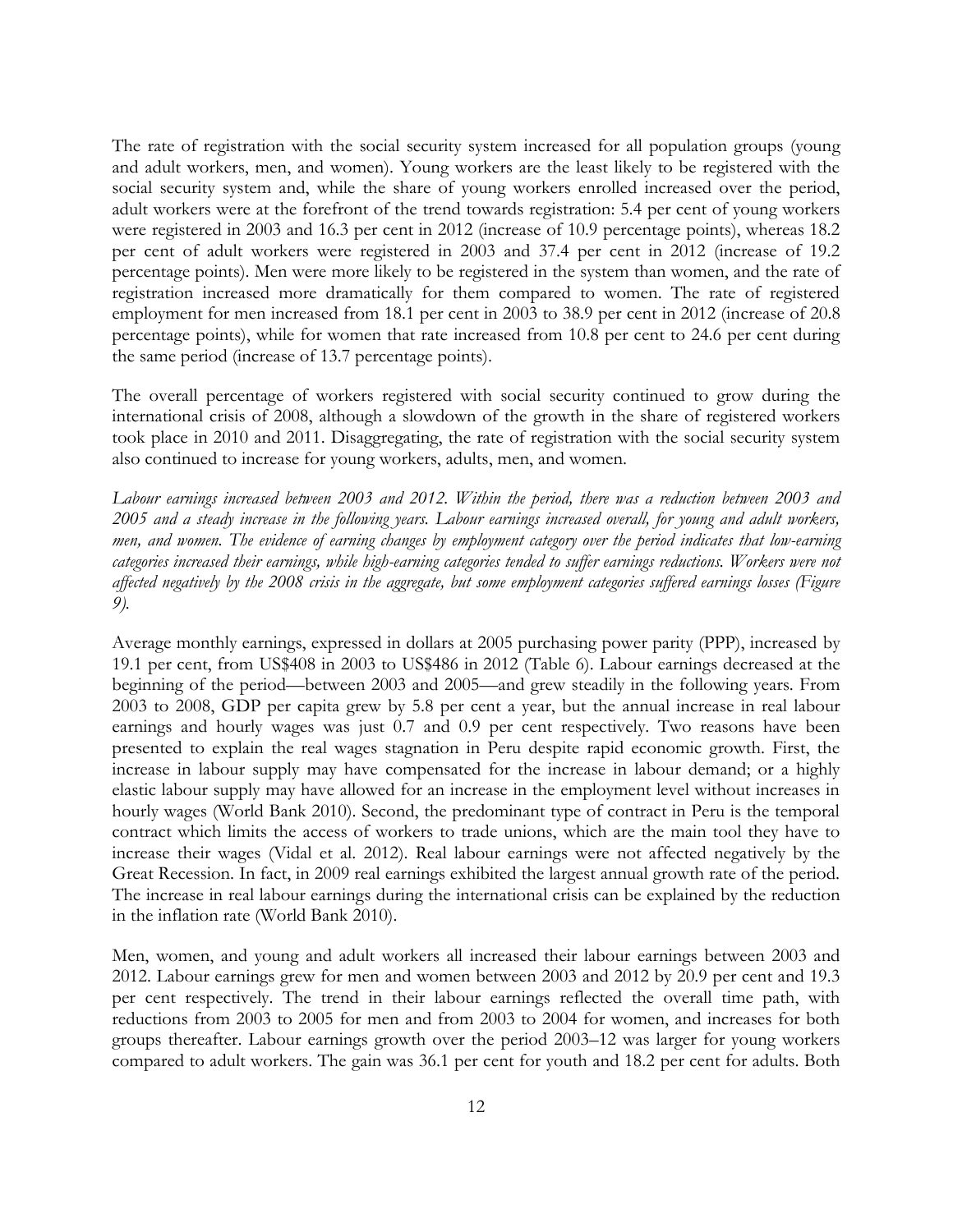age groups experienced an earnings reduction from 2003 to 2005 and a steady increase in the following years.

Average earnings rose between 2003 and 2012 for workers employed in low-earning employment categories and tended to fall for workers in high-earning categories. Among occupational groups, agricultural, forestry and fishery workers, workers in elementary occupations, and crafts and trades workers had an average increase in their labour earnings of 41.2 per cent over the period. Workers in management, professionals and technicians had an average earnings reduction of 19.2 per cent between 2003 and 2012. When the employed population is broken down by occupational position, the self-employed had an increase in labour earnings of 28.9 per cent, while employers and paid employees had an average increase in their labour earnings of 17.5 per cent over the period. Among economic sectors, workers in primary activities, domestic workers, and workers in low-tech industries increased their labour earnings over the period by 31.9 per cent on average. Workers in high-earning sectors like skilled services, public administration, and high-tech industries suffered an earnings loss of 6.0 per cent on average. Finally, labour earnings of workers with high educational levels fell by 15.1 per cent, while workers with medium and low levels of education had an increase in their labour earnings of 31.2 and 42.7 per cent respectively.

The evidence of falling labour earnings for workers with high educational levels and labour earnings increases for workers with medium and low levels of education can be interpreted in light of previous findings of improving employment structure by occupational group and economic sector over the period. The improving employment structure by occupational group and economic sector implied an increase in the share of occupations and sectors that can be expected to use workers with high and medium levels of education, like professional and technical occupations, public administration, skilled services, and high-tech industry sectors, and a reduction in the share of occupations and sectors that employ workers with low educational levels, like elementary and agricultural occupations, and domestic workers and primary activities sectors. This evidence indicates that the demand for workers with high and medium educational levels relative to those with low educational levels increased between 2003 and 2012. On the other hand, the educational levels of persons in the labour force improved over the same period, indicating an increase in the relative supply of workers with high and medium levels of education (Table 8). The prediction of a supply and demand analysis is that the relative wages of workers with high and medium educational levels relative to those with low educational levels will rise or fall depending on which effect dominates (increase in the relative demand versus increase in the relative supply). In the Peruvian labour market the relative wages of workers with high and medium educational levels relative to those with low educational levels fell over the period, and the relative wages of workers with high educational levels relative to those with medium educational levels also decreased (Table 7). The adjustment process also led to a reduction in the unemployment rate of all educational groups with a larger reduction for workers with medium levels of education (Table 9).

Even during the international crisis of 2008, labour earnings continued to grow, overall and for all demographic groups. However, some employment categories were impacted adversely by the 2008 crisis. Among occupational groups, workers in the armed forces and technicians were affected negatively by the international crisis of 2008 (drop in labour earnings of 2.4 and 4.9 per cent respectively between 2008 and 2009). Workers in both occupations recovered their pre-crisis level of earnings in 2012. Among occupational positions, employers were the only group impacted negatively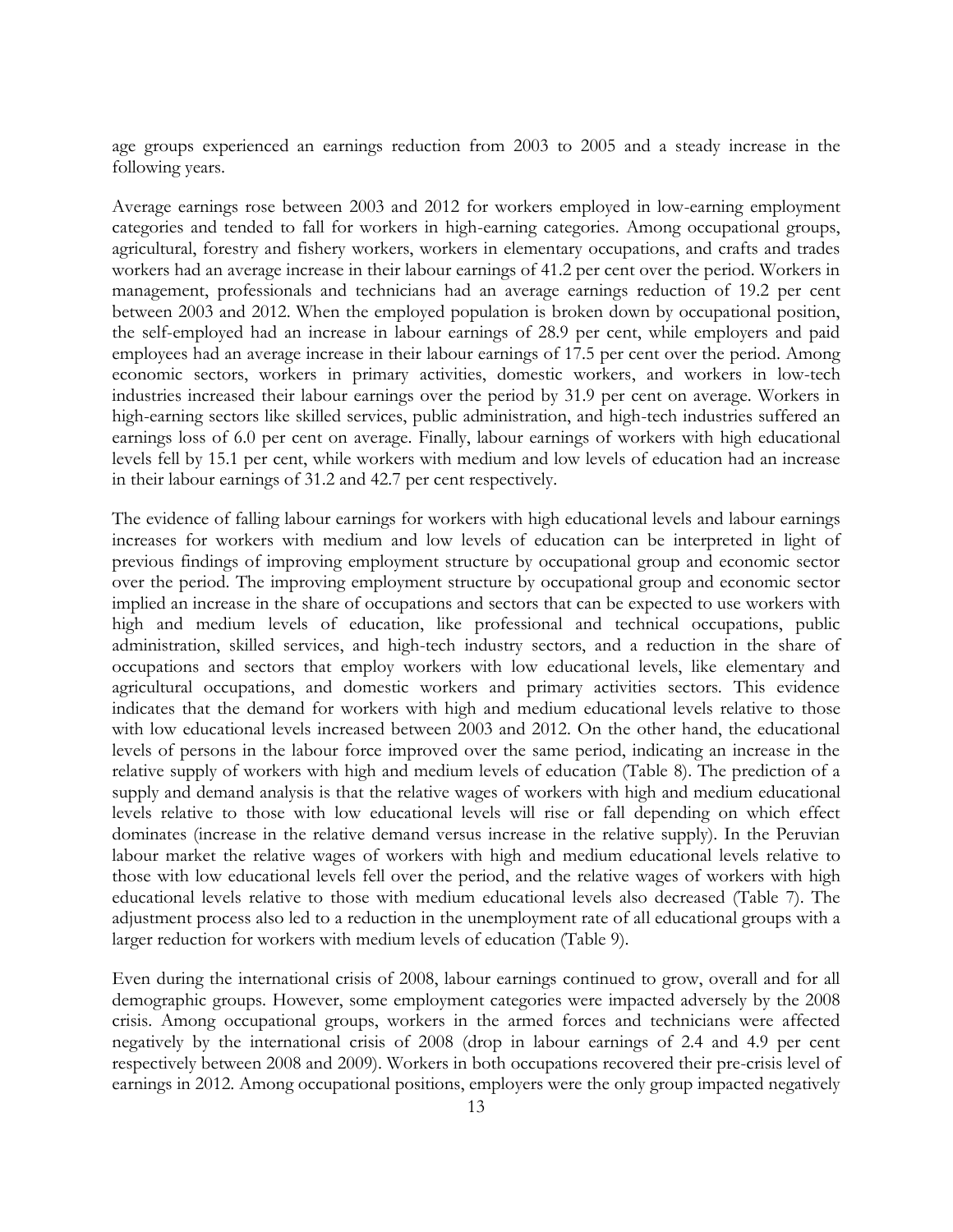by the international crisis of 2008 (drop in labour earnings of 1.8 per cent between 2008 and 2009). Employers returned to their pre-recession level of labour income in 2010. Among economic sectors, workers in the utilities and transportation sector were affected negatively by the international crisis of 2008 (drop in labour earnings of 2.0 per cent) but returned in 2010 to their pre-crisis level of earnings.

*Poverty fell between 2003 and 2012 for all poverty lines used. The rate of working poor households also exhibited a decreasing trend. The pattern of poverty reduction over time was not interrupted by the international crisis of 2008 (Figure 10).* 

The moderate poverty rate (measured by the country's official poverty line) fell from 51.6 per cent in 2003 to 24.9 per cent in 2012; the extreme poverty rate dropped from 26.2 per cent to 9.1 per cent; the percentage of the working poor (defined as the proportion of persons in the population living in poor households where at least one member works) decreased from 42.7 per cent to 20.1 per cent over the same period. These indicators decreased consistently every year but 2005, when they had an increase. Thus, in Peru there was a negative correlation between economic growth and poverty. Garcia Carpio and Cespedes Reynaga (2011) computed growth-poverty elasticities for the period 2001–10 using Kakwani's (1990) methodology. They found that growth-poverty elasticities increased in absolute terms over the period and changed from being positive in 2001 (0.9) to negative in 2010 (-1.7). The authors also found that economic growth was pro-poor in Peru between 2001 and 2010 using the measures proposed by Kakwani and Pernia (2000) and Kakwani and Son (2002). An analysis based on the 2.5 and 4 dollars-a-day PPP international poverty lines also shows a drop in the poverty rate from 2003 to 2012 and a negative association between the poverty rate and the growth of the economy. The poverty rate based on those measures fell between 2003 and 2004, increased from 2004 to 2005, and began a downward trend up to the end of the period. The international crisis of 2008 did not affect the pattern of poverty reduction. However, the growth-poverty elasticity was largely unchanged between 2008 and 2009 while it had shown an increasing pattern in absolute value in the previous years, and the pro-poor growth index indicates that the growth was not propoor during the international crisis (Garcia Carpio and Cespedes Reynaga 2011).

The poverty patterns reported in the last paragraph can be understood by examining incomes from various sources. The analysis of sources of household total income indicates that labour income and income from transfers (public and private) increased between 2003 and 2012, while income from capital and pensions suffered a slight reduction over the same period (Figure 11). The increase in labour earnings (30.7 per cent between 2003 and 2012) was the most important factor to explain the increase in household total income over the period.

#### *Household per capita income and labour earnings inequality decreased between 2003 and 2012. The international crisis of 2008 did not affect the downward trend in the inequality indices (Figure 12).*

Household per capita income and labour earnings inequality decreased while GDP increased over the period. The Gini coefficient of household per capita income fell from 0.538 in 2003 to 0.453 in 2012. This indicator fell at the beginning of the period from 0.538 in 2003 to 0.487 in 2004, a level it maintained until 2007. The downward trend continued in 2007 until 2011, when a new increase set in. Throughout the period, the Gini coefficient of labour earnings among employed workers was higher than that of household per capita income, and fell from 0.559 in 2003 to 0.489 in 2012; this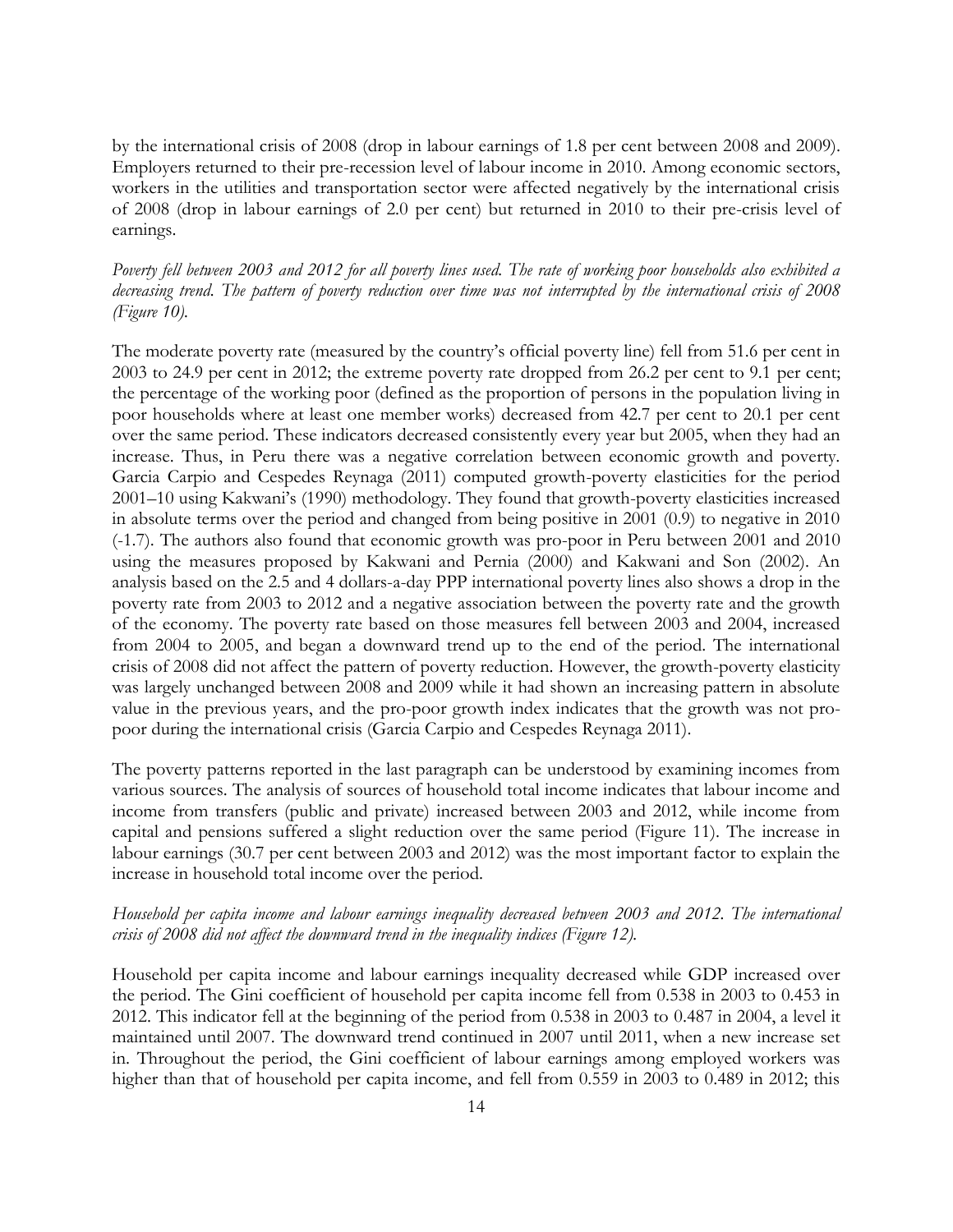reduction in labour earnings inequality is in accord with the evidence presented above showing earnings increases for workers employed in low-earning categories and earnings reduction for workers in high-earning categories. Consequently, the reduction in labour earnings inequality in Peru occurred at the expense of income losses for some categories. The evolution of the Gini coefficient of labour earnings over time was similar to the trend shown by the Gini coefficient of per capita household income.

Several studies have found that the reduction in both labour and non-labour income inequality contributed to the reduction in household income inequality. Urrutia (2014) and Jaramillo and Saavedra (2011) presented evidence of the reduction in labour income inequality. They found that the relative wage of workers with high and medium levels of education decreased during the 2000s mainly as a result of the increase in their labour supply. The importance of non-labour income to explain the reduction in household income inequality in Peru was analysed by Yamada et al. (2012) and Jaramillo and Saavedra (2011). Yamada et al. (2012) found that 25 per cent of the reduction in the Gini coefficient of household per capita income between 2006 and 2010 can be accounted for by government transfers, like *Programa JUNTOS*. Jaramillo and Saavedra (2011) claimed that the propoor orientation of social spending in Peru and the improvement in access to public services were the main factors to explain the reduction in income inequality during the 2000–06 period.

#### **4 Conclusions**

From 2000 to 2012, the Peruvian economy performed exceptionally well with a growth performance that placed the country well above the regional average. The economy suffered a slowdown as a consequence of the international crisis of 2008, but Peru continued to grow during that episode.

All labour market indicators improved between 2003 and 2012. The unemployment rate was always low and fell moderately. The composition of the employed population by occupational group improved over the period as workers moved from agricultural, forestry and fishery occupations and elementary jobs to better paying occupations like professional and technical jobs. The employment structure by occupational position also improved through the reduction in the share of selfemployed and unpaid workers in total employment and the increase in the share of paid employees and employers. Workers moved from low-earning economic sectors like primary activities and domestic workers, and low-tech industry to high-earning sectors such as skilled services, public administration, and high-tech industry. Moreover, the educational level of the Peruvian employed population, the overall share of workers registered with the social security system, and labour earnings all increased between 2003 and 2012. The evidence of labour income changes by employment categories indicates that low-earning categories increased their earnings, while highearning categories tended to suffer earnings reductions. The moderate and extreme poverty rates and the rate of working poor households showed important reductions between 2003 and 2012, as did the Gini coefficient of per capita household income and labour earnings.

Looking specifically at the international crisis of 2008, the only labour market indicators that were affected by the crisis were the employment structure by educational level and the share of employment registered with the social security system which suffered a slowdown in their upward trends. The comparison between the effects of the international crisis of 2008 on labour market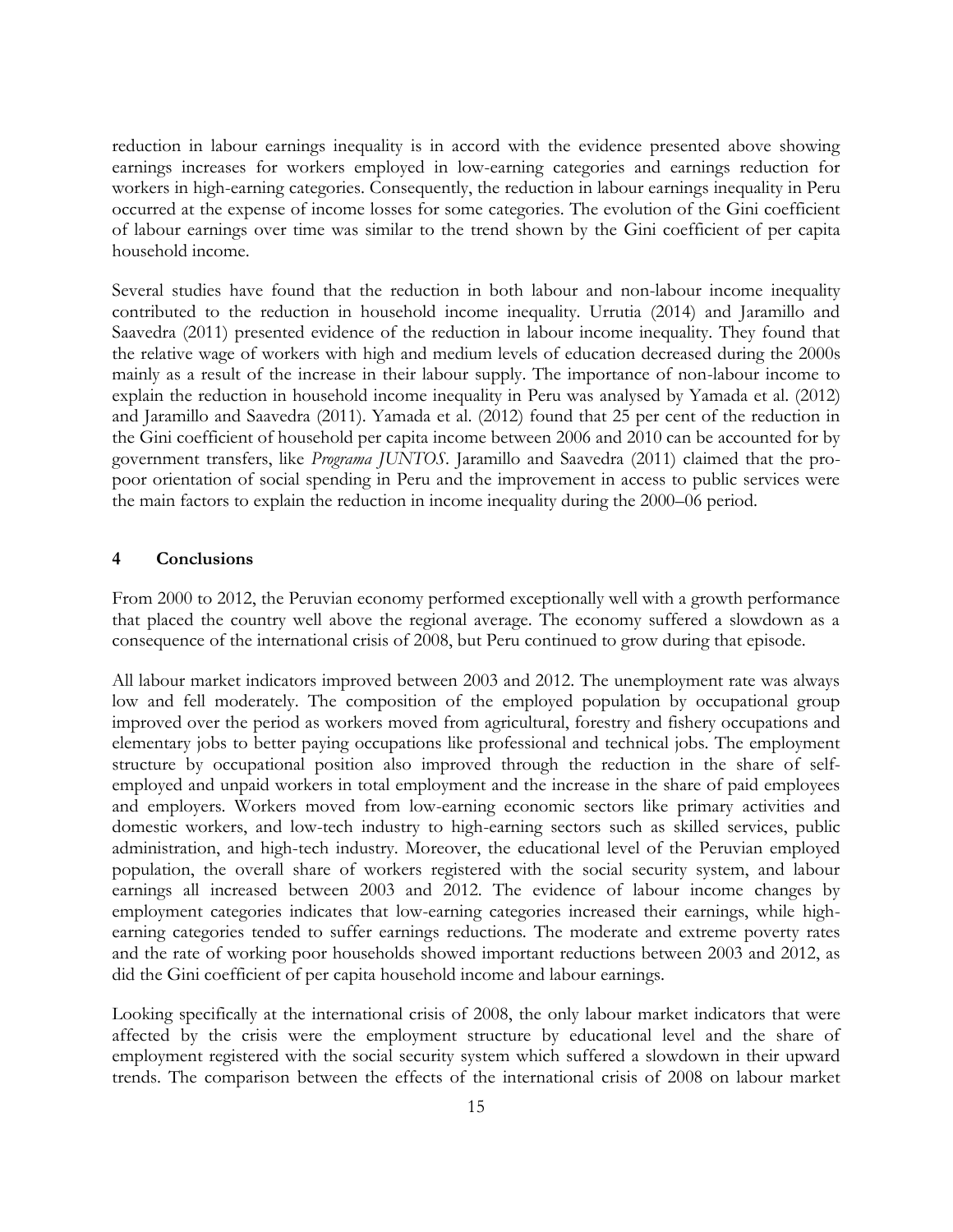indicators and the effects generated by the recession at the beginning of the decade (2000–01) reveals that the crisis at the beginning of the 2000s impacted Peru more strongly. The crisis of 2000– 01 generated a larger reduction in GDP per capita, increases in the unemployment rate and in the shares of workers in low-earning occupational groups and economic sectors, while the unemployment rate and the shares of workers in low-earnings occupational groups and sectors continued to decrease during the Great Recession. Other labour market indicators improved during both crises. The smaller negative impacts of the international crisis compared to the recession at the beginning of the decade can be explained by the prudent policies the government implemented after the 2000–01 crisis, like the creation of fiscal and international reserve buffers, and the implementation of timely countercyclical policy responses that were not available in the first recessionary episode.

Young workers and women had worse labour market outcomes over the period compared to adults and men respectively, and while women seem to be more vulnerable to macroeconomic crises compared to men, young workers and adults were slightly and equally affected by the crises. The unemployment rate was higher for young compared to adult workers, the shares of young employed workers in low-earning occupational groups and economic sectors were larger than the shares of adult workers, the percentage of young workers registered with the social security system was lower when compared to adults, and labour earnings of young workers were below those of adults. On the other hand, the share of young workers in low-earning occupational positions was lower compared to adults. Despite the generally inferior situation of young workers in the labour market compared to adults, youth were slightly affected by the episodes of crises and the same was true for adult workers. Disaggregating by gender, we found that men had better labour market outcomes than women, with the only exception being the share of workers in low-earning occupations that was larger among men. Both men and women were slightly affected by the macroeconomic crises. The negative impacts were larger for women compared to men, as they suffered a larger increase in the unemployment rate and in the shares of workers in low-earning positions and economic sectors.

In summary, all population groups were quite resilient to macroeconomic crises and labour market conditions were in a better state in 2012 than they were at the start of the millennium.

#### **References**

- Chacaltana, J., and G. Yamada (2009). 'Calidad del Empleo y Productividad Laboral en el Perú'. IDB Working Paper 691. Washington, DC: Inter-American Development Bank.
- CEDLAS and the World Bank (2014). SEDLAC-Socio Economic Database for Latin American and the Caribbean. Available at: [http://sedlac.econo.unlp.edu.ar/eng/index.php.](http://sedlac.econo.unlp.edu.ar/eng/index.php) Centro de Estudios Distributivos, Laborales y Sociales, Facultad de Ciencias Económicas, Uinversidad Nacional de La Plata, and World Bank poverty Group LCR. Date of access: 2014.
- Díaz, J.J. (2014). 'Formalización Empresarial y Laboral'. In R. Infante and J. Chacaltana (eds), *Hacia un Desarrollo Inclusive. El Caso del Perú*. United Nations Publications. Santiago de Chile: Economic Commission for Latin America and the Caribbean.
- Fields, G. (2012). 'Challenges and Policy Lessons for the Growth-Employment-Poverty Nexus in Developing Countries'. *IZA Journal of Labor Policy,* 1(6): 1–24.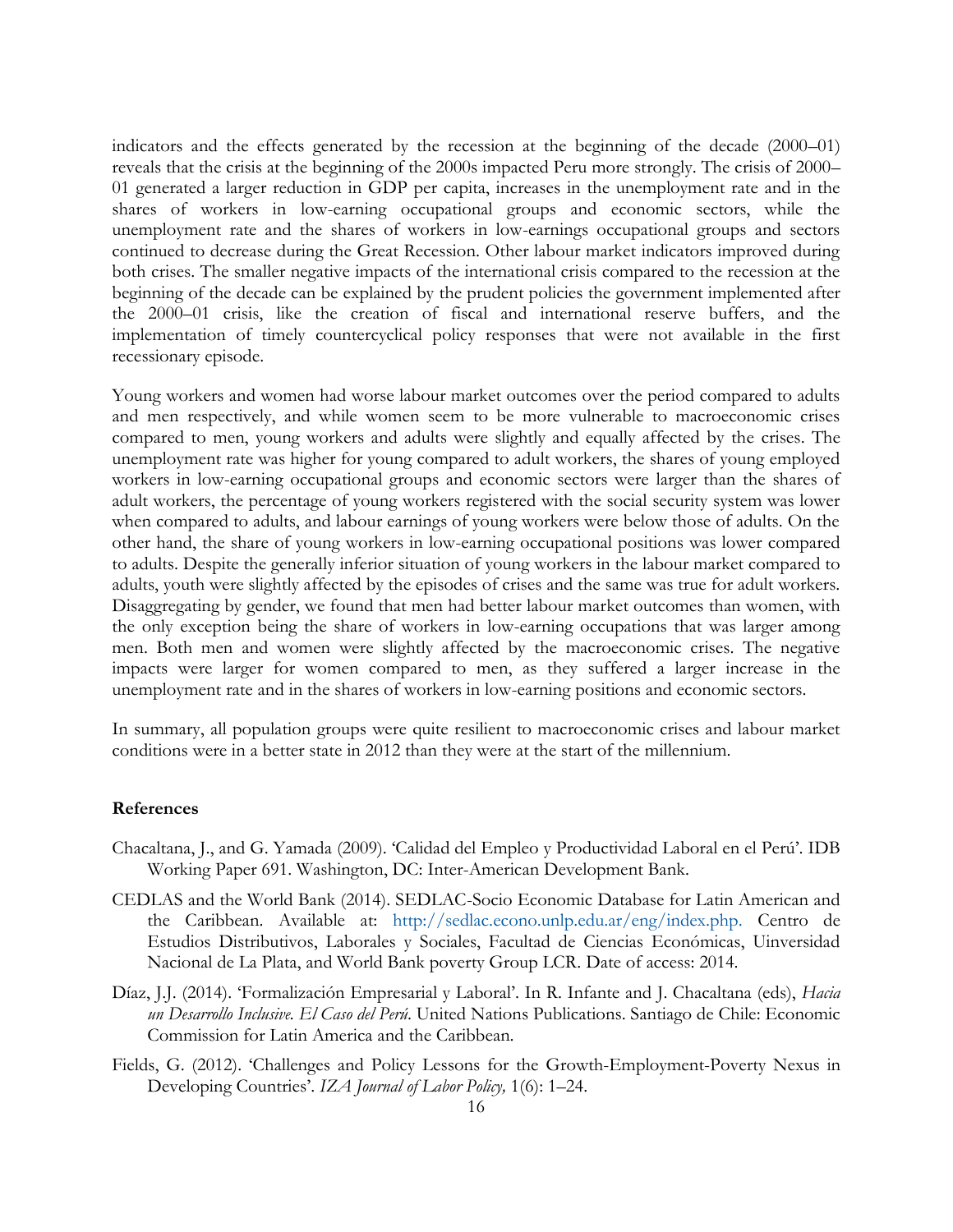- Fields, G.S., and W.S. Bagg (2003). 'Long-Term Economic Mobility and the Private Sector in Developing Countries: New Evidence'. In G.S. Fields and G. Pfeffermann (eds), *Pathways out of Poverty: Private Firms and Economic Mobility in Developing Countries*. Norwell, MA: Kluwer Academic Publishers.
- Fields, G.S., and D. Raju (2007). 'Assessing Current and Changing Labor Market Conditions in Brazil'. Report prepared for the World Bank.
- Garavito, C. (2010). '[Mercado de Trabajo: Diagnóstico y Políticas](http://ideas.repec.org/h/pcp/pucchp/lde-2010-04-03.html)'. In J. Rodríguez and M. Tello (eds), *Opciones de Política Económica en el Perú 2011–2015*. Lima: Departamento de Economía, Pontificia Universidad Católica del Perú.
- García Carpio, J.M., and N. Céspedes Reynaga (2011). 'Pobreza y Crecimiento Económico: Tendencias durante la Década del 2000'. Working Paper 2011-021. Lima: Banco Central de Reservas del Perú.
- Gasparini, L., and G. Cruces (2010). 'A Distribution in Motion: The Case of Argentina'. In L.F. López Calva and N. Lustig (eds), *Declining Inequality in Latin America: A Decade of Progress?*. Washington, DC: Brookings Institution Press.
- Guerra, M.L. (2012). 'Implications of the recent Macroeconomic Policies on Employment and Labour Market Outcomes in Peru'. Employment Working Paper 134. Geneva: International Labour Organization.
- Gutierrez, C., P. Paci, and M. Ranzani (2008). *Making Work Pay in Nicaragua*. Washington, DC: The World Bank.
- Ham, C. (2013). 'Did Workers in Colombia Benefit from Economic Growth in the 2000s?'. Unpublished. Masters thesis, Cornell University.
- ILO (2014). 'Trends in Informal Employment in Peru: 2004–2012'. FORLAC. Programme for the Promotion of Formalization in Latin America and the Caribbean. Geneva: Regional Office for Latin America and the Caribbean, International Labour Organization.
- IMF (2010). 'Peru: Staff Report for the 2010 Article IV Consultation'. IMF Country Report 10/98. Washington, DC: International Monetary Fund.
- IMF (2013). 'Peru: Staff Report for the 2013 Article IV Consultation'. IMF Country Report 13/45. Washington, DC: International Monetary Fund.
- Inchauste, G. (2012). 'Jobs and Transitions out of Poverty: A Literature Review'. Background paper for the World Development Report 2013.
- Jaramillo, M., and J. Saavedra (2011). 'Menos Desiguales: La Distribución del Ingreso Luego de las Reformas Estructurales'. GRADE Working Paper 59. Lima: Grupo de Análisis para el Desarrollo.
- Kakwani, N. (1990). 'Poverty and Economic Growth with Applications to Côte d'Ivoire'. Living Standards Measurement Study Working Paper 63. Washington, DC: The World Bank.
- Kakwani, N., and E. Pernia (2000). 'What is Pro-Poor Growth?'. *Asian Development Review*, 18(1).
- Kakwani, N., and H. Son (2002). 'Pro Poor Growth: Concept, Measurement, and Application'. Unpublished manuscript. Sydney: University of New South Wales.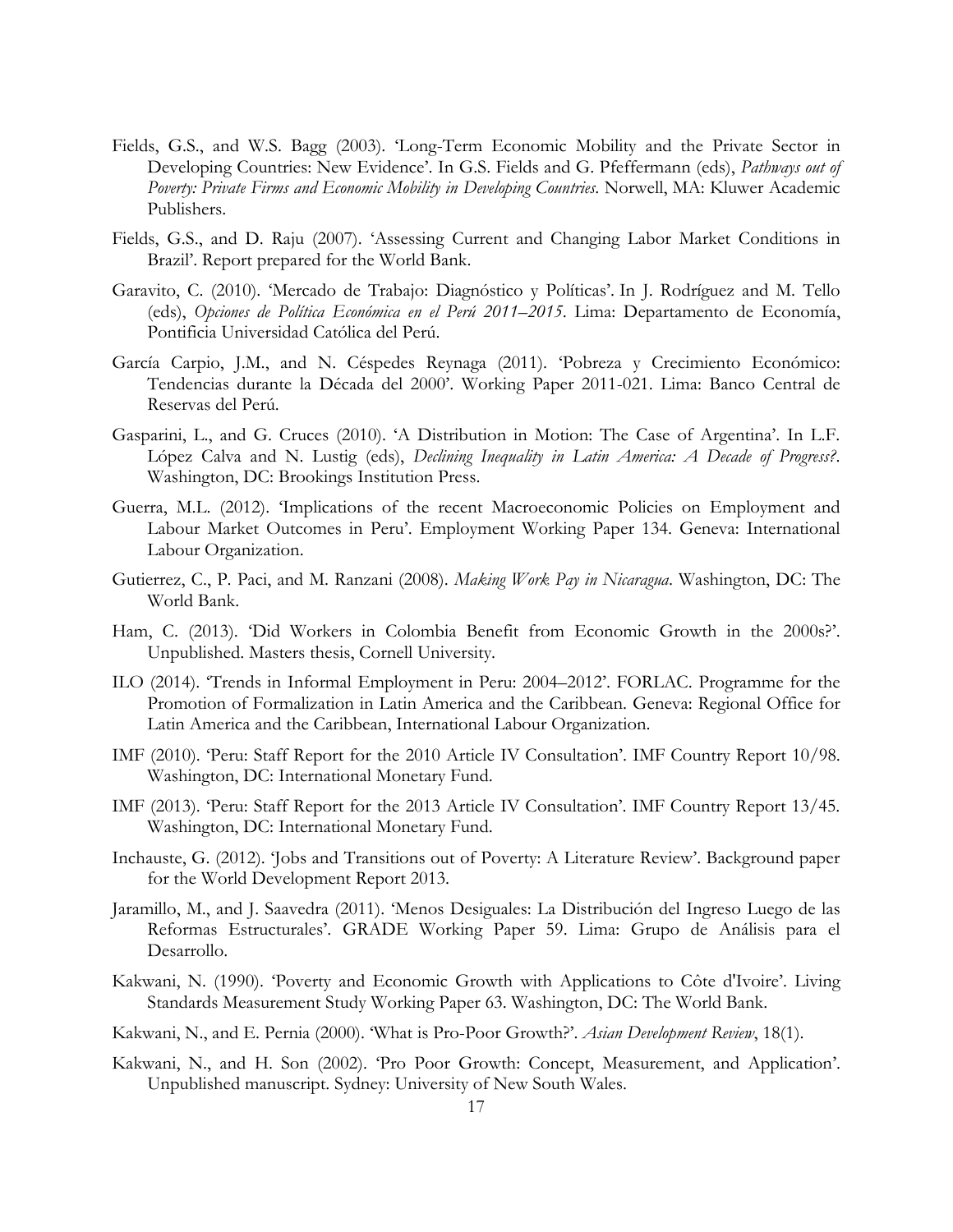- Lavigne, M. (2013). 'Social Protection Systems in Latin America and the Caribbean: Peru'. ECLAC, Project Documents collection. Santiago de Chile: United Nations.
- Mendoza Bellido, W. (2013). 'Peruvian Miracle: Good Luck or Good Policies?'. Working Paper 371. Lima: Departamento de Economía, Ponitifica Universidad Católica del Perú.
- Moron, E., J.F. Castro, and L. Villacorta (2009). 'The Global Crisis and the Peruvian Labor Market: Impact and Policy Options'. MPRA Paper 22120. Munich: Munich Personal RePEc Archive.
- Osorio Amezaga, M.J. (2014). 'Unemployment and Economic Growth in Peru: 2001–2012'. New York: Columbia University.
- Rangel, E. (2009). 'Have the Poor in Mexico Benefited from Economic Growth in Mexico from 2000 to 2006?'. Unpublished. Masters thesis, Cornell University.
- Rozenberg, A. (2009). 'Impactos de la Crisis Financiera Internacional en el Sector Externo del Perú'. In Crisis. *Análisis y Perspectivas de la Crisis Económica Mundial desde el Perú*. Lima: Grupo Editorial Norma.
- Toyama, J., V.R. Chávez, and T. Tostes Vieira (2009). 'Retos Pendientes para Incrementar la Flexibilidad Laboral en el Perú'. In J. Weller (ed.), *El Nuevo Escenario Laboral Latinoamericano*. Siglo Veintiuno-CEPAL. Buenos Aires: United Nations.
- Urrutia, P.P.C. (2014). 'Economic Growth and Wage Stagnation in Peru: 1998–2012'. Working Paper 5. Lima: Peruvian Economic Association.
- Vidal Bermúdez, A., F. Cuadros Luque, and Ch. Sánchez Reyes (2012). 'Flexibilización Laboral en el Perú y Reformas de la Protección Social Asociadas: Un Balance Tras 20 Años'. Serie Políticas Sociales 175. Santiago de Chile: División de Desarrollo Social de l CEPAL.
- Yamada, G., J.F. Castro, and J.L. Bacigalupo (2012). 'Desigualdad Monetaria en un Contexto de Rápido Crecimiento Económico: El Caso Reciente del Perú'. *Revista Estudios Económicos,* 24: 65– 77.
- World Bank (2010). 'El Mercado Laboral Peruano Durante el Auge y la Caída'. World Bank Country Study 50915. Washington, DC: The World Bank.
- World Bank (2011). *On the Edge of Uncertainty. Poverty Reduction in Latin America and the Caribbean during the Great Recession and Beyond*. Washington, DC: The World Bank.
- World Bank (2013). 'Jobs'. World Development Report 2013. Washington, DC: The World Bank.
- World Bank (2014). World Development Indicators. Available at: [http://data.worldbank.org/data](http://data.worldbank.org/data-catalog/world-development-indicators)[catalog/world-development-indicators.](http://data.worldbank.org/data-catalog/world-development-indicators) Date of access: April 2014.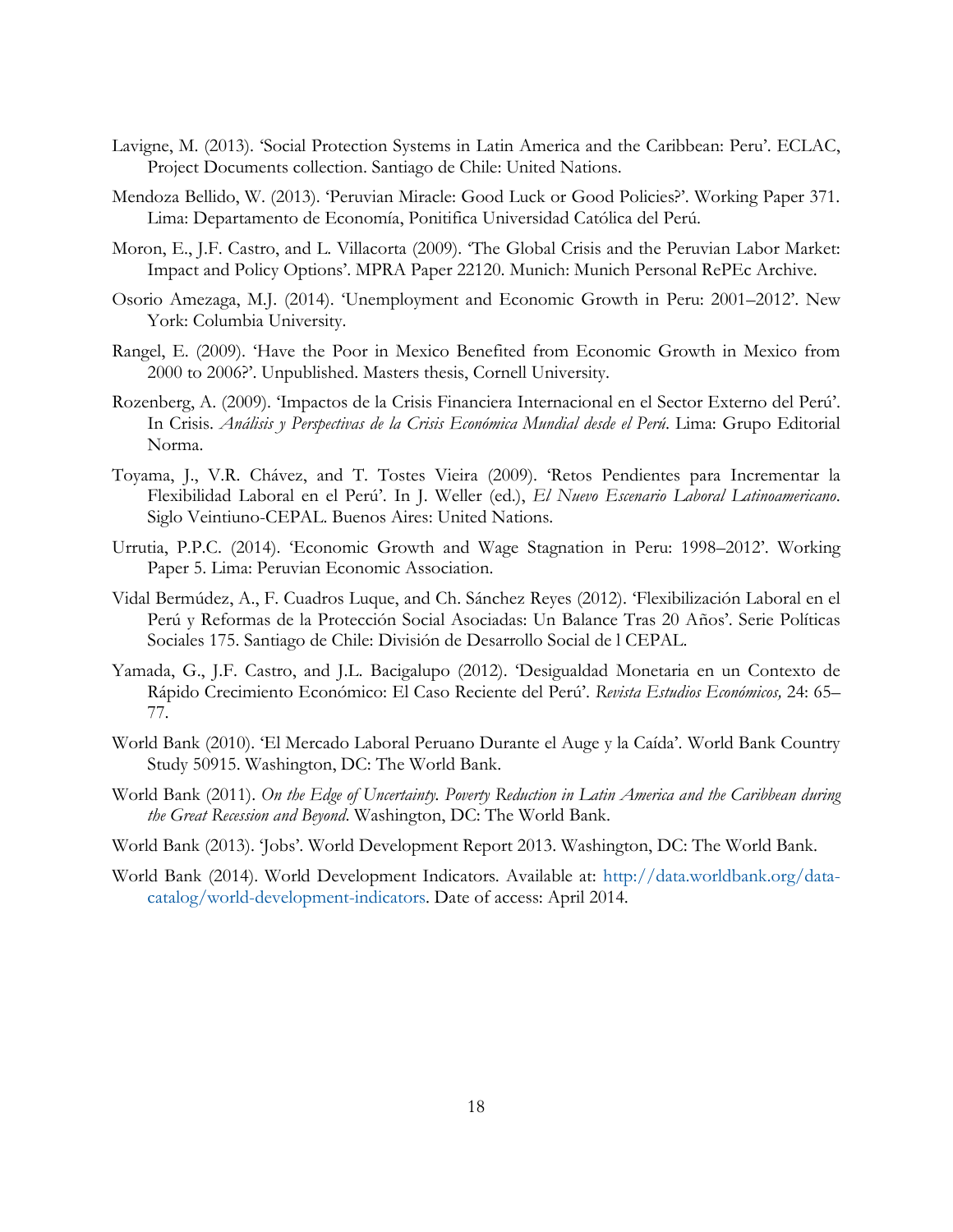#### **Figures**



Figure 1: GDP per capita at PPP dollars of 2005, 2000–12

Source: World Development Indicators (the World Bank 2014).



Figure 2: Annual growth of GDP per capita at PPP dollars of 2005, 2000–12

Source: World Development Indicators (the World Bank 2014).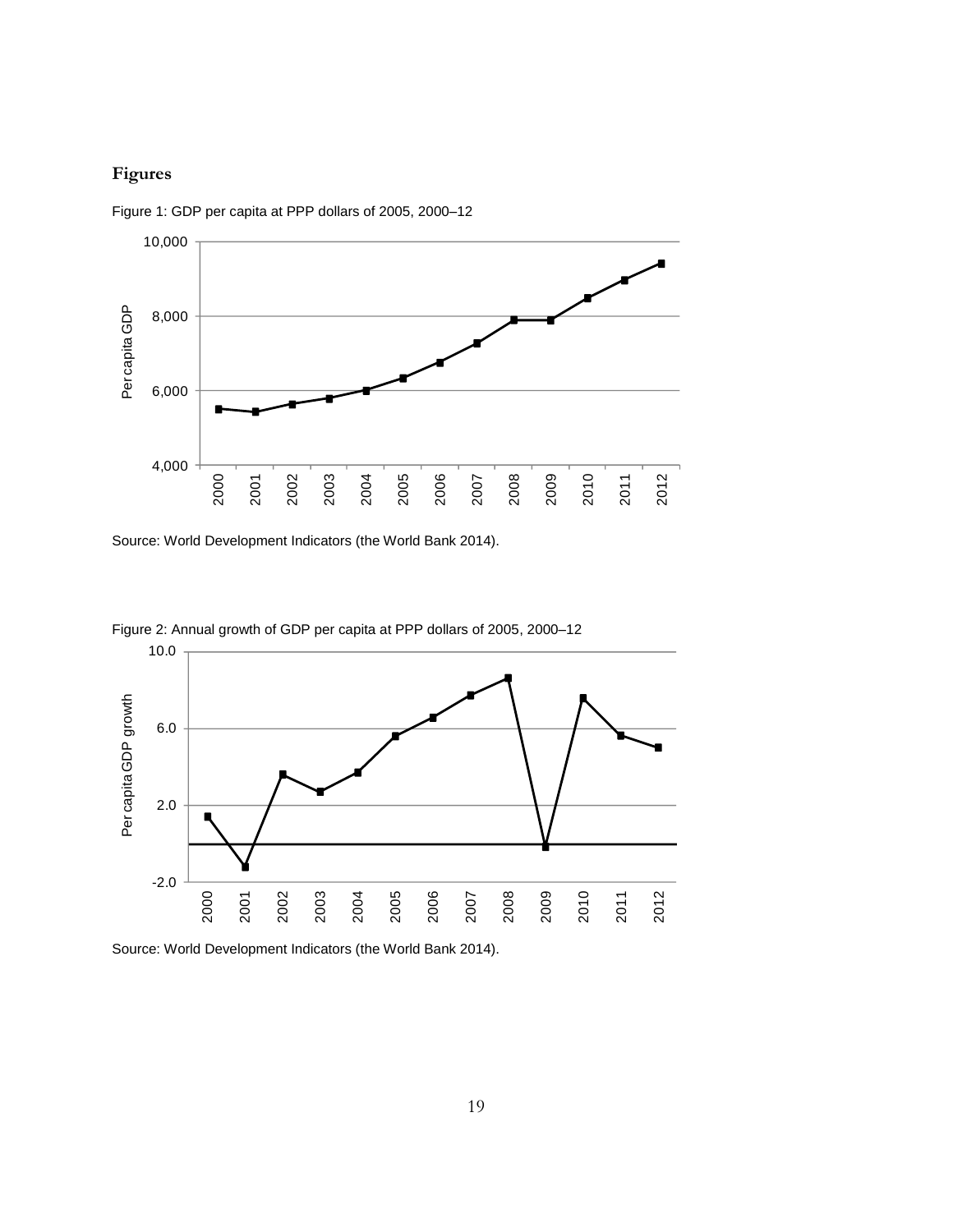

Figure 3: Labour force rate, employment-to-population rate and unemployment rate: population 15 years old or more, 2003–12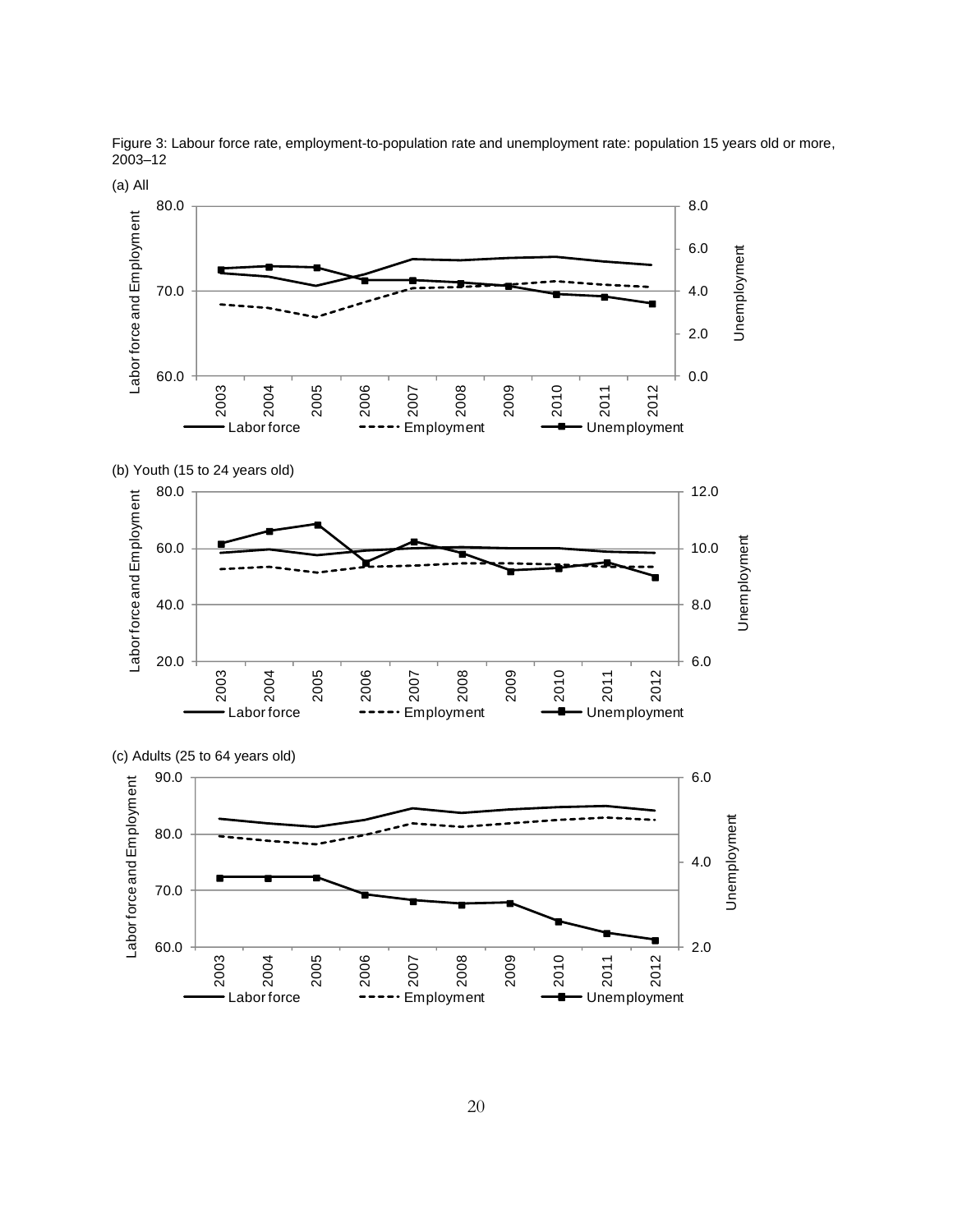

Source: Authors' calculations from SEDLAC (CEDLAS and the World Bank 2014).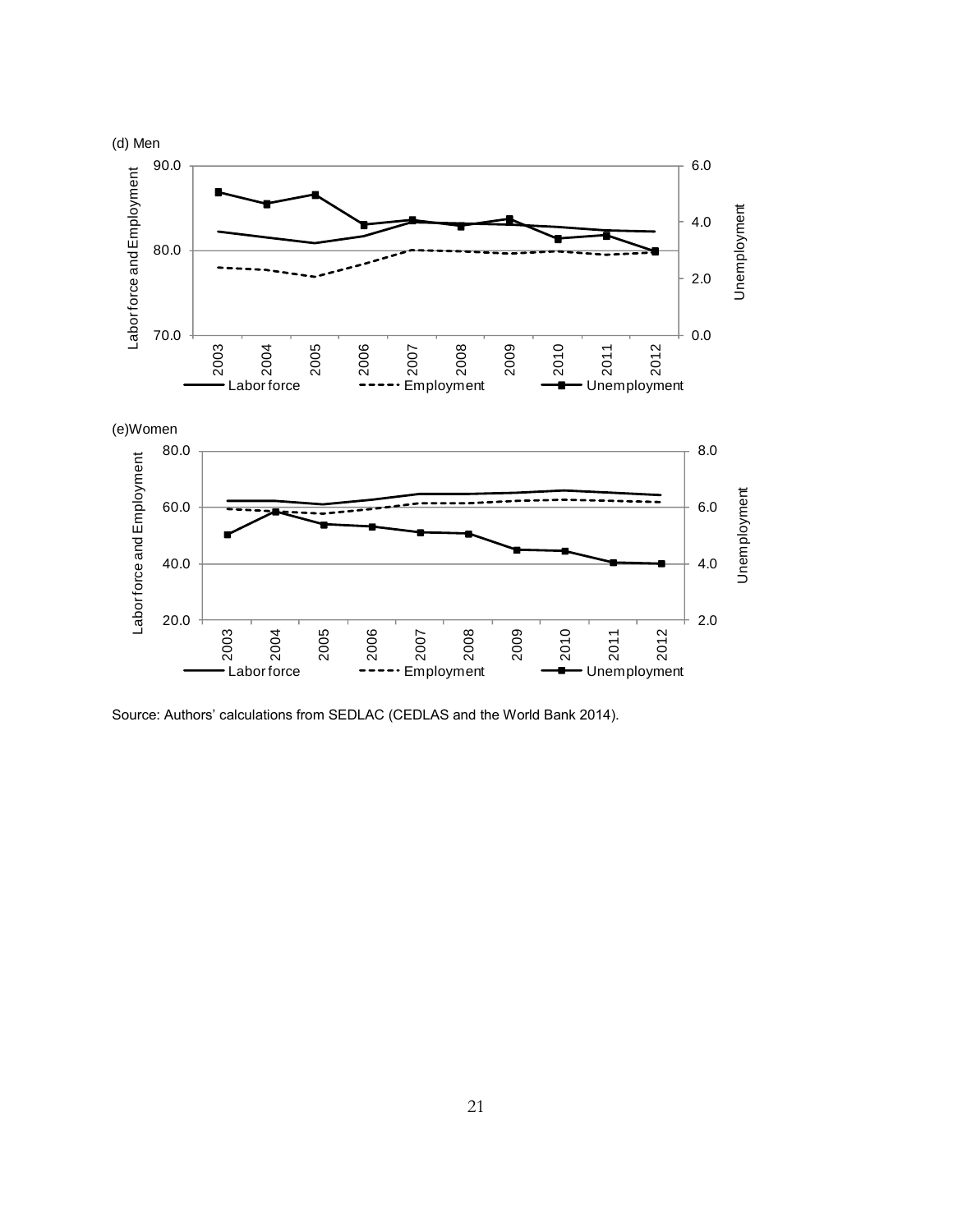

Figure 4: Share of employment by occupational group (categories grouped by earning levels): all employed workers, 15 years old or more, 2003–12

Note: Low-earning occupations: agricultural, forestry and fishery occupations, elementary, craft and trades jobs. Medium-earning occupations: services and sales, plant and machine operators and assemblers, clerical, armed forces. High-earning occupations: management, professionals, technicians and associate professionals.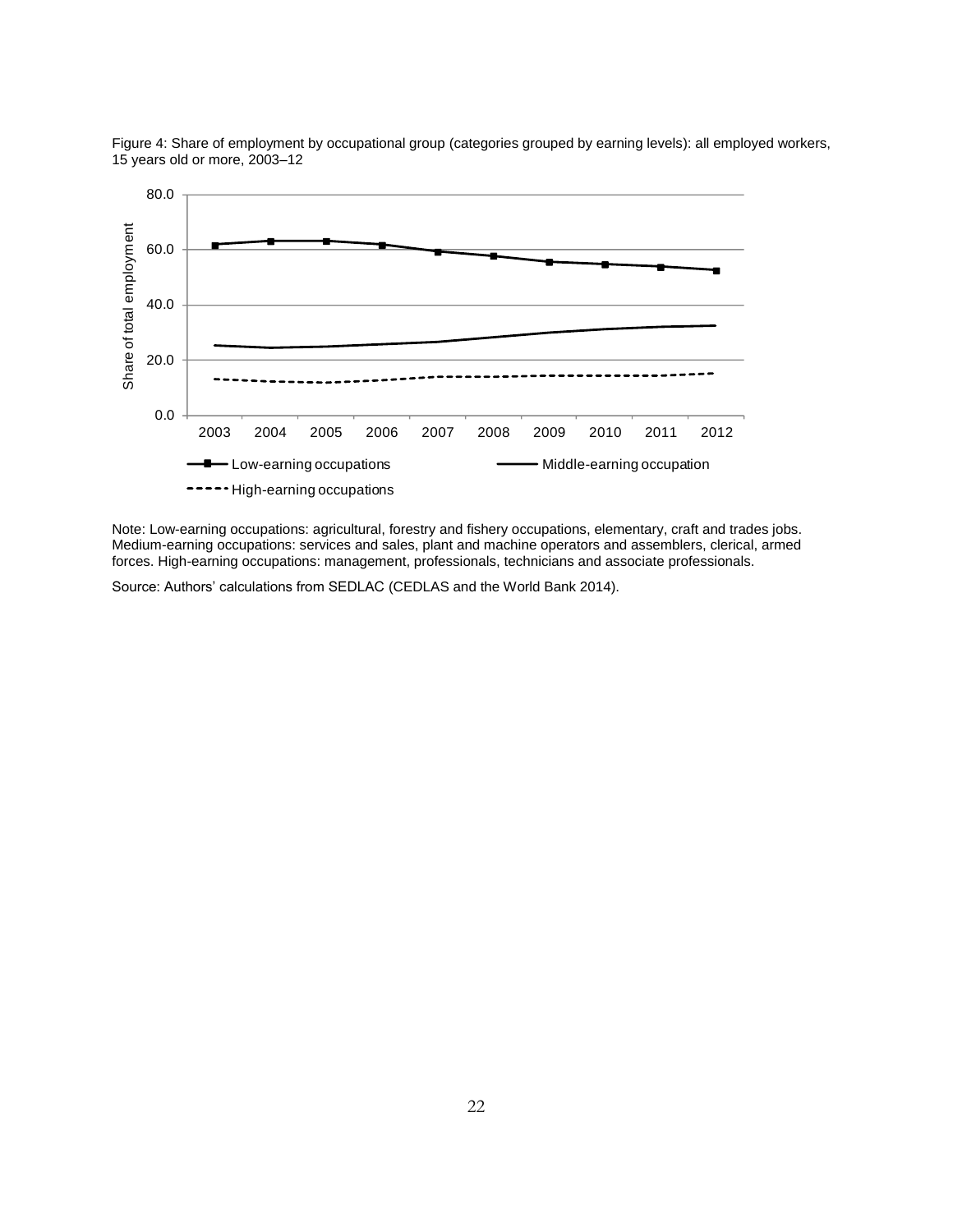

Figure 5: Share of employment by occupational position: all employed workers, 15 years old or more, 2003–12

Source: Authors' calculations from SEDLAC (CEDLAS and the World Bank 2014).

Figure 6: Share of employment by economic sector (categories grouped by earning levels): all employed workers, 15 years old or more, 2003–12



Note: Low-earning sectors: primary activities, domestic workers, low-tech industry. Middle-earning sectors: commerce, education and health, utilities and transportation, construction. High-earning sectors: skilled services, public administration, high-tech industry.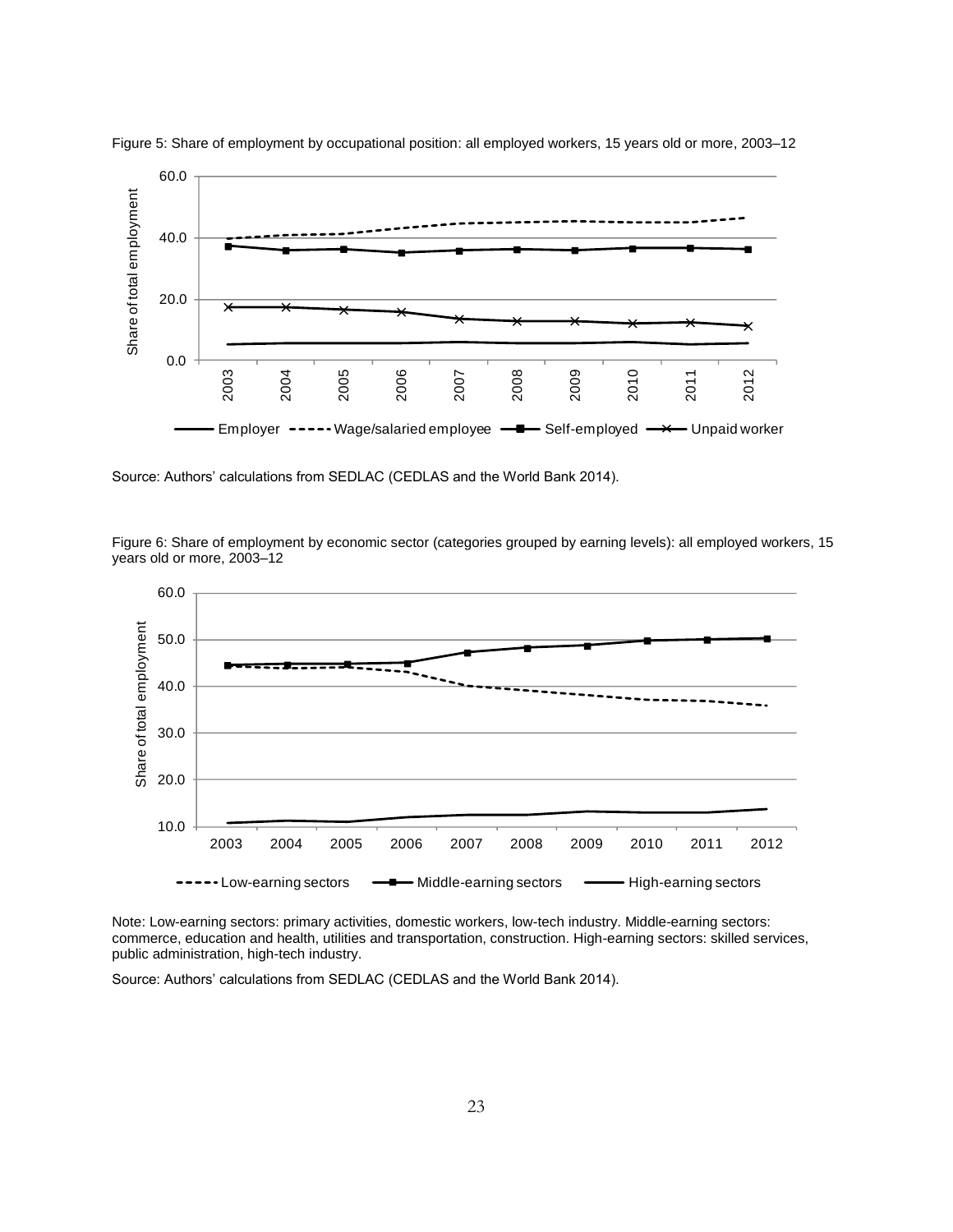

Figure 7: Share of employment by educational level: employed workers, 15 years old or more, 2003–12 (a) All employed workers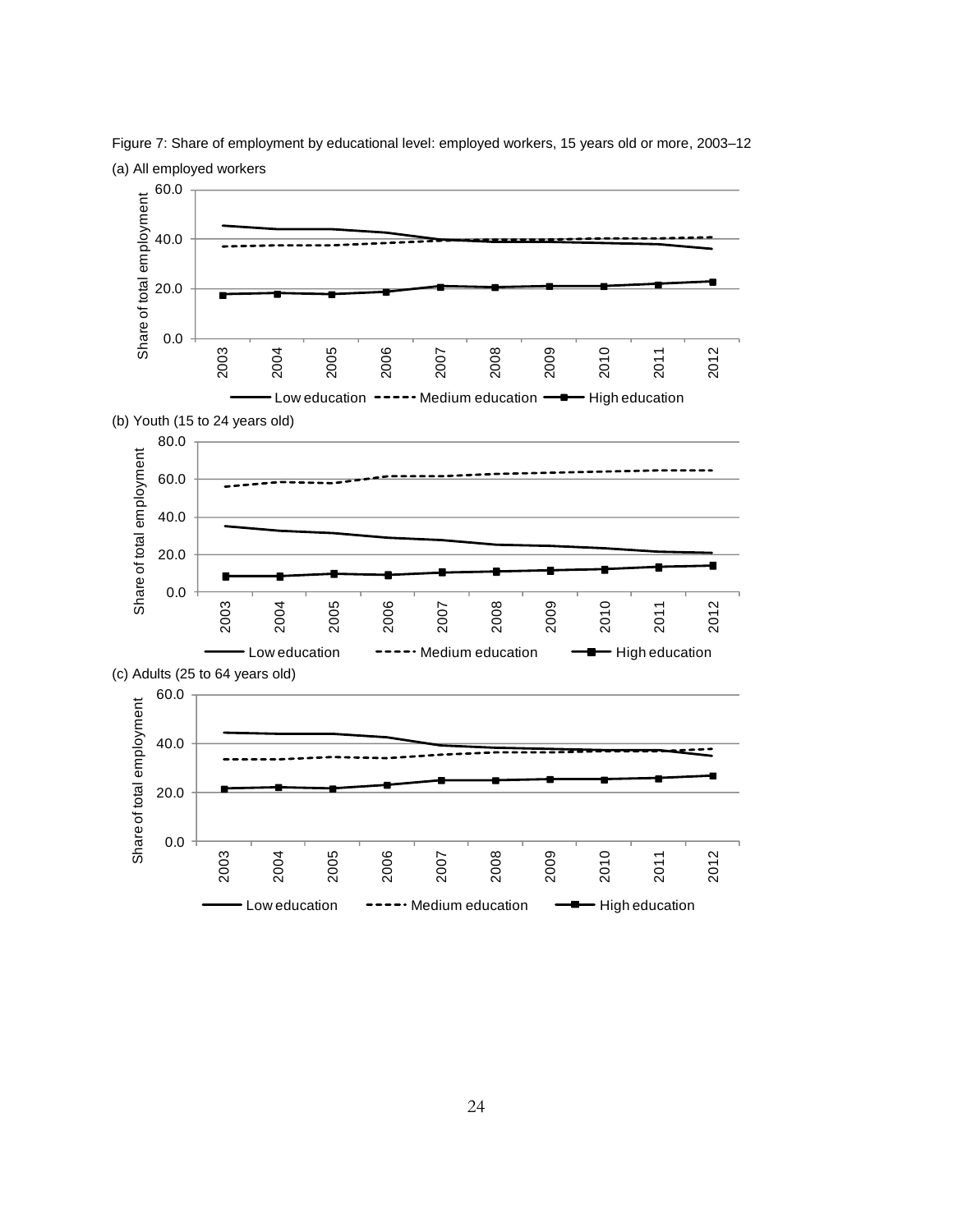

Note: Low: eight years of schooling or less. Medium: from nine to thirteen years of schooling. High: Over thirteen years of schooling.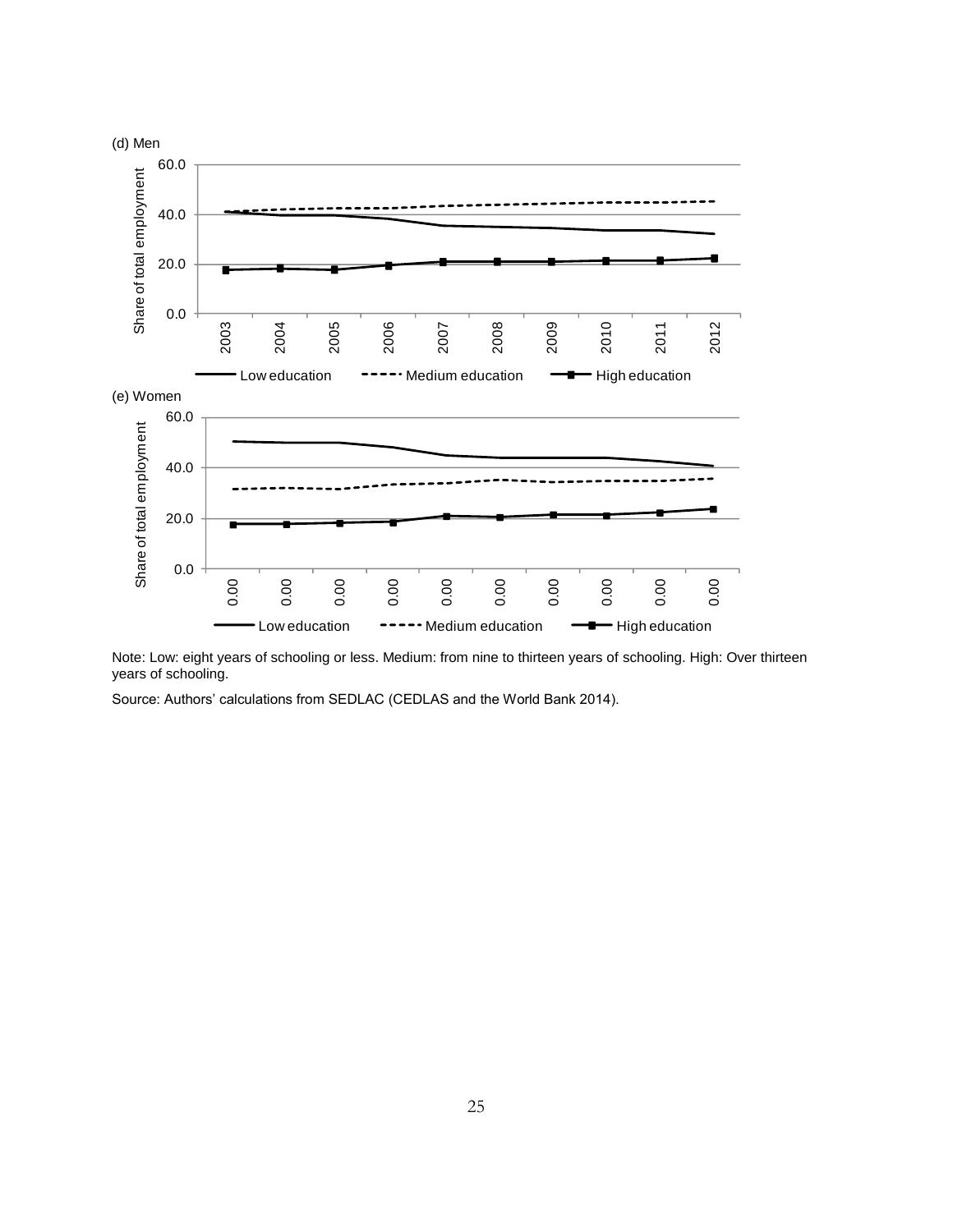



(a) Overall and by gender

Source: Authors' calculations from SEDLAC (CEDLAS and the World Bank 2014).

Youth Adults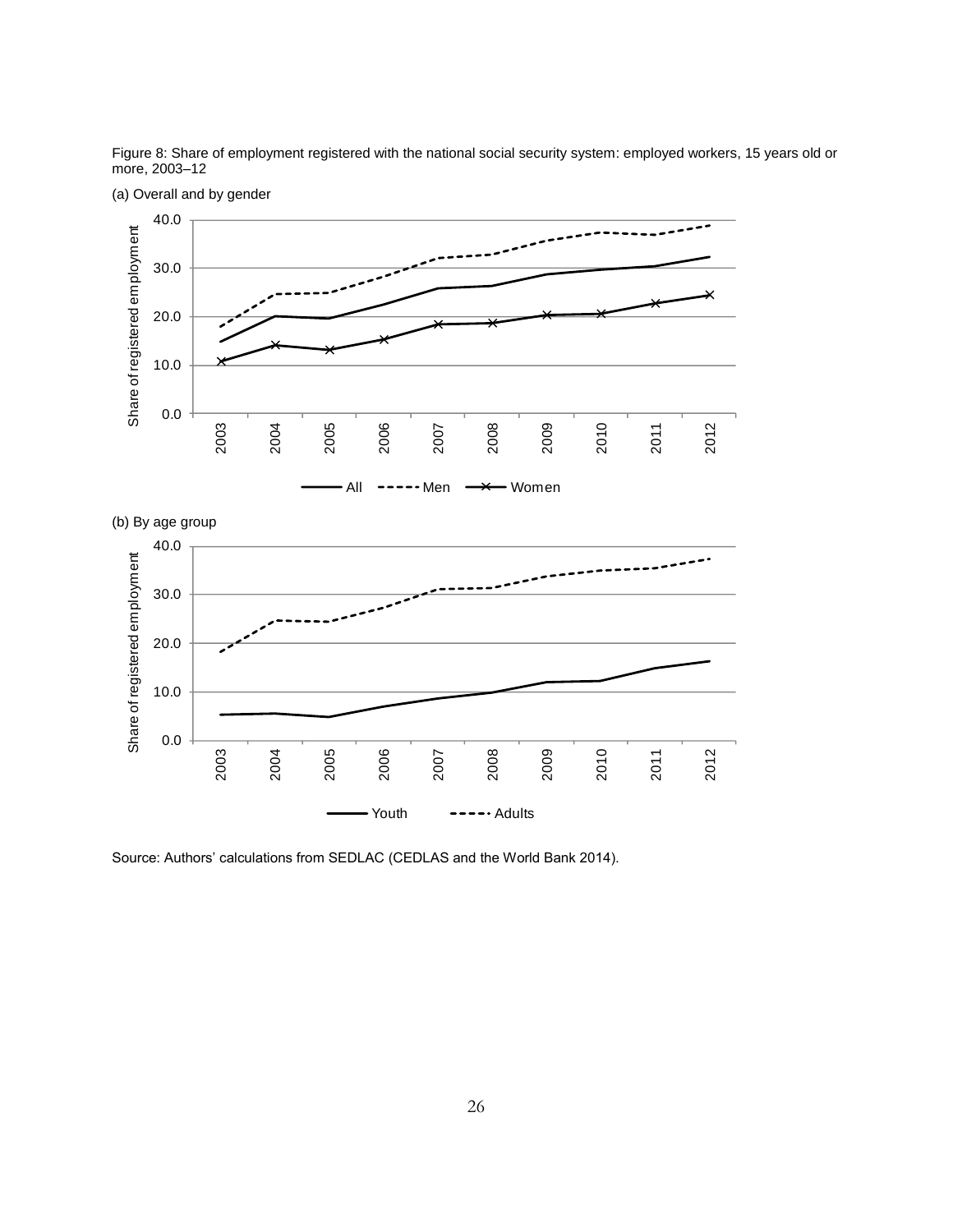

Figure 9: Monthly labour earnings at PPP dollars of 2005, 2003–12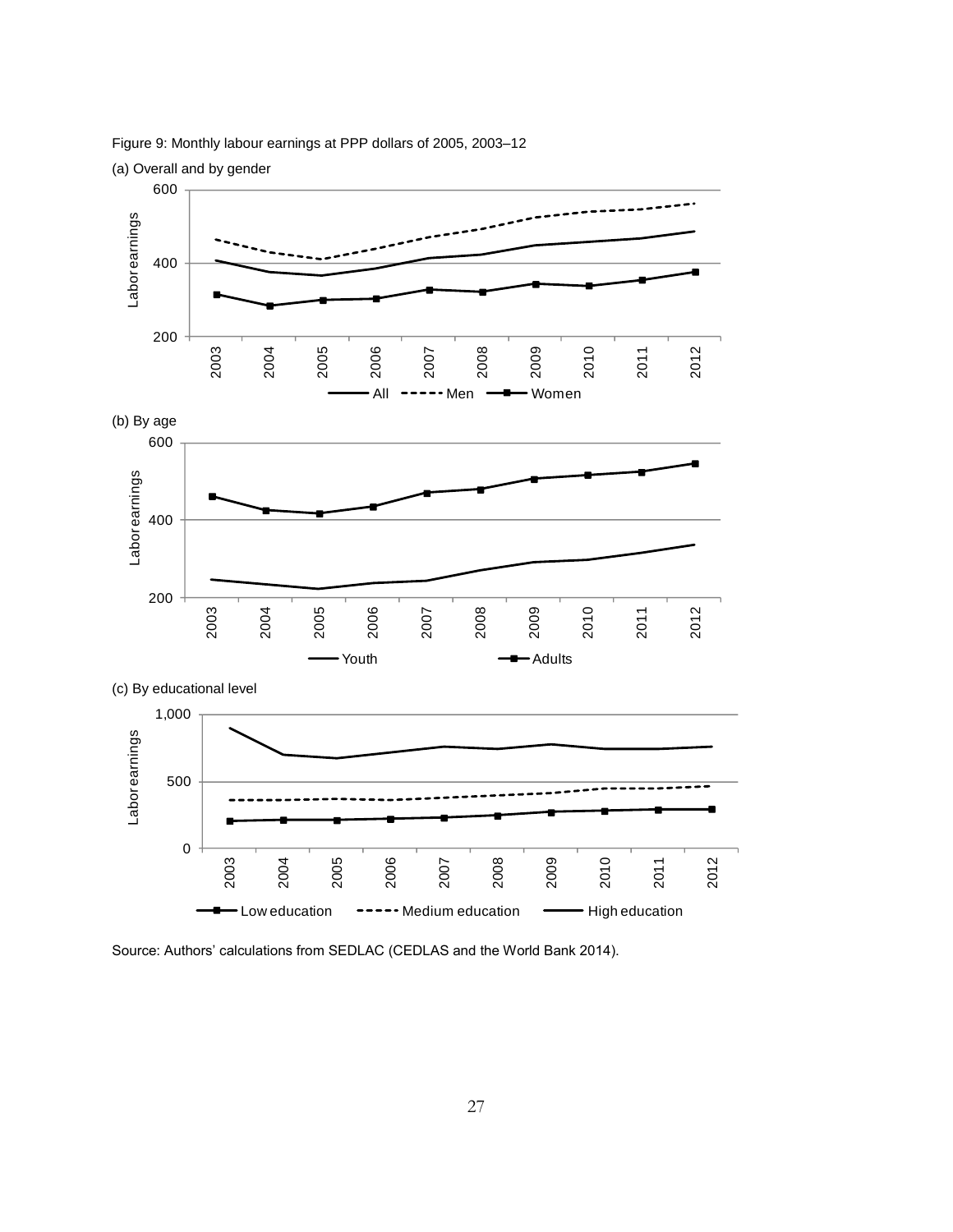Figure 10: Poverty rates and working poor households, 2003–12 (a) Official lines



(b) International lines

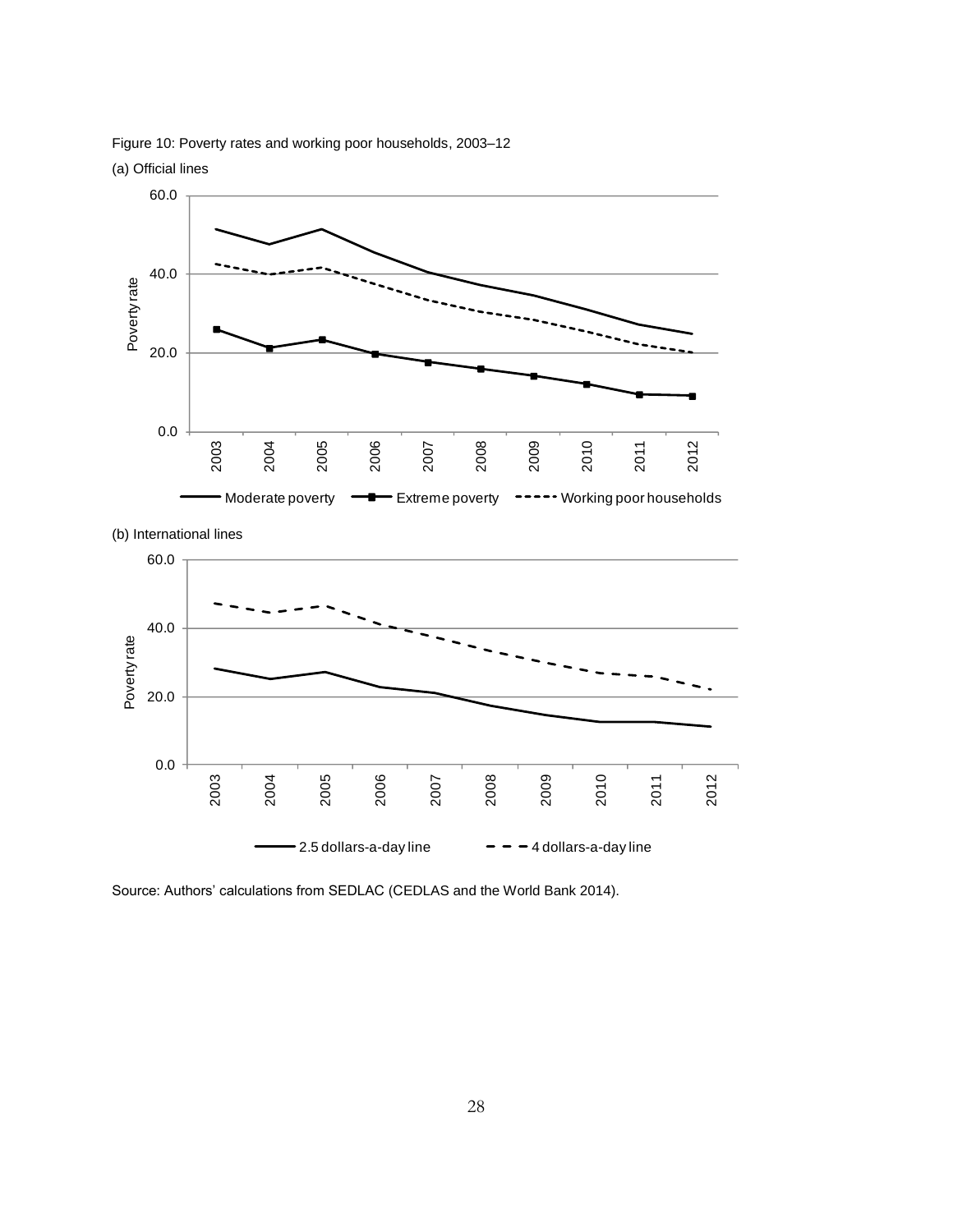

Figure 11: Sources of monthly household total income at PPP dollars of 2005, 2003–12



Figure 12: Gini coefficient of household per capita income and labour earnings, 2003–12

Notes: Gini coefficients of household per capita income and labour earnings are calculated among persons with positive household per capita income and positive labour earnings respectively.

Note: Transfers include public and private transfers.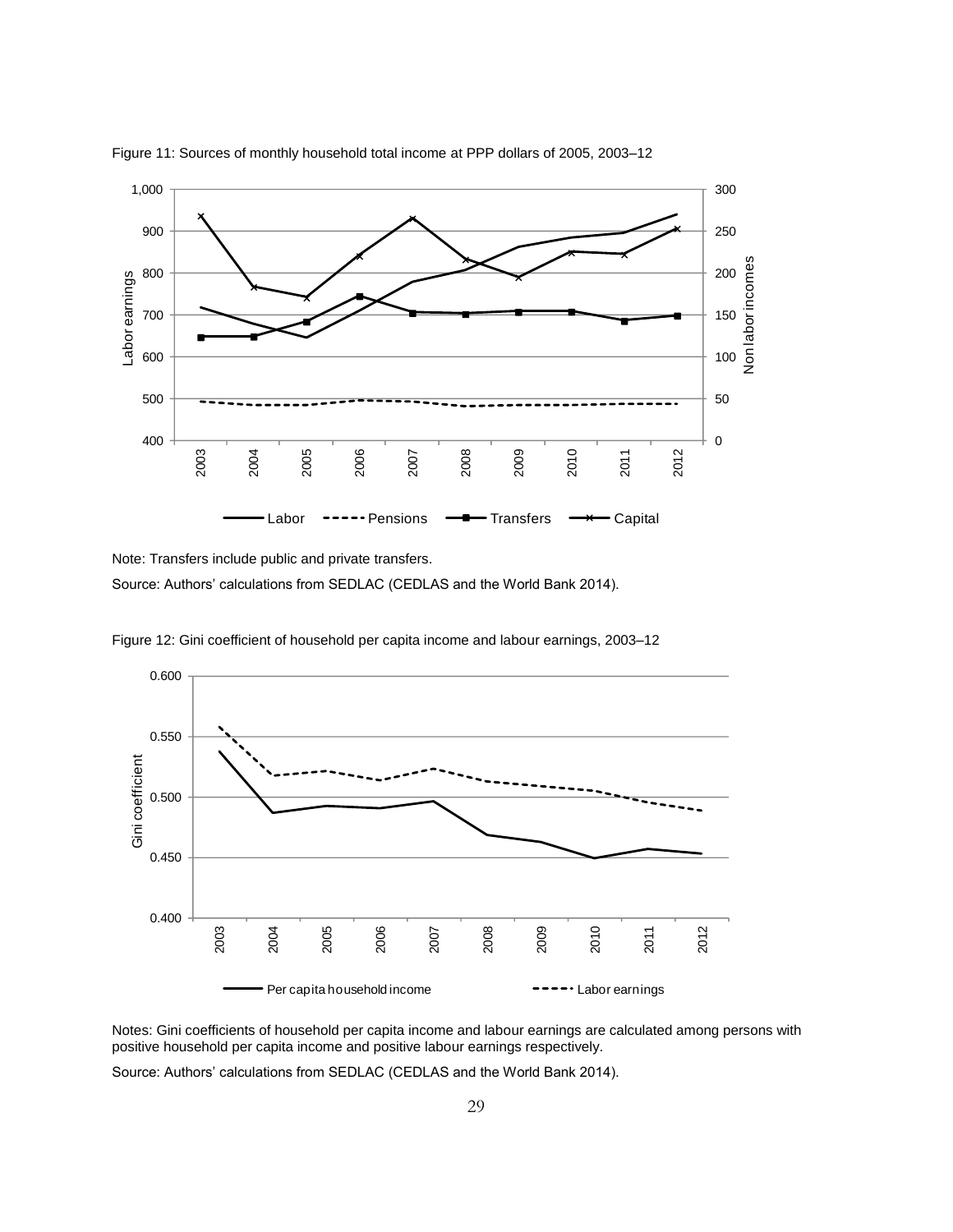#### **Tables**

Table 1: Household surveys' description

|      | Number of  | Number of |
|------|------------|-----------|
|      | households | persons   |
| 2003 | 12,580     | 56,944    |
| 2004 | 19,502     | 88,062    |
| 2005 | 19,895     | 88,205    |
| 2006 | 20,577     | 90,783    |
| 2007 | 22,204     | 95,469    |
| 2008 | 21,502     | 91,900    |
| 2009 | 21,753     | 95,199    |
| 2010 | 21,496     | 94,218    |
| 2011 | 24,809     | 102,644   |
| 2012 | 25,091     | 101,548   |

Source: Authors' calculations from SEDLAC (CEDLAS and the World Bank 2014).

Table 2: Macroeconomic variables, 2000–12

|                                              | 2000    | 2001    | 2002    | 2003    | 2004    | 2005    | 2006    | 2007    | 2008    | 2009    | 2010    | 2011    | 2012    |
|----------------------------------------------|---------|---------|---------|---------|---------|---------|---------|---------|---------|---------|---------|---------|---------|
| GDP <sup>1,2</sup>                           | 143,353 | 143,661 | 150,873 | 156,957 | 164,768 | 176,017 | 189,641 | 206,460 | 226,614 | 228,705 | 248,810 | 265,988 | 282,825 |
| GDP per capita                               | 5,514   | 5.447   | 5.644   | 5.797   | 6,013   | 6,349   | 6.765   | 7.288   | 7.916   | 7.904   | 8.503   | 8,982   | 9.431   |
| GDP per person employed                      | 17,334  | 17,482  | 18,207  | 18,897  | 19,432  | 19,937  | 19,685  | 19,821  | 21,330  | 22,090  | 22,939  | 24,136  | 25,212  |
| GDP growth                                   | 2.95    | 0.21    | 5.02    | 4.03    | 4.98    | 6.83    | 7.74    | 8.87    | 9.76    | 0.92    | 8.79    | 6.90    | 6.33    |
| GDP per capita growth                        | 1.41    | $-1.20$ | 3.62    | 2.71    | 3.71    | 5.60    | 6.56    | 7.72    | 8.62    | $-0.15$ | 7.57    | 5.63    | 5.01    |
| Exports of goods and services <sup>1,2</sup> | 12,301  | 13,206  | 14.116  | 15,010  | 17.289  | 19,917  | 20,076  | 21,311  | 23,424  | 22.749  | 23,839  | 26,955  | 28,178  |
| Agriculture, value added (% of GDP)          | 8.50    | 8.25    | 7.85    | 7.63    | 7.29    | 7.21    | 6.95    | 6.99    | 7.22    | 7.30    | 6.77    | 7.05    | 7.00    |
| Industry, value added (% of GDP)             | 29.89   | 29.58   | 30.39   | 30.83   | 32.98   | 34.32   | 37.02   | 36.96   | 36.57   | 34.24   | 36.07   | 36.57   | 34.57   |
| Services, value added (% of GDP)             | 61.61   | 62.17   | 61.77   | 61.54   | 59.73   | 58.47   | 56.03   | 56.05   | 56.21   | 58.46   | 57.16   | 56.38   | 58.43   |
| Agriculture, value added 1,2                 | 4,561   | 4,183   | 4,304   | 4,634   | 4,832   | 5,257   | 5,852   | 6,344   | 6,295   | 6,097   | 6,249   | 6,426   | 6,811   |
| Industry, value added <sup>1,2</sup>         | 19,162  | 19.400  | 20,857  | 21,687  | 23,049  | 24,821  | 26,632  | 29,324  | 32,291  | 31,571  | 35.141  | 36,681  | 38,494  |
| Services, etc., value added <sup>1,2</sup>   | 35,140  | 35,096  | 36,404  | 37,993  | 39,768  | 42,280  | 45,754  | 50,125  | 54,948  | 56,552  | 60,897  | 65,917  | 70,595  |
| Total population <sup>2</sup>                | 26.00   | 26.37   | 26.73   | 27.07   | 27.40   | 27.72   | 28.03   | 28.33   | 28.63   | 28.93   | 29.26   | 29.61   | 29.99   |
| Working age population (15-64) $2$           | 15.88   | 16.19   | 16.49   | 16.78   | 17.07   | 17.35   | 17.63   | 17.89   | 18.16   | 18.44   | 18.73   | 19.04   | 19.36   |

1: Purchasing power parity dollars of 2005.

2: In millions.

Source: World Development Indicators (the World Bank 2014).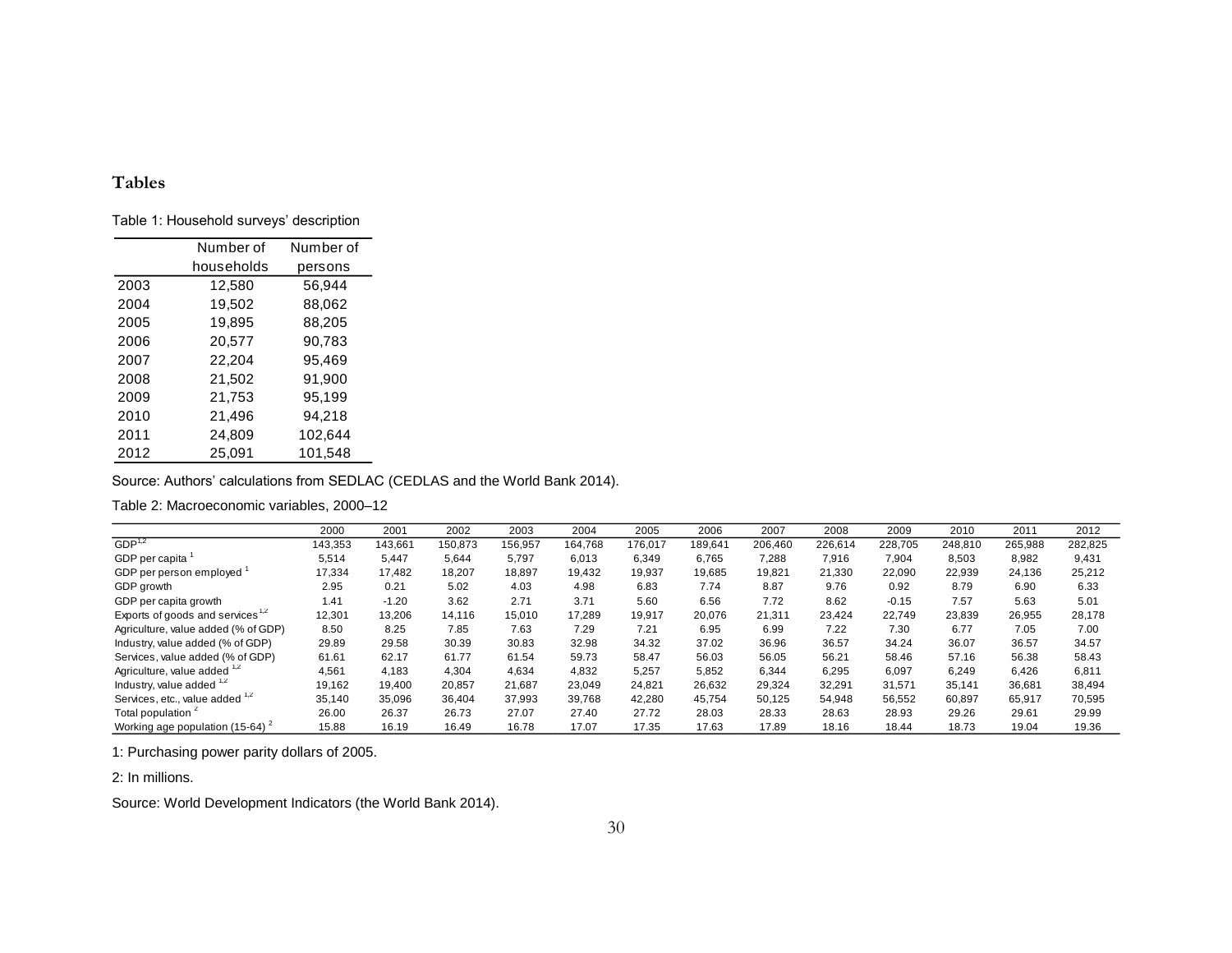|      | Manage- | Professio- | Technicians & |          | Service & | Agricultural.                     | Craft & | Plant & machine |            | Armed  |
|------|---------|------------|---------------|----------|-----------|-----------------------------------|---------|-----------------|------------|--------|
|      | ment    | nals       | associate     | Clerical | sales     | forestry & fishery related trades |         | operators, and  | Elementary | forces |
|      |         |            | professionals |          | workers   | workers                           | workers | assemblers      |            |        |
| 2003 | 0.46    | 6.90       | 5.59          | 3.69     | 13.83     | 16.19                             | 7.31    | 7.00            | 38.24      | 0.79   |
| 2004 | 0.43    | 6.48       | 5.48          | 3.90     | 12.55     | 15.24                             | 7.85    | 7.19            | 40.09      | 0.78   |
| 2005 | 0.53    | 5.94       | 5.37          | 3.88     | 13.18     | 15.62                             | 8.26    | 7.02            | 39.37      | 0.82   |
| 2006 | 0.37    | 6.27       | 5.96          | 4.05     | 13.40     | 14.83                             | 8.40    | 7.36            | 38.61      | 0.75   |
| 2007 | 0.39    | 6.84       | 6.88          | 4.27     | 13.58     | 13.85                             | 8.95    | 7.79            | 36.57      | 0.88   |
| 2008 | 0.54    | 6.93       | 6.48          | 5.02     | 13.79     | 13.94                             | 8.99    | 8.59            | 34.99      | 0.73   |
| 2009 | 0.63    | 7.42       | 6.43          | 5.05     | 15.37     | 13.63                             | 8.31    | 8.67            | 33.76      | 0.75   |
| 2010 | 0.59    | 6.90       | 6.68          | 5.16     | 16.22     | 13.38                             | 8.37    | 8.91            | 33.07      | 0.72   |
| 2011 | 0.56    | 7.14       | 6.53          | 5.67     | 16.08     | 13.82                             | 8.30    | 9.40            | 31.70      | 0.79   |
| 2012 | 0.58    | 7.60       | 6.81          | 6.18     | 16.55     | 13.66                             | 8.45    | 8.93            | 30.48      | 0.76   |

Table 3: Share of employment by occupational group: all employed workers, 15 years old or more, 2003–12

#### (b) Youth (15 to 24 years old)

(a) All employed workers

|      | Manage- | Professio- | Technicians & |          | Service & | Agricultural.                     | Craft & | Plant & machine |            | Armed  |
|------|---------|------------|---------------|----------|-----------|-----------------------------------|---------|-----------------|------------|--------|
|      | ment    | nals       | associate     | Clerical | sales     | forestry & fishery related trades |         | operators, and  | Elementary | forces |
|      |         |            | professionals |          | workers   | workers                           | workers | assemblers      |            |        |
| 2003 | 0.00    | 2.94       | 3.72          | 4.19     | 13.97     | 4.48                              | 7.49    | 5.91            | 57.19      | 0.11   |
| 2004 | 0.02    | 1.78       | 4.80          | 3.46     | 11.45     | 2.92                              | 7.54    | 5.70            | 62.11      | 0.23   |
| 2005 | 0.03    | 2.13       | 4.15          | 4.00     | 13.04     | 3.27                              | 8.48    | 4.81            | 59.97      | 0.13   |
| 2006 | 0.00    | 2.07       | 4.63          | 3.84     | 13.89     | 2.86                              | 7.89    | 5.31            | 59.36      | 0.14   |
| 2007 | 0.02    | 1.92       | 5.16          | 4.55     | 14.83     | 3.65                              | 9.48    | 5.88            | 54.33      | 0.17   |
| 2008 | 0.00    | 2.63       | 5.79          | 5.57     | 14.70     | 2.87                              | 10.18   | 7.01            | 51.03      | 0.22   |
| 2009 | 0.05    | 2.58       | 5.63          | 5.69     | 15.97     | 2.69                              | 8.89    | 7.34            | 50.81      | 0.35   |
| 2010 | 0.00    | 2.65       | 6.28          | 5.90     | 16.39     | 2.68                              | 8.41    | 7.72            | 49.45      | 0.50   |
| 2011 | 0.06    | 3.11       | 6.51          | 7.26     | 16.72     | 2.33                              | 8.71    | 7.74            | 47.23      | 0.33   |
| 2012 | 0.08    | 2.18       | 7.13          | 8.13     | 17.55     | 2.58                              | 8.87    | 7.34            | 45.84      | 0.30   |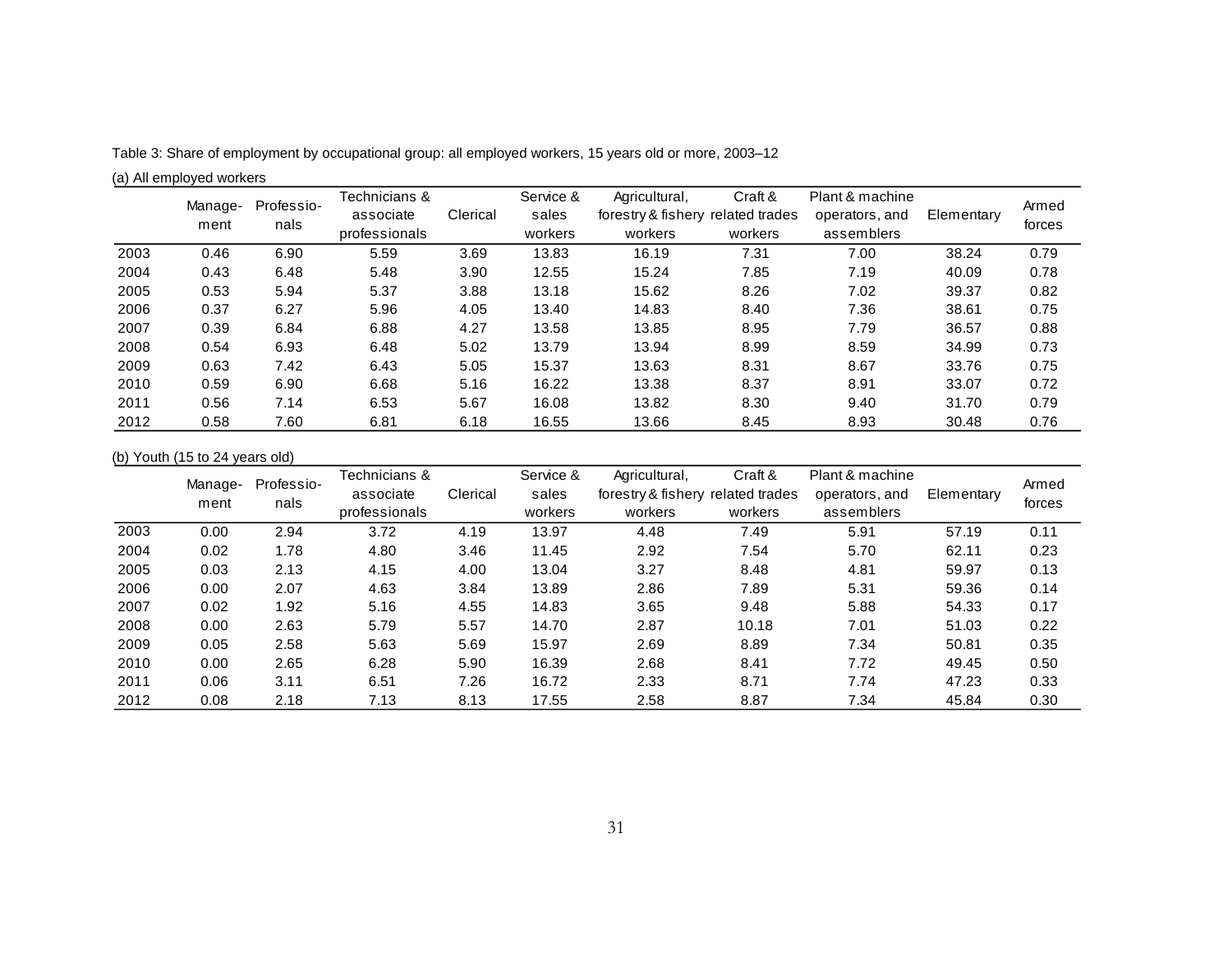|      | (c) Adults (25 to 64 years old) |                    |                                             |          |                               |                                                               |                    |                                                 |            |                 |
|------|---------------------------------|--------------------|---------------------------------------------|----------|-------------------------------|---------------------------------------------------------------|--------------------|-------------------------------------------------|------------|-----------------|
|      | Manage-<br>ment                 | Professio-<br>nals | Technicians &<br>associate<br>professionals | Clerical | Service &<br>sales<br>workers | Agricultural,<br>forestry & fishery related trades<br>workers | Craft &<br>workers | Plant & machine<br>operators, and<br>assemblers | Elementary | Armed<br>forces |
| 2003 | 0.50                            | 8.56               | 6.51                                        | 3.77     | 14.12                         | 16.98                                                         | 7.36               | 7.69                                            | 33.45      | 1.06            |
| 2004 | 0.59                            | 8.33               | 5.98                                        | 4.35     | 13.09                         | 16.16                                                         | 8.14               | 8.05                                            | 34.28      | 1.03            |
| 2005 | 0.68                            | 7.57               | 5.98                                        | 4.13     | 13.45                         | 16.23                                                         | 8.50               | 8.11                                            | 34.24      | 1.11            |
| 2006 | 0.50                            | 7.94               | 6.71                                        | 4.47     | 13.41                         | 15.30                                                         | 8.72               | 8.44                                            | 33.50      | 1.01            |
| 2007 | 0.53                            | 8.61               | 7.78                                        | 4.51     | 13.43                         | 13.83                                                         | 8.99               | 8.73                                            | 32.43      | 1.16            |
| 2008 | 0.72                            | 8.60               | 7.08                                        | 5.29     | 13.62                         | 14.27                                                         | 8.91               | 9.54                                            | 31.02      | 0.95            |
| 2009 | 0.81                            | 9.34               | 7.10                                        | 5.29     | 15.38                         | 13.69                                                         | 8.38               | 9.34                                            | 29.72      | 0.94            |
| 2010 | 0.77                            | 8.54               | 7.34                                        | 5.43     | 16.50                         | 13.14                                                         | 8.55               | 9.64                                            | 29.22      | 0.86            |
| 2011 | 0.72                            | 8.78               | 7.04                                        | 5.79     | 16.07                         | 13.52                                                         | 8.43               | 10.39                                           | 28.26      | 1.01            |
| 2012 | 0.72                            | 9.54               | 7.21                                        | 6.20     | 16.35                         | 13.41                                                         | 8.43               | 9.91                                            | 27.26      | 0.97            |

(d) Men

|      | Manage-<br>ment | Professio-<br>nals | Technicians &<br>associate<br>professionals | Clerical | Service &<br>sales<br>workers | Agricultural,<br>forestry & fishery related trades<br>workers | Craft &<br>workers | Plant & machine<br>operators, and<br>assemblers | Elementary | Armed<br>forces |
|------|-----------------|--------------------|---------------------------------------------|----------|-------------------------------|---------------------------------------------------------------|--------------------|-------------------------------------------------|------------|-----------------|
| 2003 | 0.60            | 5.94               | 6.45                                        | 3.08     | 7.67                          | 23.27                                                         | 9.27               | 12.09                                           | 30.31      | 1.33            |
|      |                 |                    |                                             |          |                               |                                                               |                    |                                                 |            |                 |
| 2004 | 0.57            | 5.93               | 6.37                                        | 3.40     | 6.49                          | 21.84                                                         | 9.69               | 12.06                                           | 32.38      | 1.28            |
| 2005 | 0.70            | 4.95               | 6.29                                        | 3.34     | 6.98                          | 22.27                                                         | 9.86               | 11.98                                           | 32.26      | 1.38            |
| 2006 | 0.48            | 5.47               | 7.31                                        | 3.45     | 7.08                          | 21.11                                                         | 9.82               | 12.72                                           | 31.31      | 1.26            |
| 2007 | 0.51            | 5.65               | 7.93                                        | 3.67     | 7.24                          | 19.65                                                         | 10.48              | 13.44                                           | 29.88      | 1.55            |
| 2008 | 0.79            | 5.93               | 7.49                                        | 4.44     | 7.14                          | 19.76                                                         | 10.32              | 14.85                                           | 28.06      | 1.23            |
| 2009 | 0.74            | 6.42               | 7.54                                        | 4.43     | 8.39                          | 18.91                                                         | 9.78               | 14.99                                           | 27.53      | 1.27            |
| 2010 | 0.77            | 6.07               | 8.05                                        | 4.41     | 8.34                          | 18.27                                                         | 9.59               | 15.73                                           | 27.55      | 1.23            |
| 2011 | 0.64            | 6.05               | 7.60                                        | 4.74     | 8.36                          | 19.00                                                         | 9.57               | 16.41                                           | 26.32      | 1.30            |
| 2012 | 0.74            | 6.49               | 8.10                                        | 5.27     | 8.46                          | 18.54                                                         | 9.86               | 15.55                                           | 25.69      | 1.29            |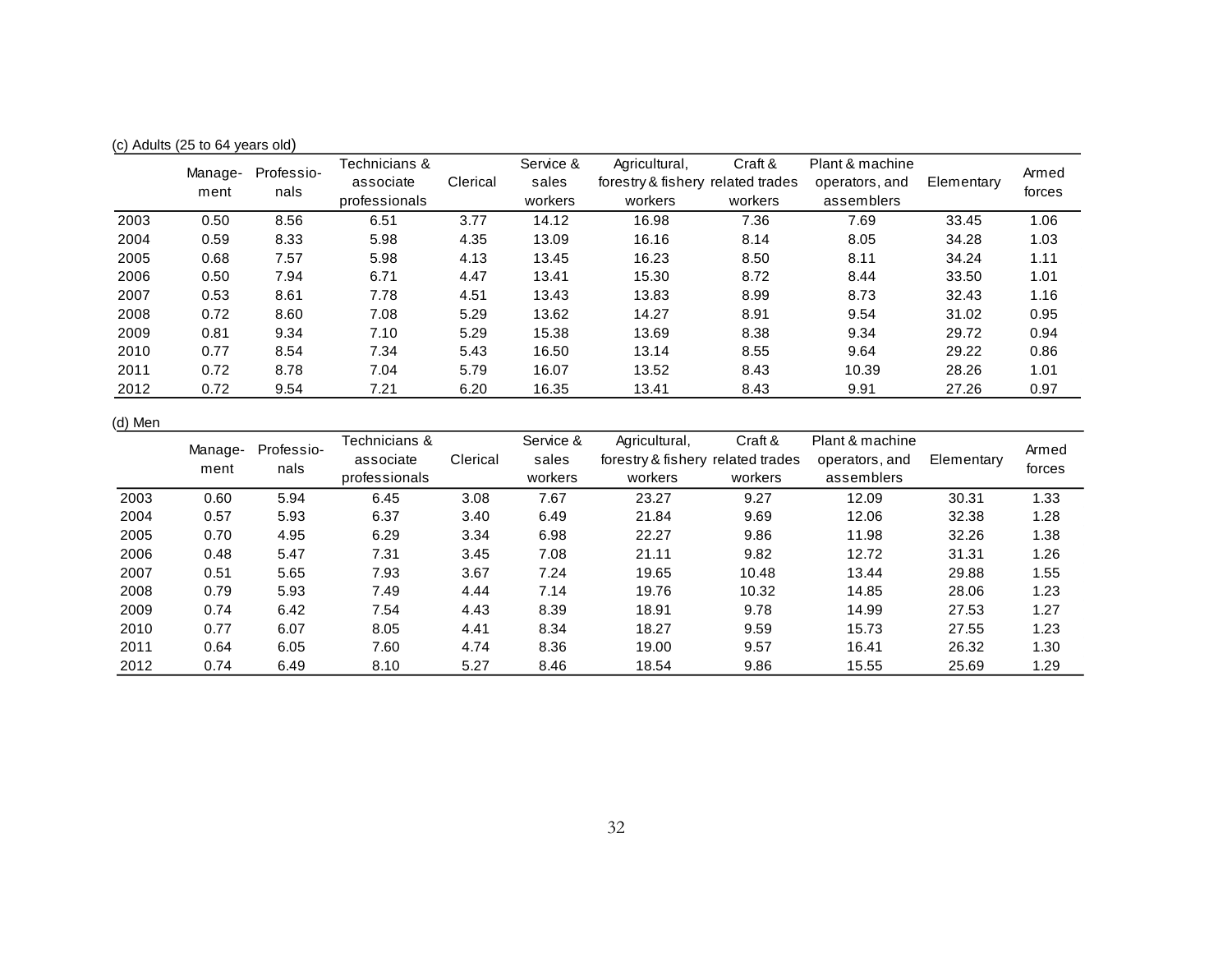| (e) Women |                 |                    |                                             |          |                               |                                                               |                    |                                                 |            |                 |
|-----------|-----------------|--------------------|---------------------------------------------|----------|-------------------------------|---------------------------------------------------------------|--------------------|-------------------------------------------------|------------|-----------------|
|           | Manage-<br>ment | Professio-<br>nals | Technicians &<br>associate<br>professionals | Clerical | Service &<br>sales<br>workers | Agricultural,<br>forestry & fishery related trades<br>workers | Craft &<br>workers | Plant & machine<br>operators, and<br>assemblers | Elementary | Armed<br>forces |
| 2003      | 0.29            | 8.10               | 4.52                                        | 4.45     | 21.57                         | 7.32                                                          | 4.85               | 0.61                                            | 48.19      | 0.10            |
| 2004      | 0.25            | 7.17               | 4.36                                        | 4.55     | 20.28                         | 6.83                                                          | 5.50               | 0.98                                            | 49.92      | 0.15            |
| 2005      | 0.31            | 7.20               | 4.22                                        | 4.56     | 21.01                         | 7.24                                                          | 6.24               | 0.75                                            | 48.34      | 0.12            |
| 2006      | 0.23            | 7.29               | 4.26                                        | 4.81     | 21.31                         | 6.96                                                          | 6.62               | 0.64                                            | 47.76      | 0.12            |
| 2007      | 0.25            | 8.28               | 5.62                                        | 5.01     | 21.27                         | 6.82                                                          | 7.10               | 0.93                                            | 44.68      | 0.06            |
| 2008      | 0.24            | 8.14               | 5.26                                        | 5.72     | 21.83                         | 6.91                                                          | 7.39               | 1.03                                            | 43.36      | 0.13            |
| 2009      | 0.49            | 8.62               | 5.09                                        | 5.80     | 23.78                         | 7.25                                                          | 6.54               | 1.05                                            | 41.26      | 0.12            |
| 2010      | 0.37            | 7.89               | 5.06                                        | 6.04     | 25.58                         | 7.56                                                          | 6.92               | 0.81                                            | 39.63      | 0.12            |
| 2011      | 0.47            | 8.45               | 5.25                                        | 6.79     | 25.30                         | 7.62                                                          | 6.77               | 1.03                                            | 38.13      | 0.19            |
| 2012      | 0.39            | 8.94               | 5.25                                        | 7.27     | 26.33                         | 7.77                                                          | 6.75               | 0.93                                            | 36.26      | 0.11            |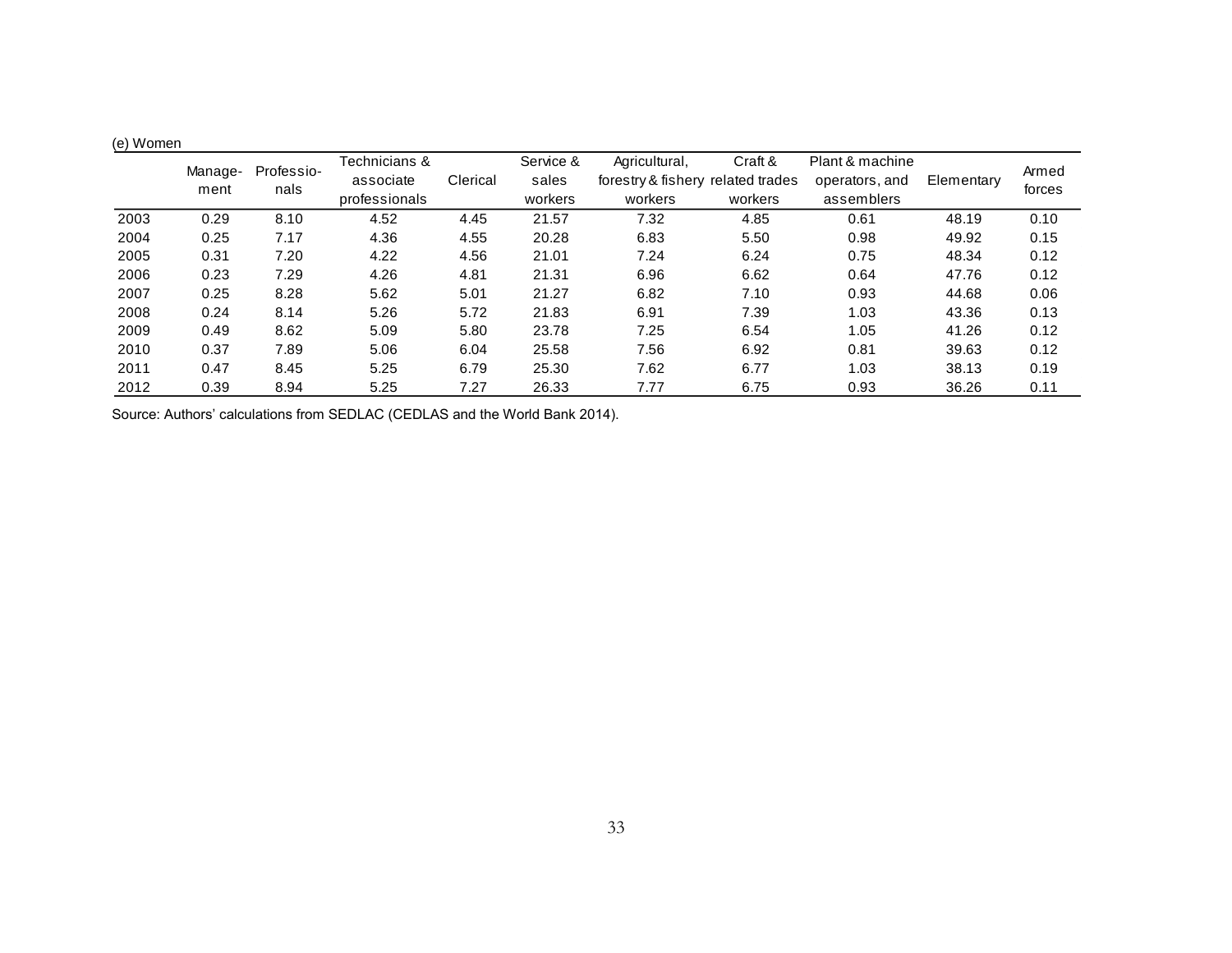|      | Employer | Wage/salaried<br>employee | Self-<br>employed | Unpaid<br>worker |
|------|----------|---------------------------|-------------------|------------------|
| 2003 | 5.31     | 39.78                     | 37.34             | 17.57            |
| 2004 | 5.49     | 40.96                     | 36.00             | 17.54            |
| 2005 | 5.64     | 41.33                     | 36.46             | 16.57            |
| 2006 | 5.60     | 43.22                     | 35.22             | 15.96            |
| 2007 | 5.92     | 44.58                     | 35.85             | 13.65            |
| 2008 | 5.62     | 45.09                     | 36.34             | 12.95            |
| 2009 | 5.65     | 45.31                     | 36.04             | 13.00            |
| 2010 | 5.98     | 45.22                     | 36.56             | 12.23            |
| 2011 | 5.44     | 45.26                     | 36.81             | 12.49            |
| 2012 | 5.59     | 46.64                     | 36.42             | 11.35            |

Table 4: Share of employment by occupational position: all employed workers, 15 years old or more, 2003-2012

(b) Youth (15 to 24 years old) (c) Adults (25 to 64 years old)

(a) All employed workers

|      | Employer | Wage/salaried<br>employee | Self-<br>employed | Unpaid<br>worker |      | Employer | Wage/salaried<br>employee | Self-<br>employed | Unpaid<br>worker |
|------|----------|---------------------------|-------------------|------------------|------|----------|---------------------------|-------------------|------------------|
| 2003 | 1.16     | 48.80                     | 17.15             | 32.89            | 2003 | 6.01     | 39.68                     | 41.35             | 12.96            |
| 2004 | 0.93     | 50.98                     | 14.96             | 33.13            | 2004 | 6.46     | 40.66                     | 40.27             | 12.61            |
| 2005 | 1.01     | 51.51                     | 15.12             | 32.36            | 2005 | 6.54     | 41.20                     | 40.49             | 11.77            |
| 2006 | 0.91     | 54.41                     | 14.17             | 30.51            | 2006 | 6.47     | 42.99                     | 38.94             | 11.60            |
| 2007 | 1.01     | 56.44                     | 16.40             | 26.15            | 2007 | 6.81     | 44.48                     | 38.74             | 9.97             |
| 2008 | 0.94     | 58.71                     | 16.05             | 24.29            | 2008 | 6.59     | 44.51                     | 39.55             | 9.36             |
| 2009 | 1.22     | 58.59                     | 16.45             | 23.74            | 2009 | 6.58     | 44.98                     | 38.80             | 9.64             |
| 2010 | 1.20     | 59.07                     | 16.94             | 22.78            | 2010 | 6.86     | 44.96                     | 39.06             | 9.12             |
| 2011 | 0.97     | 59.18                     | 16.19             | 23.66            | 2011 | 6.28     | 45.34                     | 39.10             | 9.28             |
| 2012 | 1.04     | 61.37                     | 15.40             | 22.19            | 2012 | 6.44     | 46.55                     | 38.59             | 8.42             |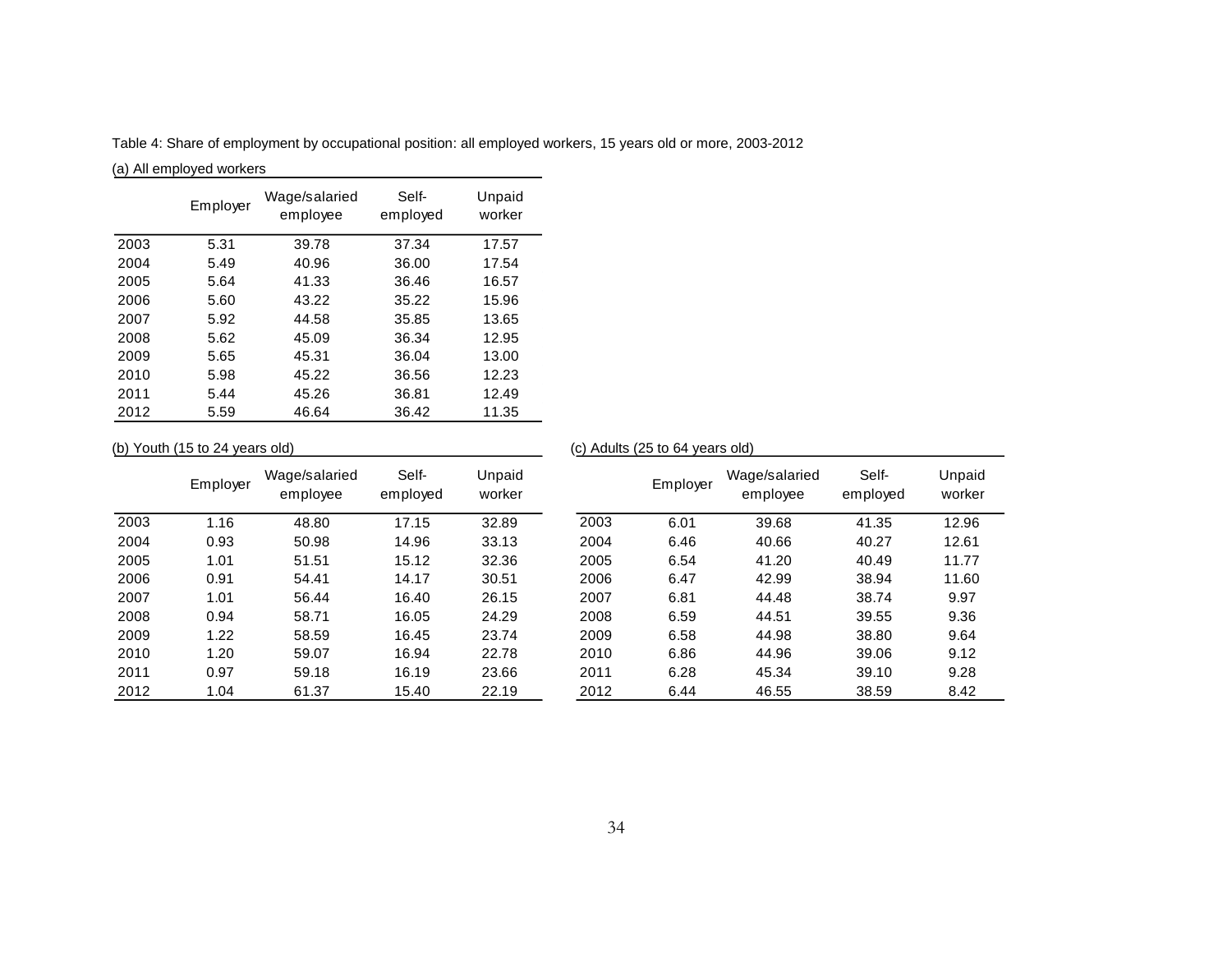| (d) Men |          |                           |                   |                  | (e) Women |          |                           |                   |                  |
|---------|----------|---------------------------|-------------------|------------------|-----------|----------|---------------------------|-------------------|------------------|
|         | Employer | Wage/salaried<br>employee | Self-<br>employed | Unpaid<br>worker |           | Employer | Wage/salaried<br>employee | Self-<br>employed | Unpaid<br>worker |
| 2003    | 7.49     | 44.13                     | 38.69             | 9.69             | 2003      | 2.57     | 34.33                     | 35.64             | 27.46            |
| 2004    | 7.62     | 45.73                     | 36.90             | 9.76             | 2004      | 2.79     | 34.89                     | 34.86             | 27.46            |
| 2005    | 7.58     | 46.24                     | 37.34             | 8.84             | 2005      | 3.19     | 35.14                     | 35.34             | 26.33            |
| 2006    | 7.52     | 48.33                     | 35.59             | 8.57             | 2006      | 3.19     | 36.82                     | 34.77             | 25.23            |
| 2007    | 7.97     | 49.49                     | 35.50             | 7.04             | 2007      | 3.44     | 38.61                     | 36.28             | 21.67            |
| 2008    | 7.75     | 49.73                     | 35.59             | 6.93             | 2008      | 3.04     | 39.47                     | 37.25             | 20.24            |
| 2009    | 7.66     | 50.54                     | 35.09             | 6.72             | 2009      | 3.23     | 39.01                     | 37.20             | 20.56            |
| 2010    | 8.10     | 50.15                     | 35.47             | 6.28             | 2010      | 3.48     | 39.37                     | 37.86             | 19.30            |
| 2011    | 7.50     | 49.33                     | 36.30             | 6.87             | 2011      | 2.99     | 40.38                     | 37.41             | 19.22            |
| 2012    | 7.51     | 50.86                     | 35.70             | 5.93             | 2012      | 3.27     | 41.54                     | 37.29             | 17.89            |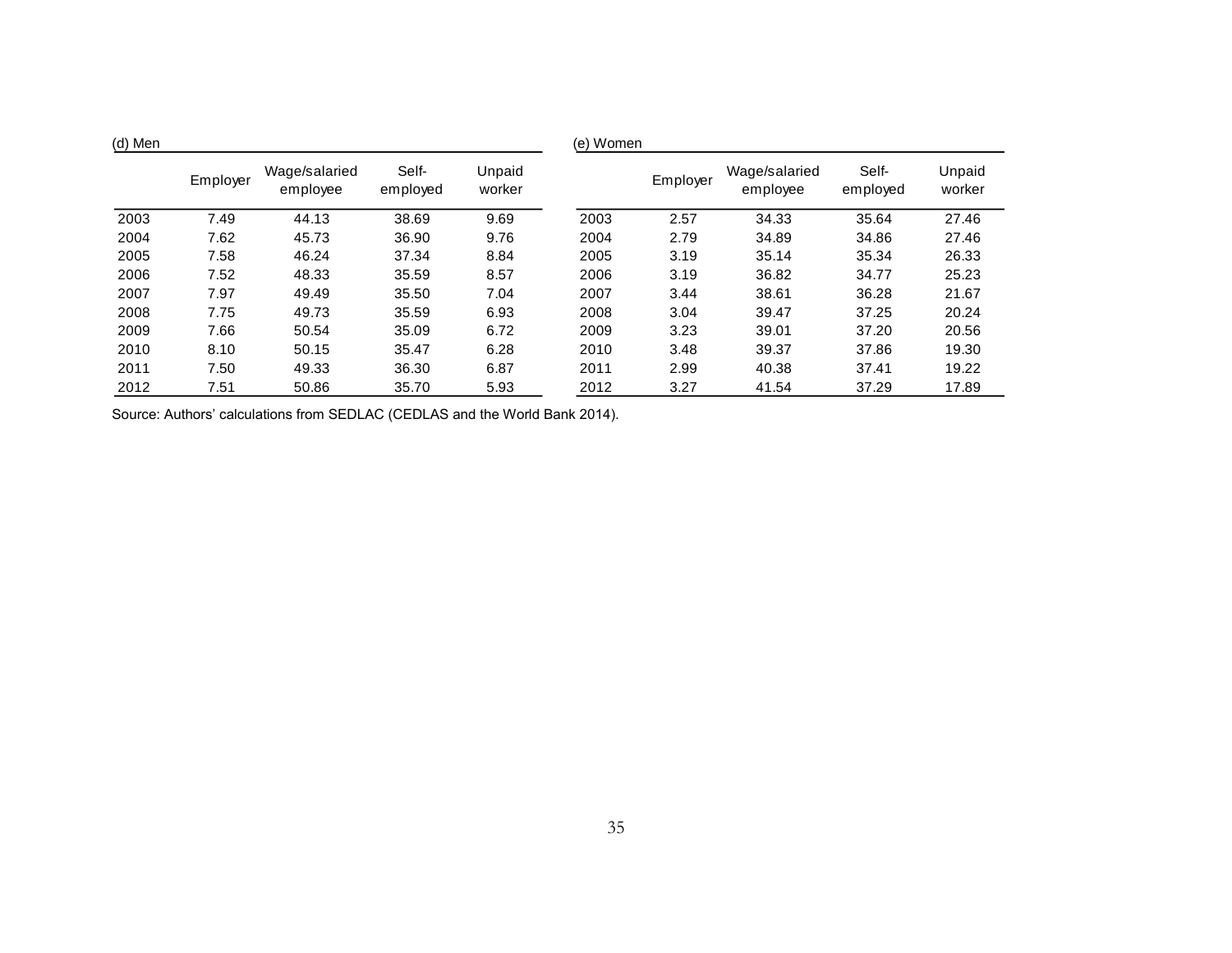| $(a)$ All |                       |                      |                       |              |          |                               |                            |                          |                       |                     |
|-----------|-----------------------|----------------------|-----------------------|--------------|----------|-------------------------------|----------------------------|--------------------------|-----------------------|---------------------|
|           | Primary<br>activities | Low-tech<br>Industry | High-tech<br>Industry | Construction | Commerce | Utilities &<br>transportation | <b>Skilled</b><br>services | Public<br>administration | Education &<br>Health | Domestic<br>workers |
| 2003      | 35.50                 | 5.02                 | 3.64                  | 4.07         | 25.11    | 6.02                          | 4.08                       | 3.17                     | 9.46                  | 3.93                |
| 2004      | 34.04                 | 5.80                 | 4.06                  | 3.69         | 24.84    | 5.96                          | 4.11                       | 3.08                     | 10.30                 | 4.13                |
| 2005      | 34.26                 | 6.05                 | 3.73                  | 3.47         | 24.96    | 6.25                          | 3.72                       | 3.55                     | 10.25                 | 3.76                |
| 2006      | 32.91                 | 6.00                 | 4.14                  | 3.85         | 24.88    | 6.62                          | 4.19                       | 3.57                     | 9.73                  | 4.11                |
| 2007      | 29.16                 | 7.00                 | 4.15                  | 4.24         | 24.94    | 7.16                          | 4.43                       | 3.89                     | 11.02                 | 4.00                |
| 2008      | 28.56                 | 7.08                 | 4.05                  | 4.39         | 25.16    | 7.71                          | 4.58                       | 3.83                     | 11.06                 | 3.57                |
| 2009      | 28.21                 | 6.49                 | 4.20                  | 4.89         | 25.07    | 7.54                          | 4.76                       | 4.19                     | 11.30                 | 3.34                |
| 2010      | 27.19                 | 6.69                 | 3.88                  | 5.45         | 25.90    | 7.50                          | 4.85                       | 4.23                     | 11.09                 | 3.22                |
| 2011      | 27.77                 | 6.25                 | 3.89                  | 5.47         | 25.61    | 7.62                          | 5.04                       | 4.14                     | 11.41                 | 2.81                |
| 2012      | 26.75                 | 6.42                 | 4.09                  | 5.68         | 26.19    | 7.20                          | 5.16                       | 4.51                     | 11.33                 | 2.67                |

Table 5: Share of employment by economic sector: all employed workers, 15 years old or more, 2003-2012

(a) All

#### (b) Youth (15 to 24 years old)

|      | Primary<br>activities | Low-tech<br>Industry | High-tech<br>Industry | Construction | Commerce | Utilities &<br>transportation | Skilled<br>services | <b>Public</b><br>administration | Education &<br>Health | Domestic<br>workers |
|------|-----------------------|----------------------|-----------------------|--------------|----------|-------------------------------|---------------------|---------------------------------|-----------------------|---------------------|
| 2003 | 36.02                 | 4.99                 | 3.48                  | 3.55         | 26.17    | 6.81                          | 3.90                | 1.17                            | 6.99                  | 6.90                |
| 2004 | 34.26                 | 6.10                 | 4.23                  | 3.38         | 25.76    | 6.38                          | 3.66                | 1.31                            | 6.77                  | 8.15                |
| 2005 | 34.79                 | 6.68                 | 3.76                  | 3.08         | 25.56    | 6.74                          | 3.67                | 1.54                            | 7.05                  | 7.13                |
| 2006 | 32.87                 | 6.75                 | 3.77                  | 3.28         | 26.11    | 7.32                          | 3.76                | 1.69                            | 6.83                  | 7.63                |
| 2007 | 28.08                 | 7.84                 | 4.67                  | 3.98         | 27.24    | 8.00                          | 4.25                | 1.80                            | 6.93                  | 7.23                |
| 2008 | 26.64                 | 8.21                 | 4.91                  | 4.57         | 26.47    | 8.60                          | 4.51                | 1.98                            | 7.66                  | 6.47                |
| 2009 | 25.75                 | 6.92                 | 4.92                  | 5.34         | 27.00    | 8.75                          | 5.11                | 2.34                            | 7.92                  | 5.97                |
| 2010 | 24.61                 | 6.77                 | 4.39                  | 6.15         | 27.61    | 8.85                          | 5.56                | 2.51                            | 8.14                  | 5.41                |
| 2011 | 24.93                 | 6.80                 | 4.48                  | 5.88         | 27.57    | 8.75                          | 6.17                | 2.26                            | 8.96                  | 4.21                |
| 2012 | 24.18                 | 6.82                 | 4.64                  | 6.11         | 29.17    | 8.37                          | 6.15                | 2.74                            | 7.54                  | 4.29                |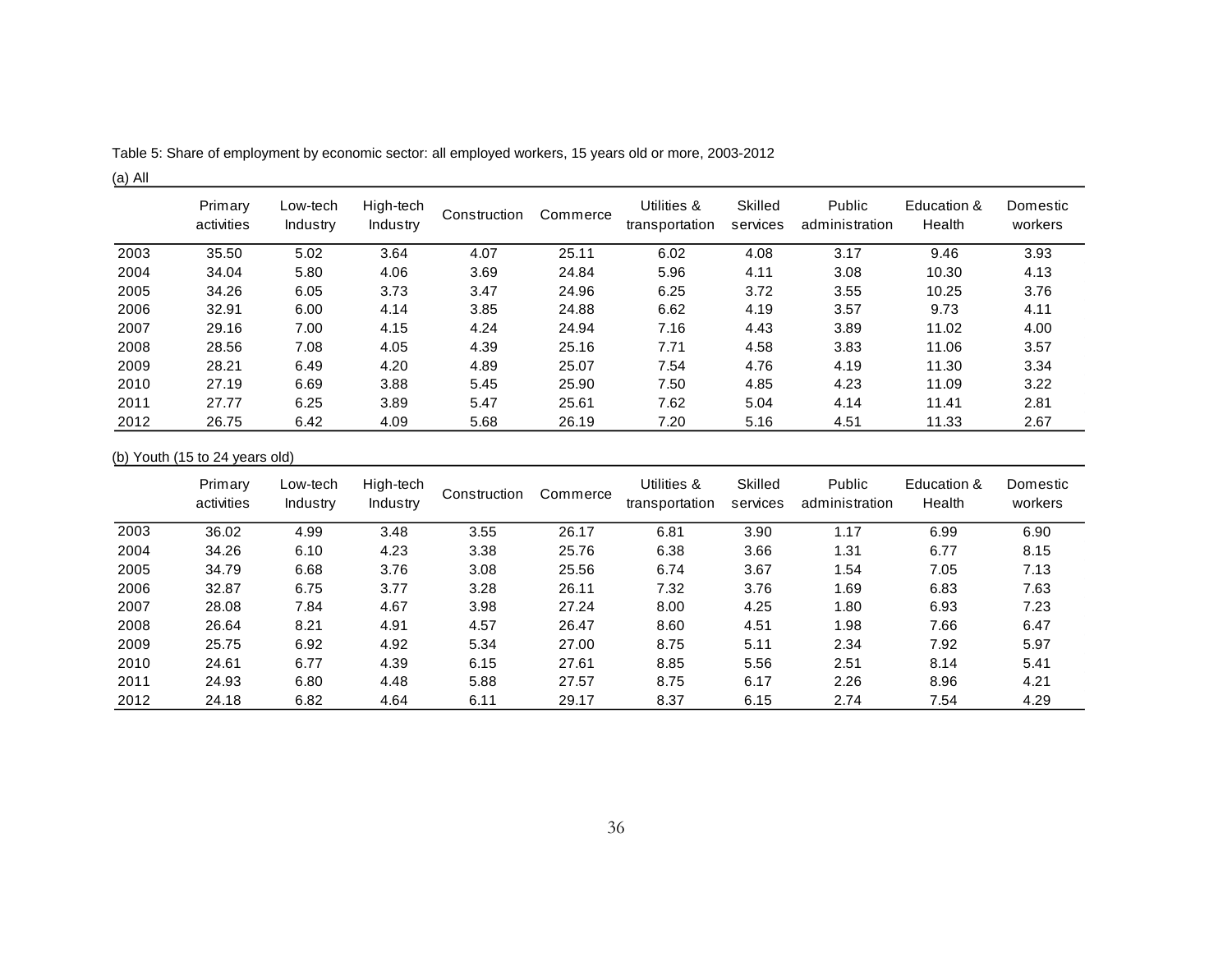|      | Primary<br>activities | Low-tech<br>Industry | High-tech<br>Industry | Construction | Commerce | Utilities &<br>transportation | Skilled<br>services | <b>Public</b><br>administration | Education &<br>Health | Domestic<br>workers |
|------|-----------------------|----------------------|-----------------------|--------------|----------|-------------------------------|---------------------|---------------------------------|-----------------------|---------------------|
| 2003 | 32.87                 | 5.11                 | 3.81                  | 4.43         | 25.38    | 6.10                          | 4.35                | 3.99                            | 10.71                 | 3.26                |
| 2004 | 31.15                 | 5.84                 | 4.22                  | 4.02         | 25.03    | 6.17                          | 4.49                | 3.88                            | 12.06                 | 3.14                |
| 2005 | 31.17                 | 6.10                 | 3.87                  | 3.76         | 25.26    | 6.55                          | 4.06                | 4.43                            | 11.74                 | 3.05                |
| 2006 | 29.97                 | 5.98                 | 4.47                  | 4.19         | 25.03    | 6.87                          | 4.61                | 4.39                            | 11.19                 | 3.30                |
| 2007 | 26.74                 | 6.92                 | 4.22                  | 4.54         | 24.61    | 7.34                          | 4.70                | 4.78                            | 12.78                 | 3.36                |
| 2008 | 26.32                 | 7.00                 | 4.04                  | 4.56         | 25.00    | 7.92                          | 4.87                | 4.65                            | 12.67                 | 2.97                |
| 2009 | 25.90                 | 6.56                 | 4.20                  | 5.04         | 24.94    | 7.54                          | 4.97                | 5.03                            | 12.96                 | 2.85                |
| 2010 | 24.69                 | 6.84                 | 3.97                  | 5.59         | 26.01    | 7.50                          | 4.98                | 5.04                            | 12.52                 | 2.85                |
| 2011 | 25.34                 | 6.32                 | 3.87                  | 5.73         | 25.40    | 7.78                          | 5.17                | 4.96                            | 12.75                 | 2.68                |
| 2012 | 24.46                 | 6.50                 | 4.13                  | 5.94         | 25.64    | 7.34                          | 5.31                | 5.33                            | 12.94                 | 2.40                |

### (c) Adults (25 to 64 years old)

#### (d) Men

|      | Primary<br>activities | Low-tech<br>Industry | High-tech<br>Industry | Construction | Commerce | Utilities &<br>transportation | <b>Skilled</b><br>services | Public<br>administration | Education &<br>Health | Domestic<br>workers |
|------|-----------------------|----------------------|-----------------------|--------------|----------|-------------------------------|----------------------------|--------------------------|-----------------------|---------------------|
| 2003 | 39.18                 | 4.44                 | 5.42                  | 7.06         | 17.23    | 9.83                          | 4.78                       | 4.19                     | 7.52                  | 0.35                |
| 2004 | 37.20                 | 5.02                 | 6.04                  | 6.54         | 16.60    | 9.76                          | 5.44                       | 4.17                     | 8.75                  | 0.47                |
| 2005 | 37.50                 | 5.08                 | 5.54                  | 6.08         | 17.84    | 9.98                          | 4.60                       | 4.76                     | 8.21                  | 0.41                |
| 2006 | 36.20                 | 4.90                 | 6.20                  | 6.72         | 17.04    | 10.58                         | 5.36                       | 4.60                     | 7.96                  | 0.42                |
| 2007 | 32.72                 | 6.05                 | 5.89                  | 7.57         | 16.55    | 11.54                         | 5.37                       | 5.18                     | 8.74                  | 0.38                |
| 2008 | 32.22                 | 5.92                 | 5.77                  | 7.78         | 15.92    | 12.47                         | 5.67                       | 5.16                     | 8.77                  | 0.32                |
| 2009 | 31.19                 | 5.36                 | 6.06                  | 8.61         | 16.71    | 11.97                         | 5.73                       | 5.60                     | 8.50                  | 0.28                |
| 2010 | 29.89                 | 5.55                 | 5.71                  | 9.76         | 16.92    | 12.31                         | 5.78                       | 5.49                     | 8.32                  | 0.27                |
| 2011 | 30.99                 | 5.21                 | 5.51                  | 9.62         | 16.46    | 12.33                         | 5.75                       | 5.17                     | 8.74                  | 0.23                |
| 2012 | 29.96                 | 5.48                 | 5.89                  | 9.91         | 16.65    | 11.77                         | 5.92                       | 5.65                     | 8.49                  | 0.27                |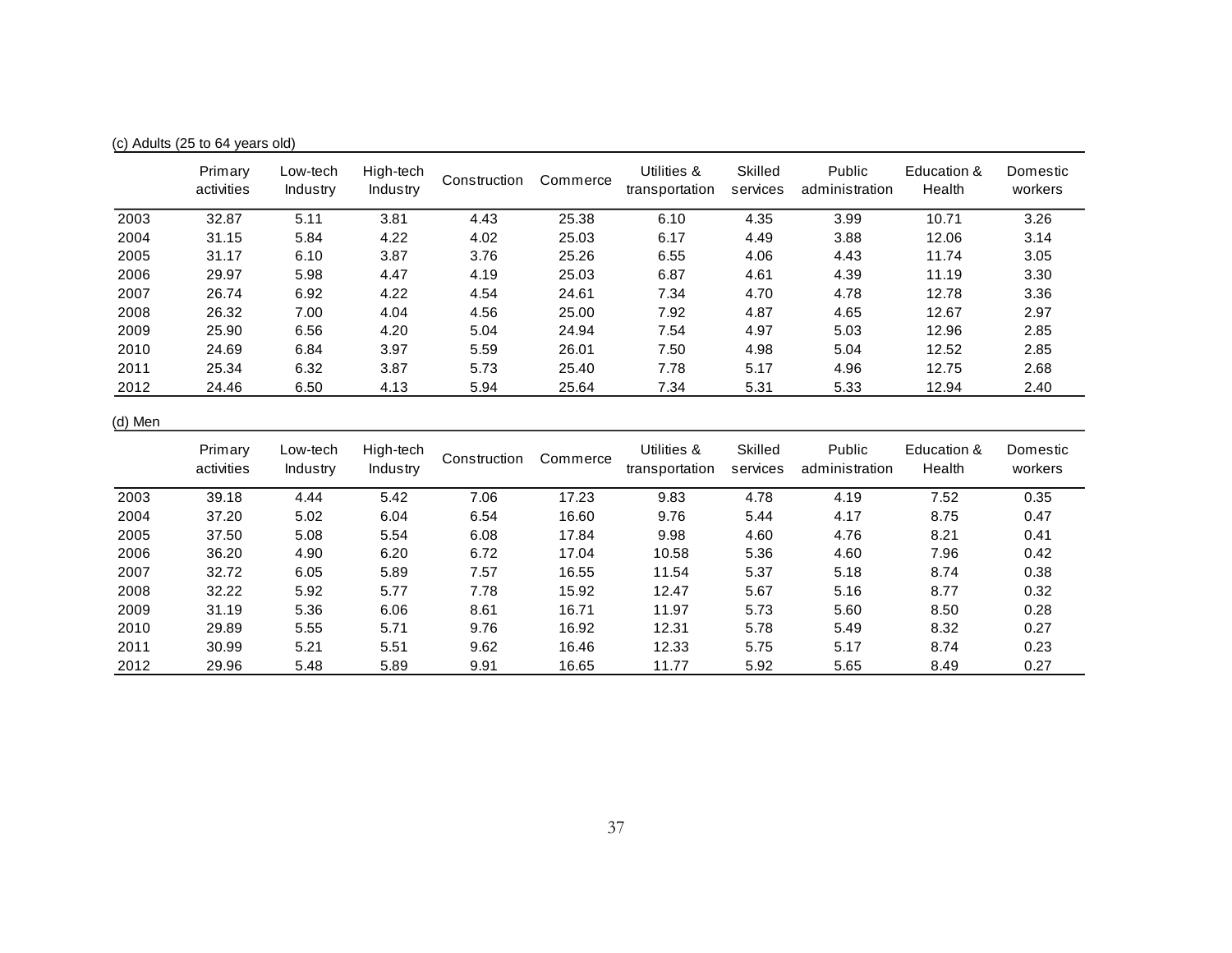| (e) Women |                       |                      |                       |              |          |                               |                     |                          |                       |                     |
|-----------|-----------------------|----------------------|-----------------------|--------------|----------|-------------------------------|---------------------|--------------------------|-----------------------|---------------------|
|           | Primary<br>activities | Low-tech<br>Industry | High-tech<br>Industry | Construction | Commerce | Utilities &<br>transportation | Skilled<br>services | Public<br>administration | Education &<br>Health | Domestic<br>workers |
| 2003      | 30.88                 | 5.73                 | 1.41                  | 0.34         | 35.00    | 1.24                          | 3.19                | 1.88                     | 11.90                 | 8.43                |
| 2004      | 30.00                 | 6.79                 | 1.53                  | 0.07         | 35.34    | 1.12                          | 2.41                | 1.69                     | 12.27                 | 8.80                |
| 2005      | 30.17                 | 7.28                 | 1.45                  | 0.18         | 33.94    | 1.53                          | 2.60                | 2.02                     | 12.83                 | 8.00                |
| 2006      | 28.79                 | 7.38                 | 1.56                  | 0.25         | 34.69    | 1.66                          | 2.72                | 2.27                     | 11.95                 | 8.73                |
| 2007      | 24.85                 | 8.16                 | 2.03                  | 0.20         | 35.12    | 1.84                          | 3.30                | 2.32                     | 13.79                 | 8.39                |
| 2008      | 24.14                 | 8.48                 | 1.97                  | 0.30         | 36.33    | 1.96                          | 3.27                | 2.22                     | 13.83                 | 7.50                |
| 2009      | 24.63                 | 7.86                 | 1.97                  | 0.40         | 35.13    | 2.22                          | 3.60                | 2.50                     | 14.68                 | 7.02                |
| 2010      | 23.98                 | 8.03                 | 1.71                  | 0.32         | 36.57    | 1.80                          | 3.74                | 2.75                     | 14.37                 | 6.74                |
| 2011      | 23.92                 | 7.49                 | 1.95                  | 0.50         | 36.56    | 1.99                          | 4.19                | 2.90                     | 14.60                 | 5.89                |
| 2012      | 22.86                 | 7.55                 | 1.92                  | 0.57         | 37.72    | 1.68                          | 4.24                | 3.13                     | 14.77                 | 5.56                |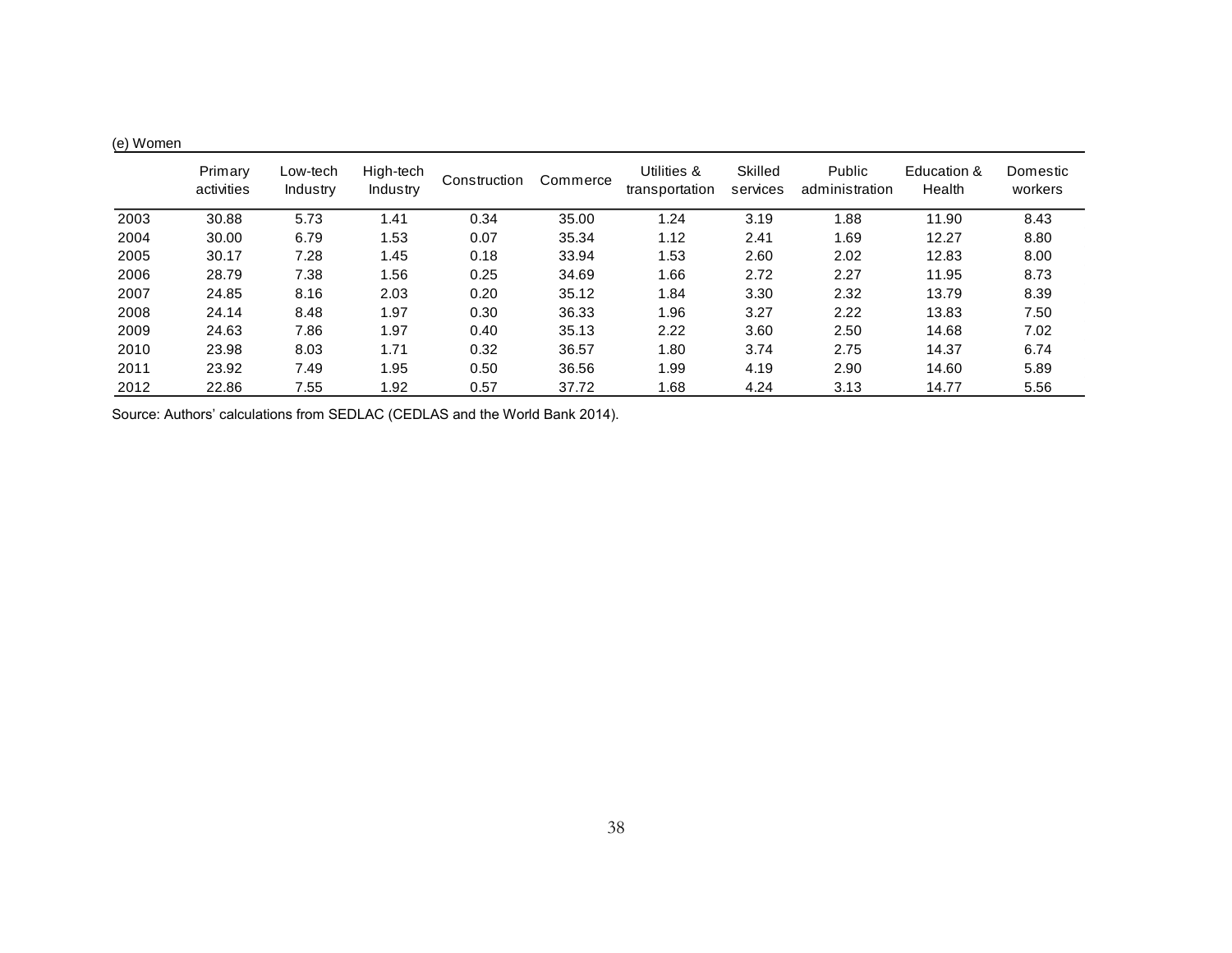|      |       |       | Gender |       | Age    |          | Occupational position     |                   |       | Educational level |       |
|------|-------|-------|--------|-------|--------|----------|---------------------------|-------------------|-------|-------------------|-------|
|      | All   | Men   | Women  | Youth | Adults | Employer | Wage/salaried<br>employee | Self-<br>employed | Low   | Medium            | High  |
| 2003 | 408.3 | 466.8 | 316.7  | 246.7 | 462.5  | 845.6    | 499.2                     | 249.7             | 208.6 | 358.9             | 899.2 |
| 2004 | 375.3 | 431.4 | 286.0  | 234.1 | 425.6  | 676.0    | 448.9                     | 246.5             | 216.5 | 364.8             | 702.4 |
| 2005 | 368.9 | 412.2 | 301.0  | 223.7 | 417.9  | 696.7    | 435.1                     | 243.5             | 214.2 | 369.6             | 672.0 |
| 2006 | 386.3 | 439.2 | 305.2  | 239.3 | 435.2  | 717.2    | 461.0                     | 242.5             | 223.7 | 363.9             | 721.4 |
| 2007 | 413.7 | 472.6 | 329.0  | 243.7 | 470.0  | 889.7    | 479.7                     | 253.5             | 232.2 | 379.3             | 759.7 |
| 2008 | 423.3 | 494.1 | 323.4  | 269.9 | 479.3  | 920.8    | 478.1                     | 278.6             | 247.5 | 397.0             | 743.8 |
| 2009 | 449.9 | 524.4 | 344.4  | 291.6 | 506.5  | 904.5    | 519.4                     | 291.6             | 272.5 | 416.0             | 777.1 |
| 2010 | 457.8 | 542.8 | 340.5  | 296.6 | 517.5  | 956.1    | 521.2                     | 298.0             | 282.6 | 447.6             | 742.9 |
| 2011 | 467.3 | 547.8 | 356.3  | 315.7 | 524.4  | 1026.4   | 521.9                     | 317.6             | 292.2 | 454.3             | 742.7 |
| 2012 | 486.3 | 564.5 | 377.9  | 335.8 | 546.8  | 1063.9   | 545.5                     | 321.9             | 297.7 | 470.9             | 763.2 |

Table 6: Monthly labour earnings at PPP dollars of 2005, 2003–12

|  |  |  |  |  |  |  | (a) All employed workers, by gender, age group, occupational position, and educational level |  |
|--|--|--|--|--|--|--|----------------------------------------------------------------------------------------------|--|
|  |  |  |  |  |  |  |                                                                                              |  |

#### (b) By economic sector

|      | Primary<br>activities | Low-tech<br>Industry | High-tech<br>Industry | Construction | Commerce | Utilities &<br>transportation | Skilled<br>services | Public<br>administration | Education &<br>Health | Domestic<br>workers |
|------|-----------------------|----------------------|-----------------------|--------------|----------|-------------------------------|---------------------|--------------------------|-----------------------|---------------------|
| 2003 | 190.5                 | 397.6                | 636.8                 | 711.4        | 368.2    | 510.8                         | 994.1               | 658.5                    | 471.4                 | 280.0               |
| 2004 | 219.3                 | 447.8                | 555.9                 | 449.1        | 349.2    | 461.2                         | 613.9               | 643.0                    | 460.8                 | 244.7               |
| 2005 | 210.8                 | 328.7                | 456.4                 | 409.5        | 374.4    | 496.3                         | 766.4               | 617.9                    | 420.5                 | 250.2               |
| 2006 | 222.7                 | 314.5                | 545.9                 | 555.1        | 356.0    | 477.0                         | 728.0               | 691.4                    | 456.2                 | 278.7               |
| 2007 | 241.1                 | 401.0                | 606.5                 | 471.9        | 377.5    | 468.2                         | 791.2               | 672.8                    | 493.4                 | 268.9               |
| 2008 | 269.1                 | 388.0                | 561.1                 | 546.9        | 379.0    | 497.5                         | 797.7               | 671.4                    | 471.0                 | 274.0               |
| 2009 | 293.6                 | 389.3                | 585.4                 | 572.3        | 409.8    | 487.8                         | 804.4               | 765.0                    | 480.8                 | 310.8               |
| 2010 | 300.3                 | 377.3                | 645.8                 | 601.8        | 423.9    | 534.0                         | 653.8               | 753.5                    | 503.1                 | 316.1               |
| 2011 | 324.4                 | 411.1                | 587.7                 | 603.9        | 435.6    | 512.0                         | 737.1               | 755.9                    | 483.2                 | 322.8               |
| 2012 | 316.3                 | 409.0                | 601.9                 | 630.0        | 460.4    | 567.5                         | 779.8               | 718.0                    | 515.8                 | 355.5               |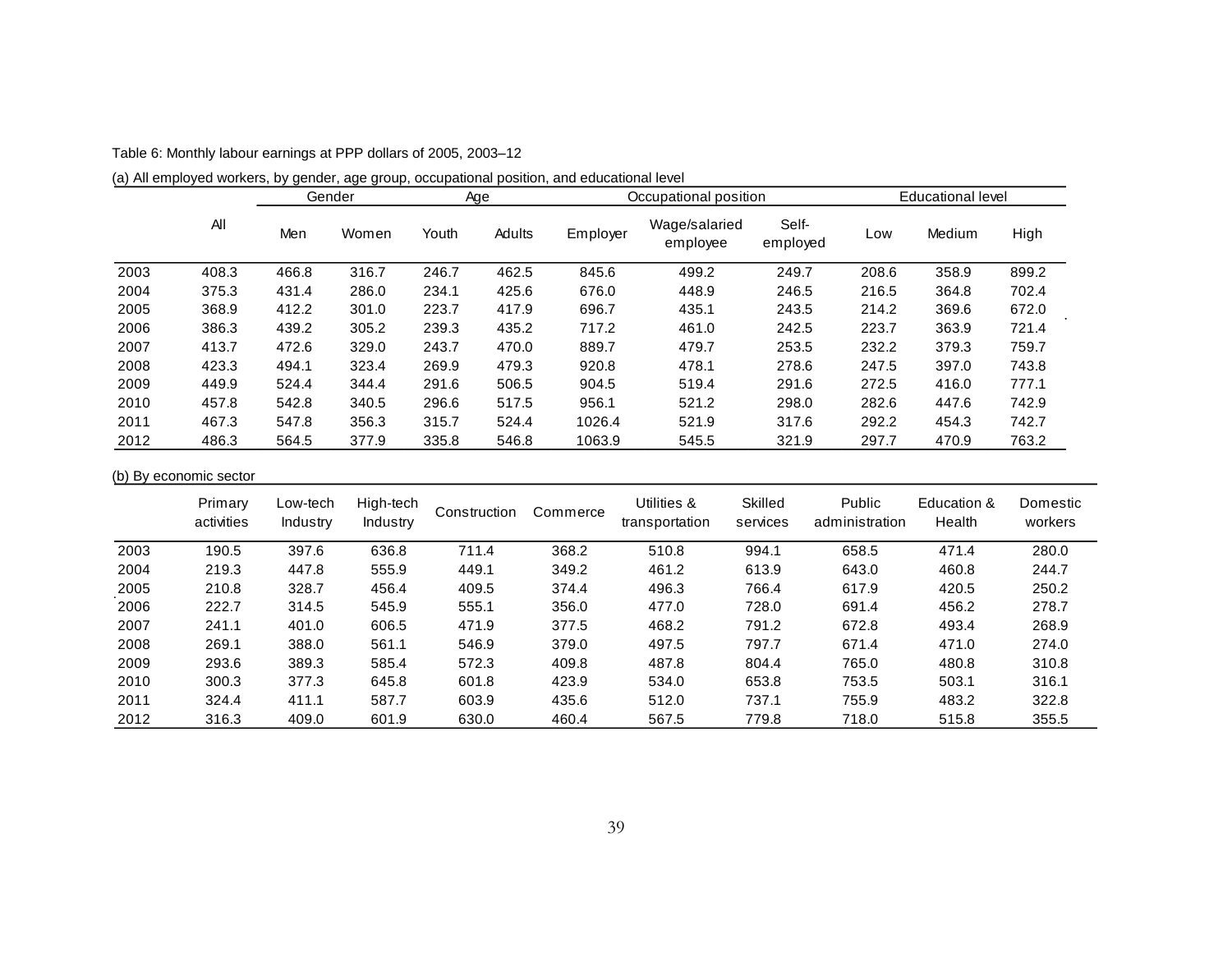|      | (c) By occupational group |                    |                                                   |          |                            |                                                |                              |                                                 |            |                 |  |
|------|---------------------------|--------------------|---------------------------------------------------|----------|----------------------------|------------------------------------------------|------------------------------|-------------------------------------------------|------------|-----------------|--|
|      | Manage-<br>ment           | Professio-<br>nals | <b>Technicians</b><br>& associate<br>professional | Clerical | Service &<br>sales workers | Agricultural,<br>forestry & fishery<br>workers | Craft &<br>related<br>trades | Plant & machine<br>operators, and<br>assemblers | Elementary | Armed<br>forces |  |
| 2003 | 2937.8                    | 933.6              | 852.3                                             | 686.4    | 354.1                      | 149.3                                          | 330.7                        | 453.0                                           | 267.9      | 629.6           |  |
| 2004 | 2228.2                    | 750.8              | 757.8                                             | 656.7    | 342.8                      | 178.6                                          | 320.4                        | 426.2                                           | 253.5      | 618.1           |  |
| 2005 | 1236.7                    | 760.0              | 741.4                                             | 600.6    | 387.3                      | 168.6                                          | 316.0                        | 437.8                                           | 251.7      | 662.2           |  |
| 2006 | 1155.3                    | 811.9              | 785.8                                             | 691.4    | 351.0                      | 183.0                                          | 333.0                        | 454.4                                           | 253.8      | 708.4           |  |
| 2007 | 1244.7                    | 763.8              | 895.3                                             | 756.7    | 363.5                      | 201.5                                          | 347.5                        | 445.9                                           | 262.4      | 776.1           |  |
| 2008 | 1712.5                    | 779.2              | 822.0                                             | 631.8    | 386.7                      | 228.9                                          | 342.3                        | 490.4                                           | 273.2      | 788.0           |  |
| 2009 | 1825.5                    | 857.9              | 781.8                                             | 683.5    | 402.5                      | 253.0                                          | 375.0                        | 491.0                                           | 288.5      | 769.4           |  |
| 2010 | 2010.9                    | 832.2              | 782.9                                             | 642.0    | 418.9                      | 264.0                                          | 367.9                        | 551.0                                           | 298.3      | 782.8           |  |
| 2011 | 1783.5                    | 792.7              | 824.0                                             | 626.3    | 422.9                      | 272.5                                          | 407.9                        | 538.0                                           | 315.8      | 779.3           |  |
| 2012 | 1670.0                    | 833.3              | 821.8                                             | 653.9    | 434.2                      | 260.4                                          | 402.1                        | 575.4                                           | 342.2      | 856.8           |  |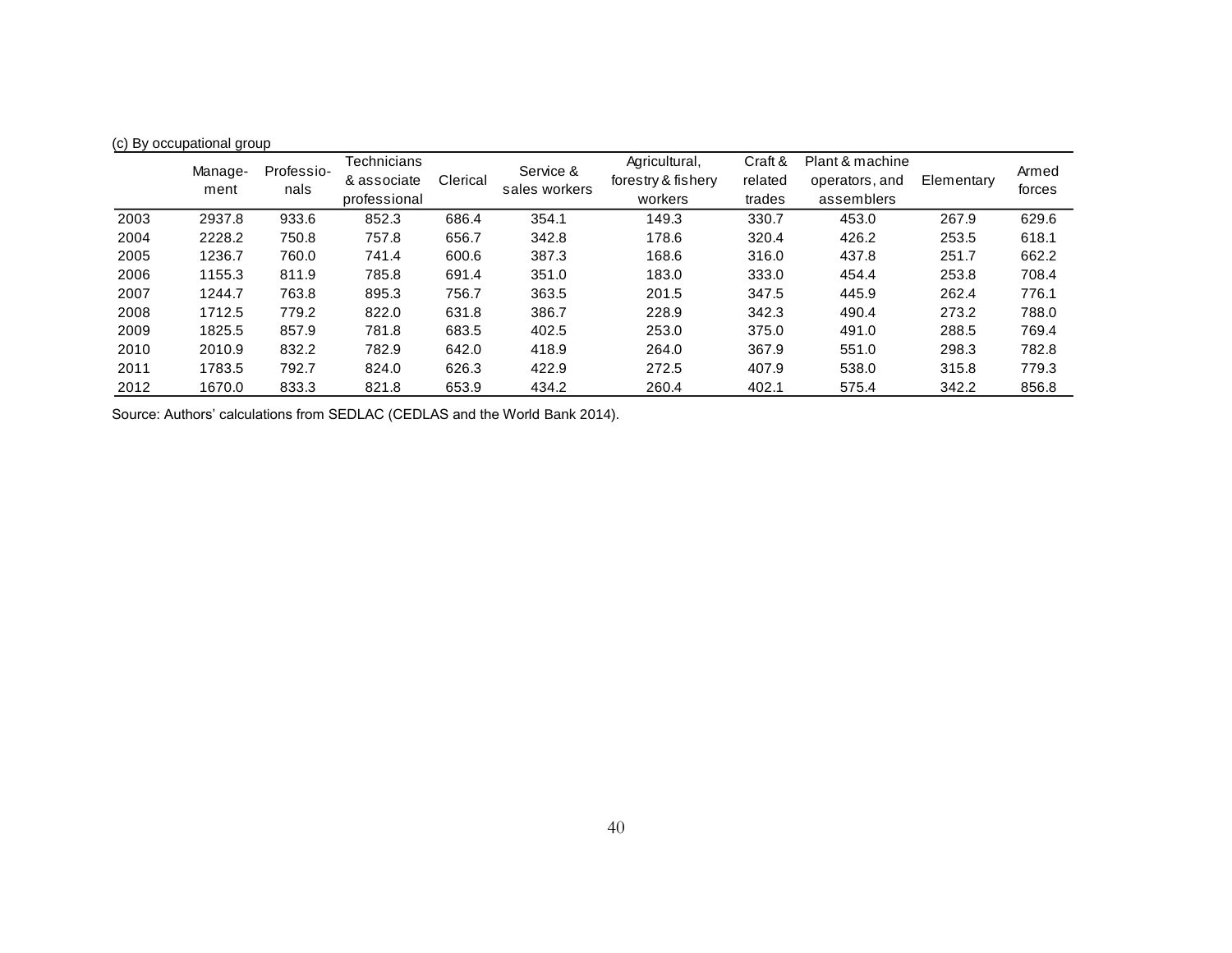|      |      |      | Gender |       | Age    |          | Occupational position     |                   |      | Educational level |      |
|------|------|------|--------|-------|--------|----------|---------------------------|-------------------|------|-------------------|------|
|      | All  | Men  | Women  | Youth | Adults | Employer | Wage/salaried<br>employee | Self-<br>employed | Low  | Medium            | High |
| 2003 | 2.54 | 2.76 | 2.20   | 1.67  | 2.80   | 5.23     | 2.80                      | 1.89              | 1.43 | 2.19              | 5.47 |
| 2004 | 2.24 | 2.44 | 1.91   | 1.58  | 2.46   | 3.92     | 2.50                      | 1.71              | 1.41 | 2.12              | 4.26 |
| 2005 | 2.22 | 2.36 | 1.99   | 1.66  | 2.41   | 4.45     | 2.42                      | 1.67              | 1.42 | 2.07              | 4.28 |
| 2006 | 2.40 | 2.60 | 2.09   | 1.58  | 2.62   | 4.24     | 2.60                      | 1.87              | 1.54 | 2.11              | 4.61 |
| 2007 | 2.66 | 2.84 | 2.40   | 1.72  | 2.93   | 5.75     | 2.71                      | 2.10              | 1.62 | 2.30              | 5.02 |
| 2008 | 2.69 | 2.94 | 2.34   | 1.83  | 2.93   | 5.89     | 2.74                      | 2.14              | 1.74 | 2.38              | 4.77 |
| 2009 | 2.90 | 3.16 | 2.54   | 2.10  | 3.17   | 5.70     | 3.05                      | 2.29              | 1.85 | 2.67              | 4.96 |
| 2010 | 3.01 | 3.33 | 2.56   | 2.35  | 3.24   | 6.05     | 3.06                      | 2.44              | 2.04 | 2.89              | 4.71 |
| 2011 | 3.09 | 3.42 | 2.65   | 2.28  | 3.33   | 7.26     | 3.07                      | 2.51              | 2.18 | 2.91              | 4.76 |
| 2012 | 3.29 | 3.69 | 2.75   | 2.56  | 3.56   | 7.03     | 3.31                      | 2.71              | 2.20 | 3.00              | 5.28 |

Table 7: Hourly wage in main occupation at PPP dollars of 2005, 2003–12

| Table 1. Hodify wage in main occupation at FTT abilities of 2000, 2000 TE                          |  |
|----------------------------------------------------------------------------------------------------|--|
| (a) All employed workers, by gender, by age group, by occupational position, and educational level |  |

#### (b) By economic sector

|      | Primary<br>activities | Low-tech<br>Industry | High-tech<br>Industry | Construction | Commerce | Utilities &<br>transportation | Skilled<br>services | Public<br>administration | Education &<br>Health | Domestic<br>workers |
|------|-----------------------|----------------------|-----------------------|--------------|----------|-------------------------------|---------------------|--------------------------|-----------------------|---------------------|
| 2003 | 1.38                  | 2.30                 | 3.82                  | 4.07         | 2.24     | 2.69                          | 6.01                | 3.53                     | 3.55                  | 1.63                |
| 2004 | 1.56                  | 2.44                 | 3.06                  | 2.38         | 1.97     | 2.24                          | 3.76                | 3.37                     | 3.38                  | 1.48                |
| 2005 | 1.47                  | 1.88                 | 2.50                  | 2.31         | 2.15     | 2.46                          | 4.53                | 3.11                     | 3.28                  | 1.45                |
| 2006 | 1.58                  | 1.88                 | 2.97                  | 3.62         | 2.07     | 2.45                          | 4.05                | 3.58                     | 3.88                  | 1.59                |
| 2007 | 1.76                  | 2.24                 | 3.37                  | 2.91         | 2.30     | 2.80                          | 5.84                | 3.35                     | 3.81                  | 1.61                |
| 2008 | 2.02                  | 2.12                 | 3.32                  | 3.19         | 2.49     | 2.48                          | 5.02                | 3.47                     | 3.53                  | 1.58                |
| 2009 | 2.24                  | 2.32                 | 3.36                  | 3.22         | 2.49     | 2.74                          | 4.78                | 4.18                     | 4.12                  | 1.84                |
| 2010 | 2.29                  | 2.25                 | 3.75                  | 3.64         | 2.74     | 3.00                          | 4.51                | 4.04                     | 4.00                  | 1.82                |
| 2011 | 2.55                  | 2.41                 | 3.41                  | 3.49         | 2.83     | 2.83                          | 5.38                | 3.84                     | 3.81                  | 2.00                |
| 2012 | 2.68                  | 2.47                 | 3.52                  | 4.06         | 2.95     | 3.15                          | 5.00                | 3.96                     | 4.42                  | 2.16                |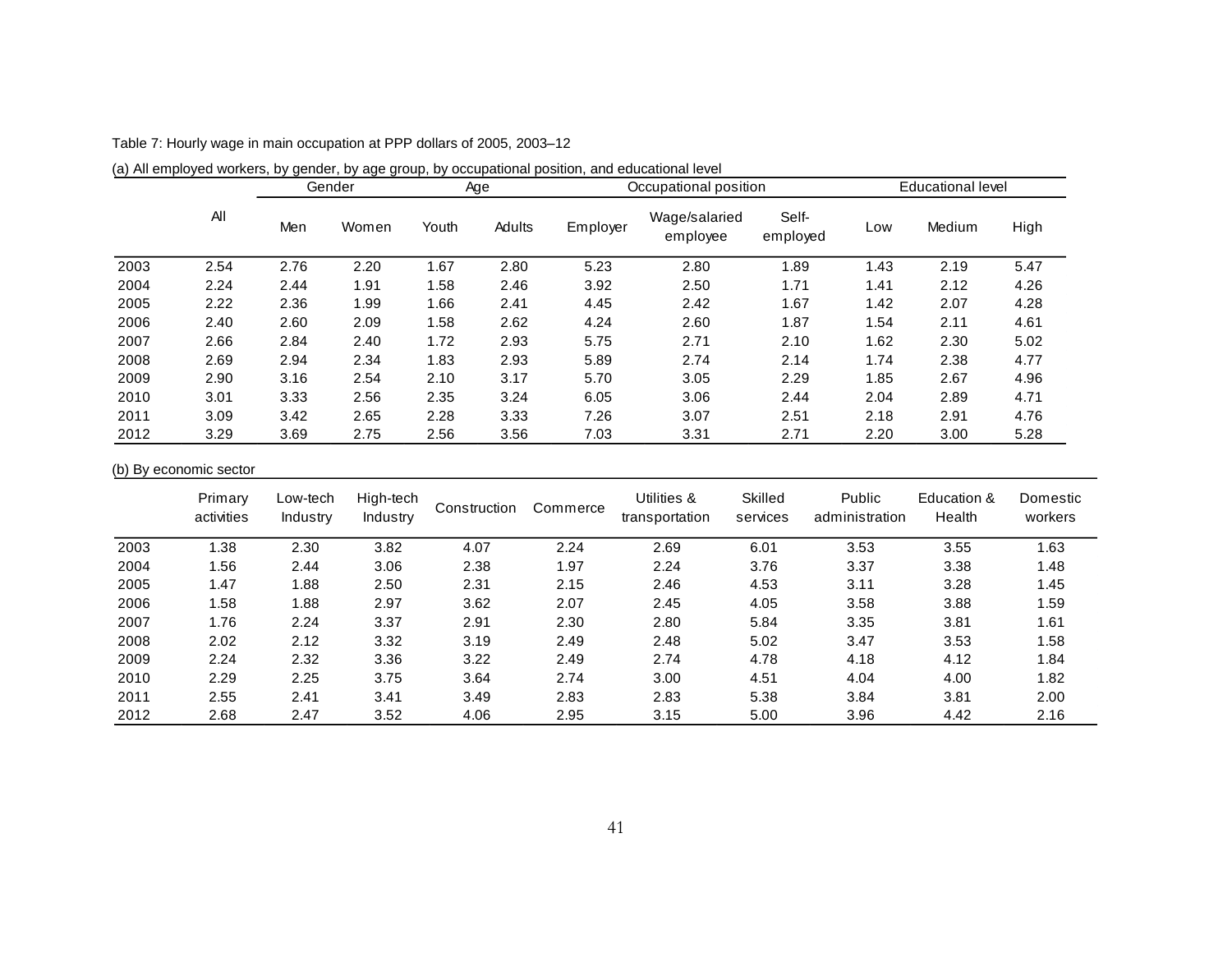#### (c) By occupational group

|      | Manage-<br>ment | Professio-<br>nals | Technicians<br>& associate<br>professional | Clerical | Service &<br>sales workers | Agricultural,<br>forestry & fishery<br>workers | Craft &<br>related<br>trades | Plant & machine<br>operators, and<br>assemblers | Elementary | Armed<br>forces |
|------|-----------------|--------------------|--------------------------------------------|----------|----------------------------|------------------------------------------------|------------------------------|-------------------------------------------------|------------|-----------------|
| 2003 | 16.50           | 6.25               | 5.24                                       | 3.86     | 1.95                       | 1.21                                           | 2.13                         | 2.34                                            | 1.80       | 2.79            |
| 2004 | 12.22           | 5.12               | 4.45                                       | 3.53     | 1.66                       | 1.43                                           | 1.88                         | 2.19                                            | 1.66       | 2.56            |
| 2005 | 7.12            | 5.27               | 4.52                                       | 3.29     | 2.07                       | 1.36                                           | 1.85                         | 2.19                                            | 1.60       | 2.84            |
| 2006 | 6.50            | 6.09               | 4.79                                       | 4.04     | 1.84                       | 1.51                                           | 1.98                         | 2.33                                            | 1.66       | 2.77            |
| 2007 | 7.24            | 5.65               | 5.99                                       | 3.96     | 1.99                       | 1.68                                           | 2.19                         | 2.35                                            | 1.87       | 3.16            |
| 2008 | 8.05            | 5.58               | 5.30                                       | 3.50     | 2.06                       | 1.98                                           | 2.04                         | 2.55                                            | 1.97       | 3.26            |
| 2009 | 11.50           | 6.01               | 5.42                                       | 3.71     | 2.17                       | 2.19                                           | 2.20                         | 2.71                                            | 2.06       | 3.30            |
| 2010 | 12.75           | 5.62               | 5.18                                       | 3.59     | 2.29                       | 2.31                                           | 2.46                         | 3.12                                            | 2.28       | 3.15            |
| 2011 | 8.71            | 5.80               | 5.78                                       | 3.67     | 2.48                       | 2.47                                           | 2.53                         | 2.87                                            | 2.29       | 3.26            |
| 2012 | 9.12            | 6.66               | 5.69                                       | 3.82     | 2.46                       | 2.54                                           | 2.55                         | 3.17                                            | 2.53       | 3.68            |